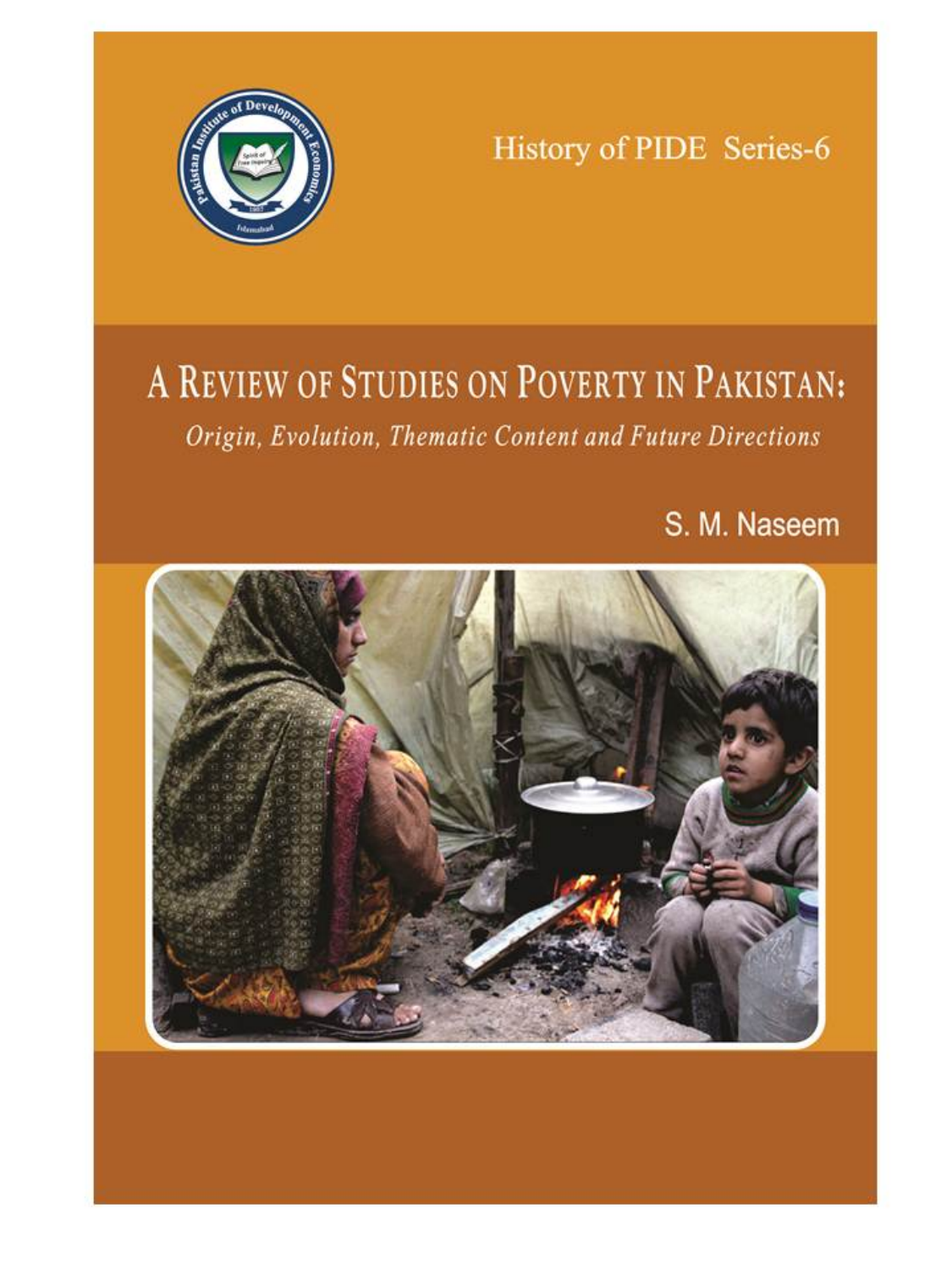

**History of PIDE Series-6**

# **A Review of Studies on Poverty in Pakistan:**

*Origin, Evolution, Thematic Content and Future Directions*

**S. M. Naseem** 

**PAKISTAN INSTITUTE OF DEVELOPMENT ECONOMICS, ISLAMABAD**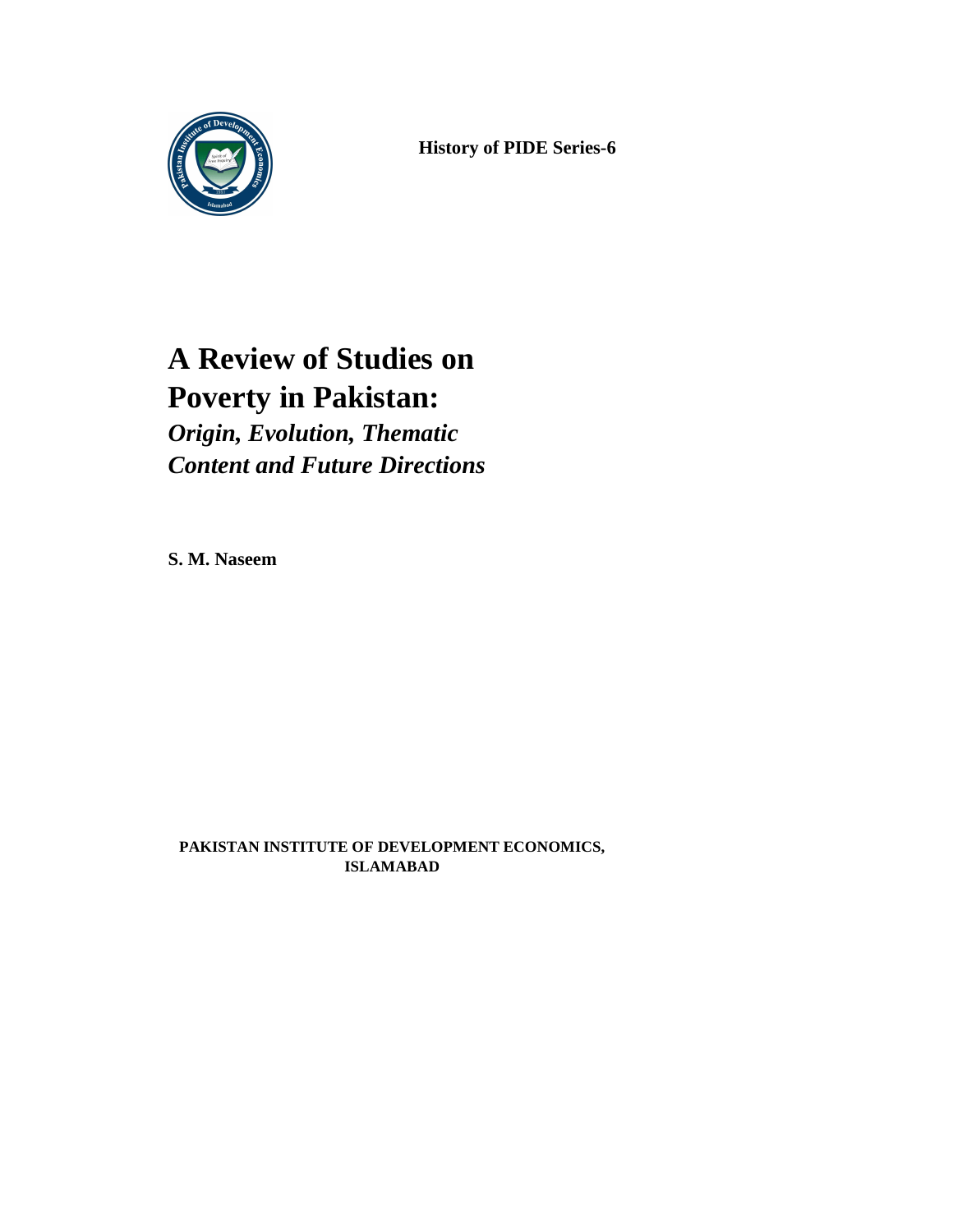# *Editor:*  **Dr Rashid Amjad**

All rights reserved. No part of this publication may be reproduced, stored in a retrieval system or transmitted in any form or by any means—electronic, mechanical, photocopying, recording or otherwise—without prior permission of the author(s) and or the Pakistan Institute of Development Economics, P. O. Box 1091, Islamabad 44000.

### **© Pakistan Institute of Development Economics, 2012.**

ISBN 978-969-461-145-7

Pakistan Institute of Development Economics Islamabad, Pakistan

*E-mail:* publications@pide.org.pk *Website:* http://www.pide.org.pk *Fax:* +92-51-9248065

Designed, composed, and finished at the Publications Division, PIDE.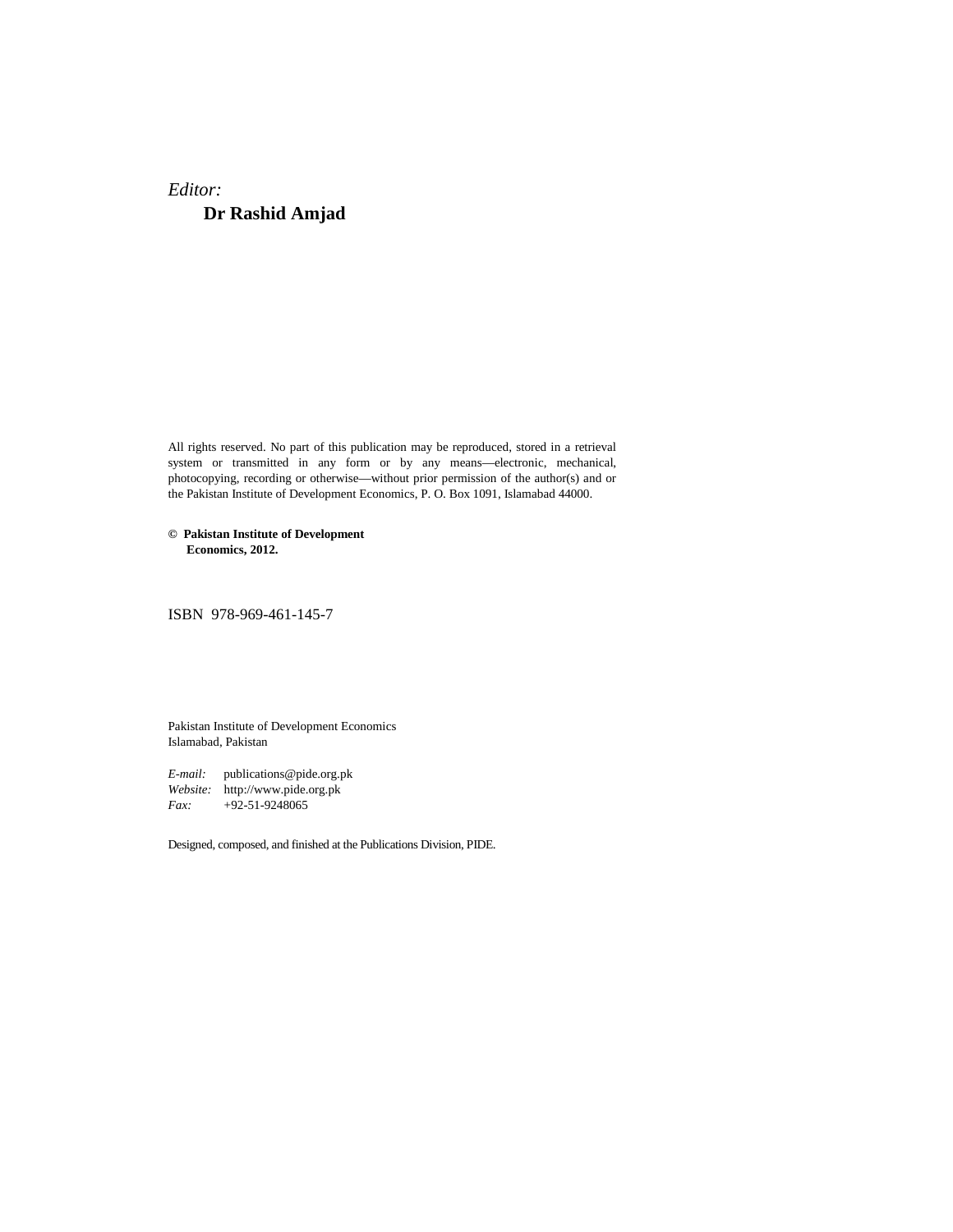# **CONTENTS**

|                                                             | Page |
|-------------------------------------------------------------|------|
| <b>Author's Preface/Personal Note</b>                       | V    |
| I. Origin, Evolution and Future Directions                  | 1    |
| 1. Genesis                                                  | 1    |
| 2. Historical Evolution                                     | 3    |
| <b>II. Core Issues of Poverty Discourse</b>                 | 7    |
| 1. Evolving Conceptual Paradigm                             | 7    |
| 2. Competing Poverty Narratives                             | 11   |
| 3. Unraveling Poverty Puzzles                               | 13   |
| 4. The Post 2000 Scenario                                   | 14   |
| <b>III.</b> Measurement and Methodological Issues           | 18   |
| 1. Data Constraints                                         | 18   |
| 2. Choice of Poverty Line                                   | 21   |
| <b>IV.</b> Salient Thematic Issues                          | 24   |
| 1. Geographical Disparities                                 | 24   |
| 2. Impact of Structural Adjustment Programmes<br>on Poverty | 30   |
| 3. Food Poverty and Agricultural Issues                     | 34   |
| 4. Overseas Migration and Remittances                       | 37   |
| 5. The Employment-Poverty Nexus                             | 40   |
| V. Anti-poverty Programmes and Policies                     | 43   |
| 1. From Analysis to Action                                  | 43   |
| 2. Rural Works Programmes                                   | 45   |
| 3. Role of PRGF and PRSP                                    | 47   |
| 4. Towards a New Social Protection Architecture             | 48   |
| <b>References</b>                                           | 51   |

(iii)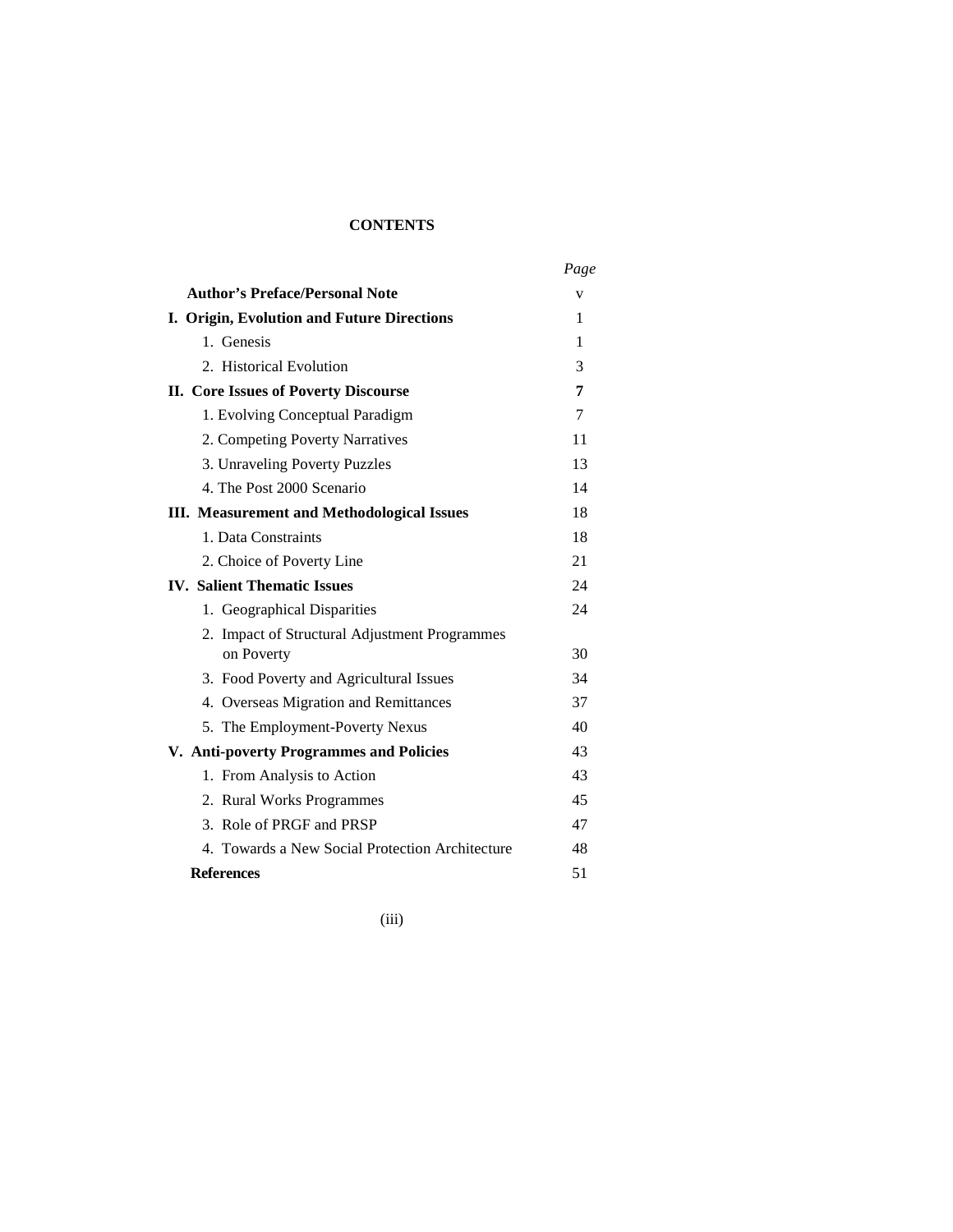*Page* 

# **List of Tables**

| Table 1. Growth and Poverty Studies, Published by PIDE |     |
|--------------------------------------------------------|-----|
| during 1957-2010                                       | 1   |
| Table 2. Comparison of Poverty Lines                   | 23  |
| Table 3. Headcount Ratios in Rural Areas—1984-85 to    |     |
| 1991                                                   | 25  |
| Table 4. Shares in Multiple Deprivation                | 28  |
| Table 5. Employment and Poverty as a Percentage of     |     |
| Workforce                                              | 42. |

(iv)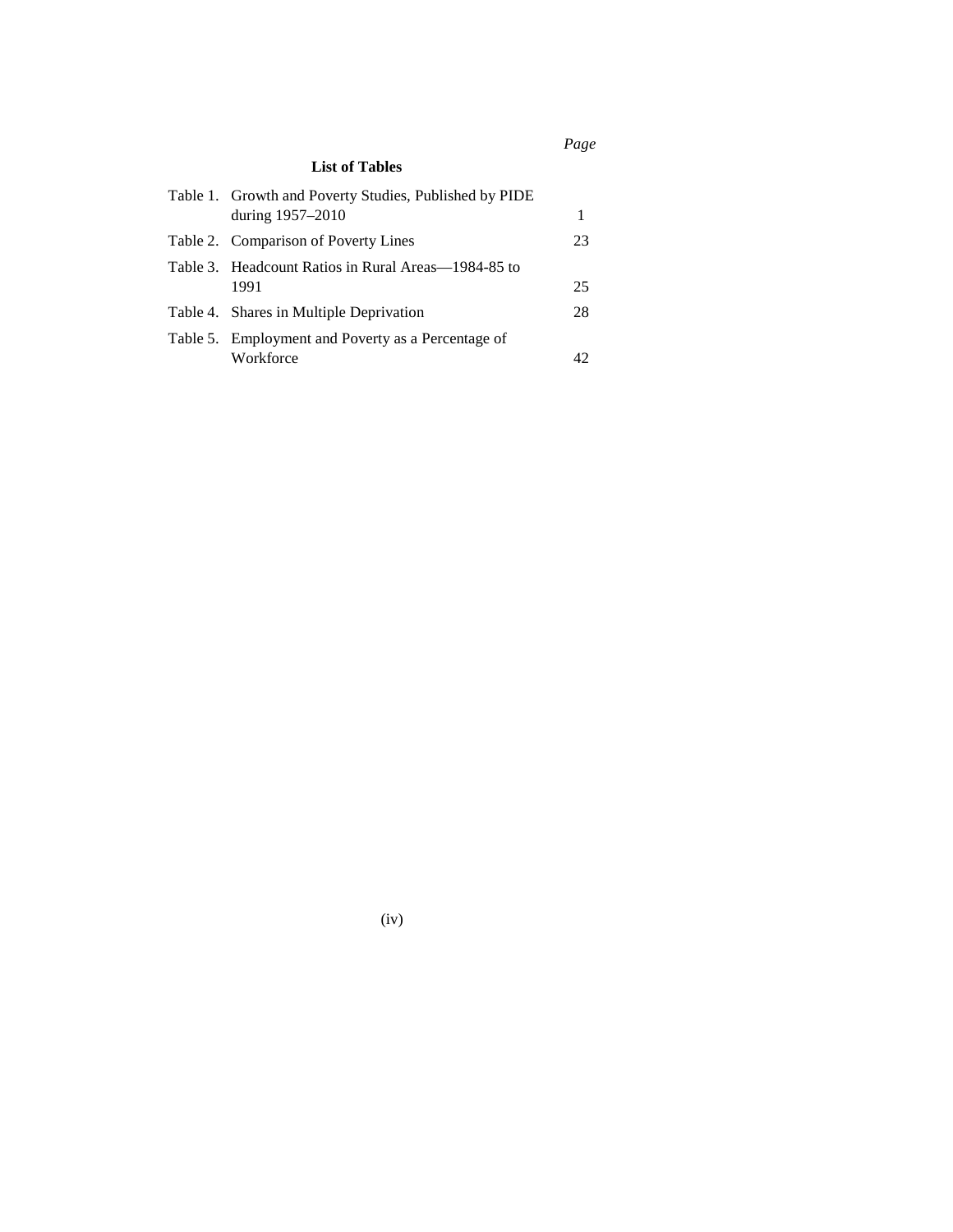### **AUTHOR'S PREFACE/PERSONAL NOTE**

Almost four decades ago, the late Mr M. L. Qureshi, who took over the reins of the re-incarnated Pakistan Institute of Development Economics in Islamabad, requested the Senior Fellows to help him reinvigorate the research activities of the new Institute, which had been adversely affected by the heavy depletion of its staff since an overwhelming number of those who were working in Karachi had either chosen to opt to go to Dhaka, or had resigned from service or had been taken as POWs after the fall of Dhaka. He asked each Senior Fellow to undertake a research project, either individually or in collaboration of the meager staff available at the Institute. As one of the newly-inducted Senior Fellows, I offered to undertake a study on Mass Poverty in Pakistan, whose preliminary findings were published in *PDR* [Naseem (1973)].

Dr Rashid Amjad, currently the Vice-Chancellor, who has been keen to highlight the work of PIDE done in the past, has been insistent in persuading me to write a review monograph on the work done at PIDE and published in the *PDR* on poverty since that paper. I have been both flattered and humbled by his offer and have accepted it after considerable hesitation and trepidation, which stemmed largely from the fact that I had not myself been very active in poverty research for a considerable period and, to a large extent, was unfamiliar with the voluminous literature that had been produced on the subject, both within and outside the PIDE—some of very high technical and analytical value. The fascination of revisiting the subject and looking at it more closely once again, despite my considerably diminished capacity to do so, tilted the balance in favour of accepting the challenge.

It was indeed fortuitous that my 1973 article was the first in Pakistan to address systematically the issue of poverty and can humbly claim a small credit for having helped put it, largely by default, on the map of Pakistan's development agenda. Someone would certainly have taken it up, sooner or later. The immense interest that poverty generated in the 1970s – both in Pakistan and outside – was much more the result of the address to the Board of Governors of the World Bank Group, Nairobi*,* Kenya, in September 24, 1973 of its then President, Mr. Robert McNamara, in which he declared, "The basic problem of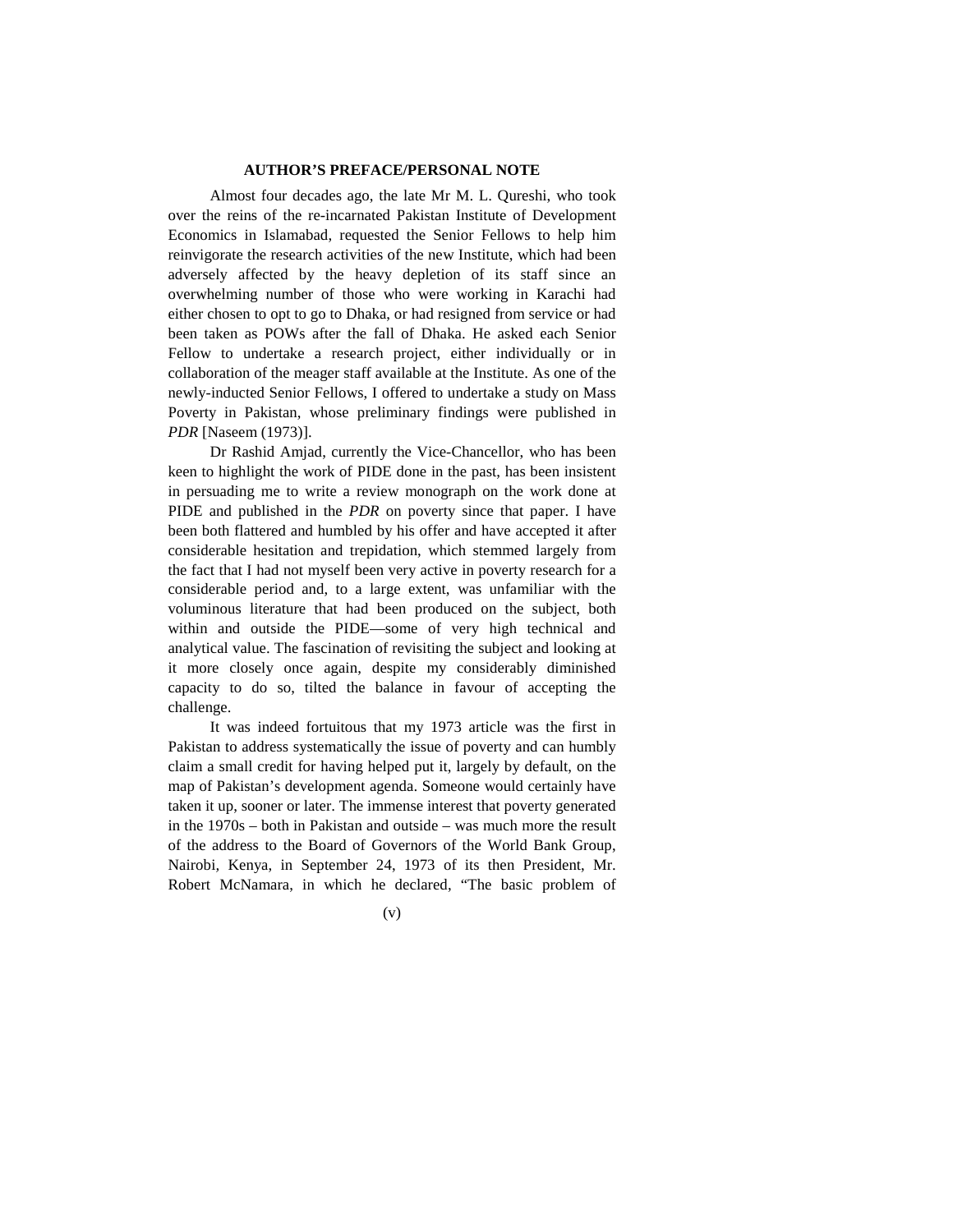poverty and growth in the developing world can be stated very simply. The growth is not equitably reaching the poor. And the poor are not significantly contributing to growth". That landmark statement not only set forth the stage for an unceasing flood of funding across the world to study poverty in all its facets and in all parts of the world. The illustrious US Defence Secretary, who unsuccessfully led the war against Viet Nam, was drafted to lead the much bigger war against world poverty. But despite the billions of dollars poured into it during the last four decades, the successful end of that war is much more elusive than the military victory in a remote part of Southeast Asia that he chased in the 1960s.

The study is divided into four major sections. The first tries to put in a political economy perspective the emergence of interest in poverty studies in Pakistan in the early 1970s in the wake of the unraveling of Ayub Khan's Decade of Development that ultimately resulted in the creation of the independent state of Bangladesh. The event became the starting point of a new discourse on the economy and polity of the remnant state of Pakistan, relating to concerns about poverty and human development, which had been underwhelmed by the overarching regional divide.

The second section deals with the qualitative evolution of poverty studies from number-crunching exercises to determine the number of people lying below the poverty line, derived on some arbitrary basis, to greater sophistication in measurement and analysis. The third section discusses the broadening of the thematic content of poverty studies, such as geographical, income and occupational distribution, measurement issues, food poverty, structural adjustment, trade liberalisation, capital flows and remittances, social safety nets and emerging policy issues. The final section looks at the efforts to translate poverty studies into anti-poverty programmes, as well as the likely future directions in which poverty studies on Pakistan are likely to move.

Although much of the work included for review in this monograph is based on the work initiated, commissioned or conducted at the PIDE and published in *PDR* (especially in the volumes devoted to the Papers and Proceedings of the PSDE–Volume IV—since the early 1980s), a sizeable—and an increasingly important—volume of research and publications have been undertaken by other institutions, especially the Government and international organisations (such as the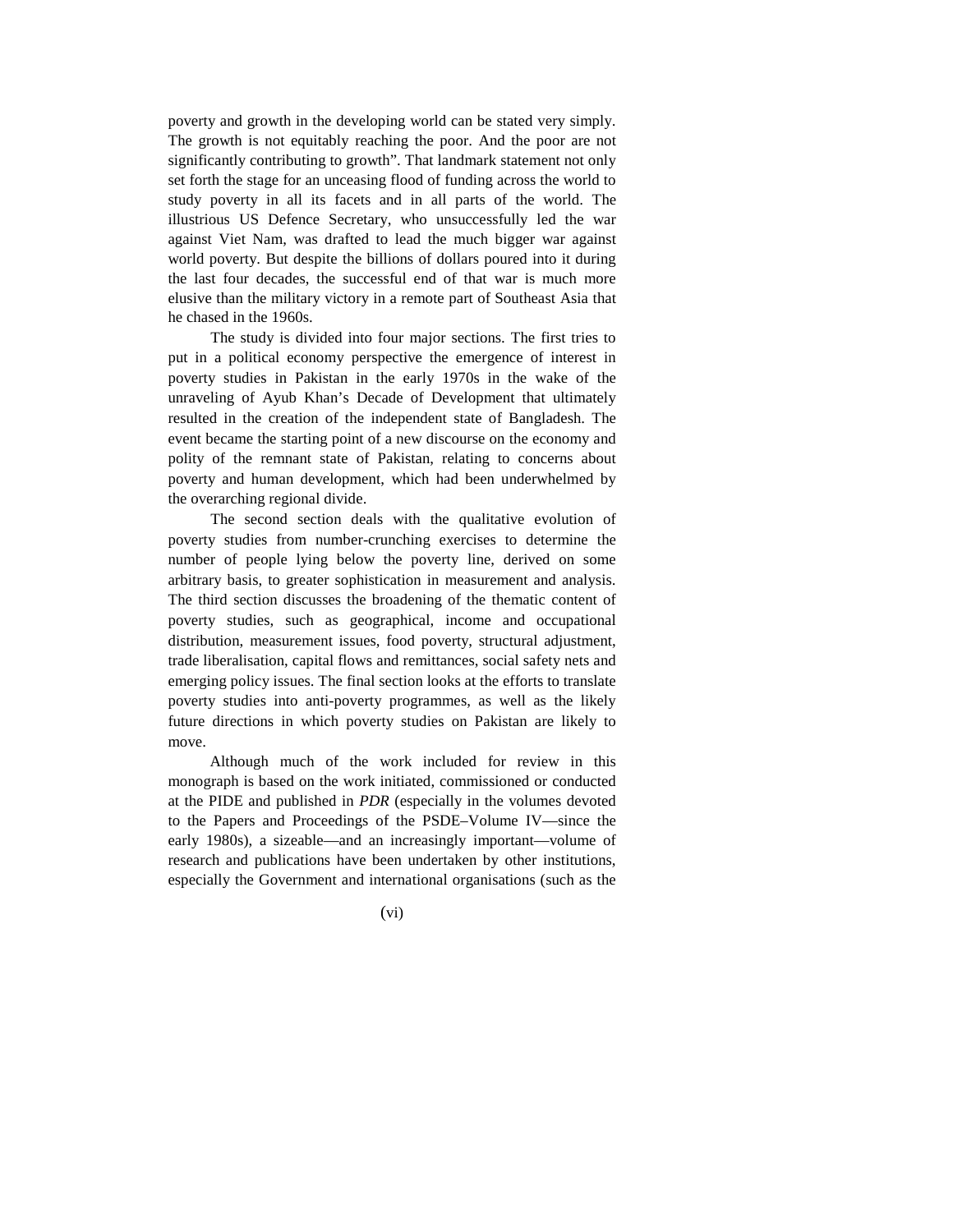World Bank and academic research institutions), which deserved inclusion. The purpose of this monograph is not simply to highlight the internal research of PIDE on poverty or on the papers published in *PDR* or other allied publications, but to present an integrated view of the research published on the subject and the different directions it has undertaken and continues to open for the interconnected discourse on poverty and development since the 1970s.

In order to put some limits on the coverage of the vast amount of literature produced in the area, I have tried to survey only a selection of articles and research material that have touched on the major themes relating to the incidence, causes and alleviative programmes and policies on poverty in Pakistan during the last four decades. Inevitably, it is quite possible that some important issues and researches may have been unwittingly excluded—likewise, some issues and articles may have received undue salience—for which the author expresses his sincere regrets.

**S. M. Naseem** 

(vii)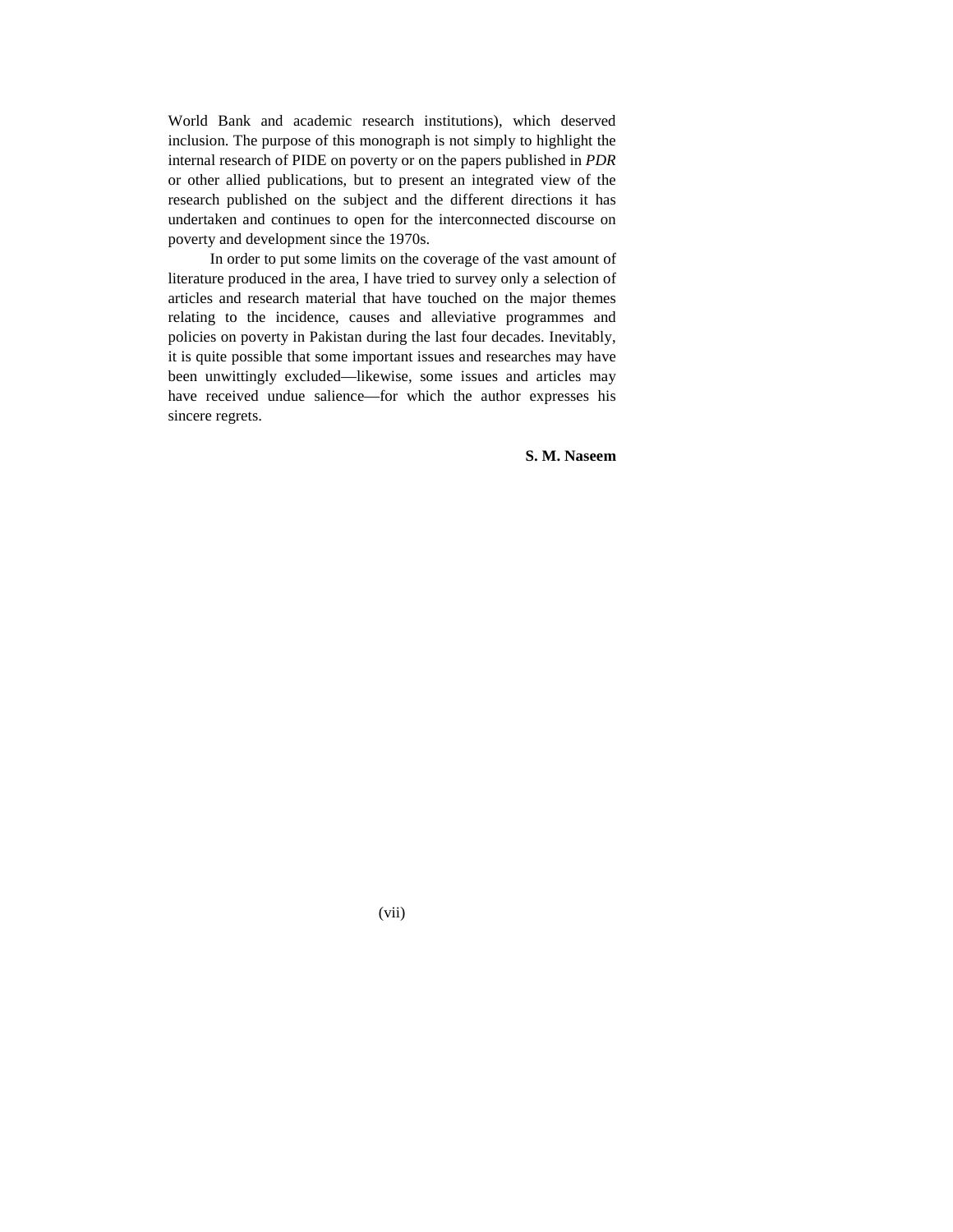## **I. ORIGIN, EVOLUTION AND FUTURE DIRECTIONS**

# **1. Genesis**

In PIDE's earlier phase<sup>1</sup> the focus of the studies conducted at the PIDE (then IDE) as well as the articles published in its journal, *The Pakistan Development Review* (PDR), reflected the prevailing thinking on development economics and the strategy of development adopted during the Second Five Year Plan.<sup>2</sup> As a result, the predominant development discourse was about growth and poverty did not figure as an issue of great public concern until the 1970s, but became increasingly important in later decades.

| ٩<br>×<br>۰ |  |
|-------------|--|

|   | Growin and I overly shaules, pablished by I IDL auring 1997–2010 |         |         |            |         |
|---|------------------------------------------------------------------|---------|---------|------------|---------|
|   | Topics                                                           | 1960–   | $1971-$ | $1981 -$   | $1960-$ |
|   |                                                                  | 1970    | 1980    | 2010       | 2010    |
|   | Growth                                                           | 6       | 5       | 71         | 82      |
| 2 | Development                                                      |         | 5       | 38         | 50      |
| 3 | <b>Development Strategies</b>                                    | 0       | 2       | 5          | 07      |
| 4 | Planning                                                         | 20      | 6       | 20         | 46      |
| 5 | Foreign Trade                                                    | 6       | 7       | 18         | 31      |
| 6 | Income Distribution                                              | 6       | 10      | 23         | 39      |
| 7 | Poverty                                                          | 0       | 11      | 99         | 110     |
| 8 | Other Social Issues                                              |         | 2       | 11         | 14      |
|   | All                                                              | 46      | 48      | 285        | 379     |
|   | <b>Poverty Studies/All Issues</b>                                | $(0\%)$ | (23%)   | $(34.7\%)$ | (29%)   |

*Growth and Poverty Studies, published by PIDE during 1957–2010* 

*Source:* PIDE research staff.

<sup>&</sup>lt;sup>1</sup>I borrow the phrase from the subtitle of A. R. Khan's Monograph [Khan (2008)] *PIDE's Contribution to Development Thinking: The Earlier Phase*. History of PIDE Series 2, 2008.

<sup>2</sup>This thinking was best articulated in Dr Mahbub ul Haq's seminal book [Haq (1963)]. Dr Haq more than redeemed himself in his later professional career by not only renouncing his allegiance to the growth mantra, but also by championing the new concept, index and strategy of human development.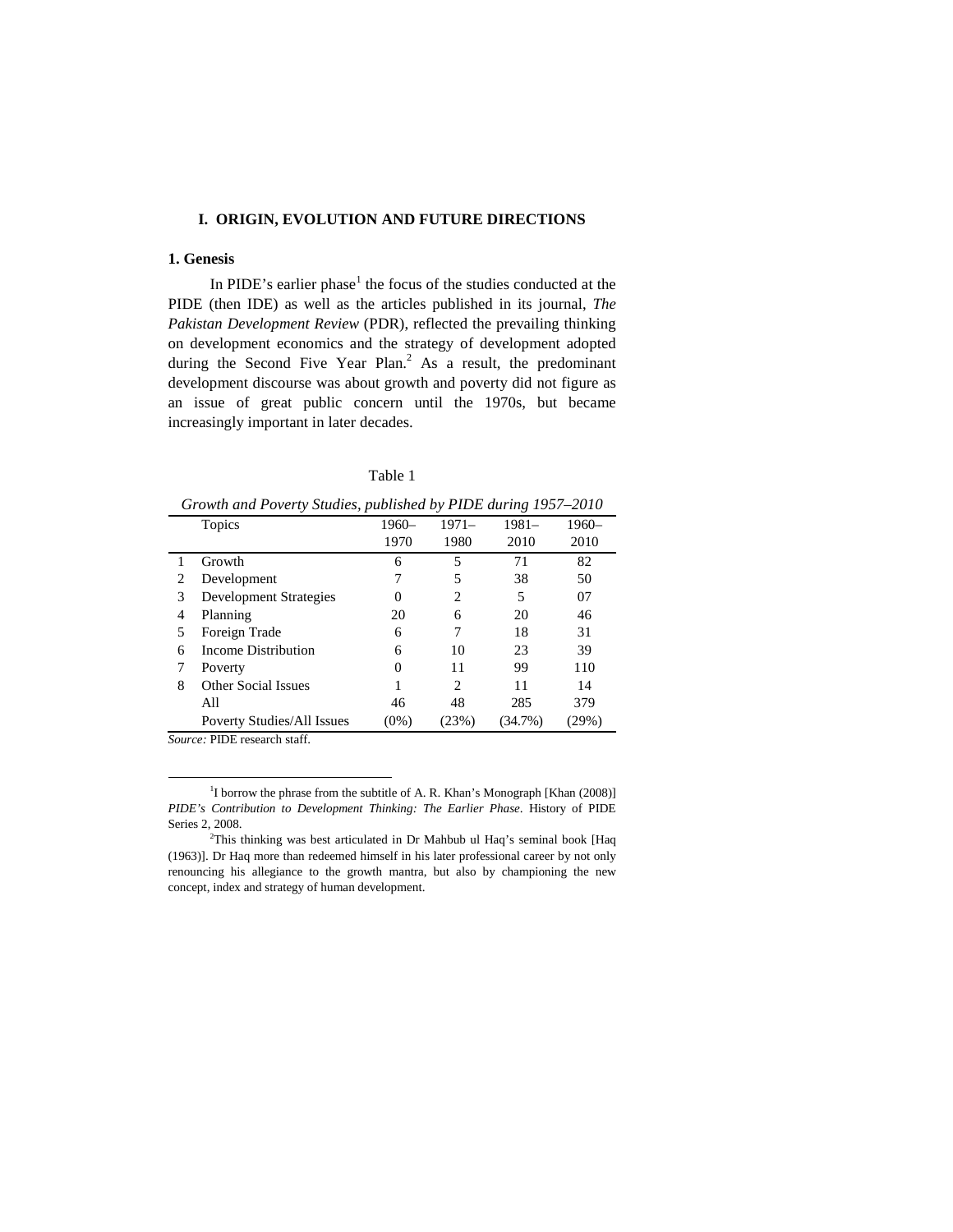This was the period in which "growthmanship" was the ruling development paradigm and Pakistan was being showcased as the role model of that paradigm. However, towards the end of this initial period, there began to be felt ominous stirrings of discontent with the adopted development strategy. These were manifested initially in the discontent in East Pakistan which whose economic growth was relatively neglected by the development planners. Although there were economic reasons for the slower growth of East Pakistan, its relative backwardness, lower per capita income and vulnerability to national disasters exacerbated the differences between East and West Pakistan. While purely economic factors may have justified the inadequate focus on East Pakistan, human and political factors argued in favour of a more proactive approach towards its development. In fact, however, many political factors, including the relatively low share of East Pakistan in the governing elite, the cultural and spatial distance between the two geographical units of Pakistan, militated against any deliberate action to minimise or reduce the extent of disparities between the two regions.

The question of trade off between equity and growth first arose in the Pakistani context in relation to the uneven development of the two regions. By 1968, this discontent in East Pakistan had assumed a significant political momentum, which along with the dissatisfaction against the Ayub Khan's military regime and the emergence of a populist movement in West Pakistan led by Mr Zulfiqar Ali Bhutto's Pakistan Peoples Party (PPP), contributed to the end of the Ayub regime and the demise of the development paradigm that placed growth, rather than equity as its central focus.

In the aftermath of the fall of the Ayub regime, attention began to be focused on issues of income distribution, employment and poverty reduction. Much of the earlier interest in the subject was from the point of view of the inter-regional (East-West Pakistan) or intersectoral (agricultural-industrial) balance. The focal point of these studies were political or economic groups consisting of a congregation of broadly homogeneous groups, as the purpose was to study differences between such groups, rather than that within them.

Some studies on income distribution had already preceded the debate on the growth vs. equity and disparities in regional and sectoral development. There was a study by the Norwegian statistical economist Asbjorn Bergan in 1967 published in *PDR* and a more limited study on the measurement of inequality in urban personal income distribution by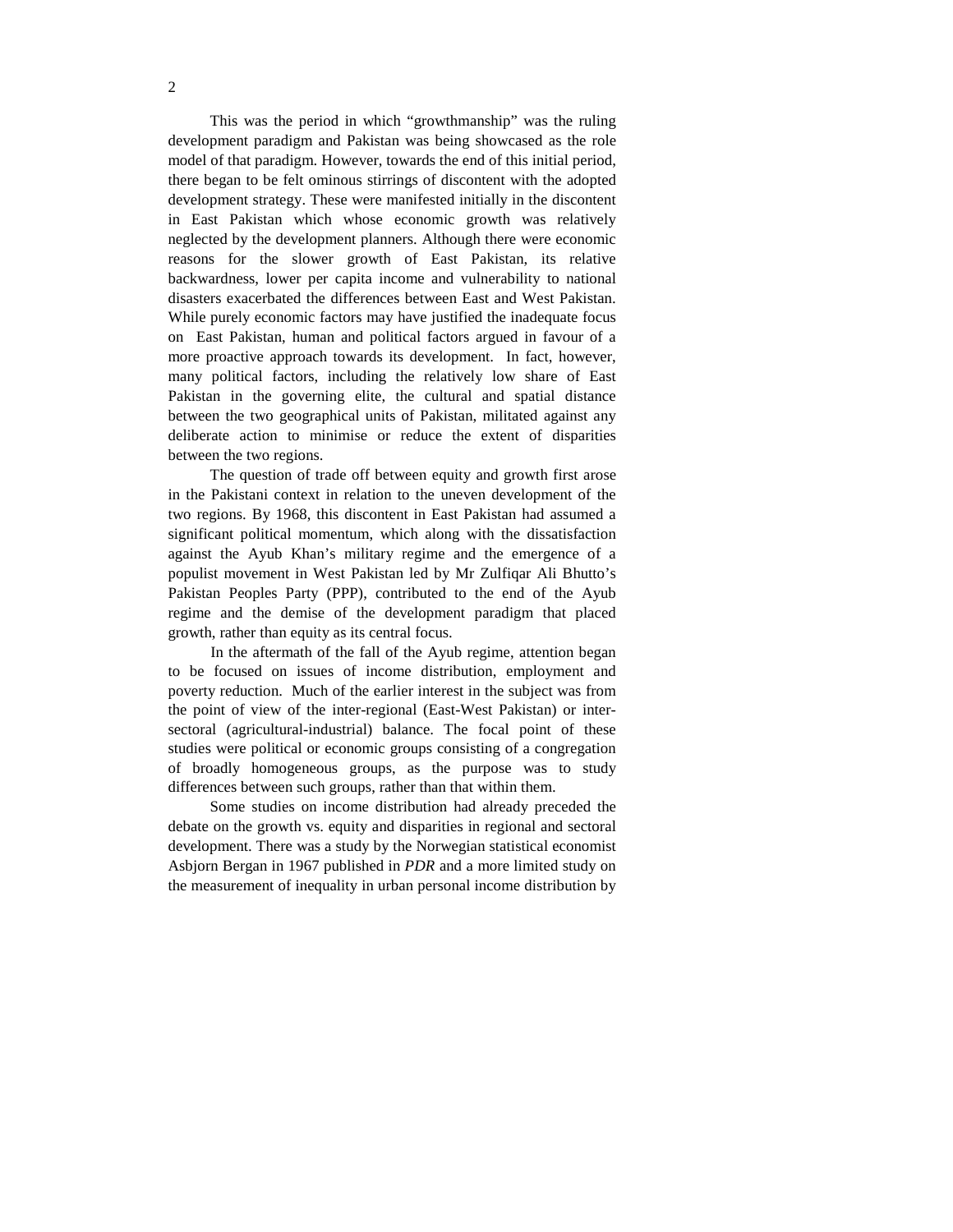Khadija Haq in 1964 [Bergan (1967) and Haq (1964)]. Another study by Taufiq Khan and S. R. Bose conducted at PIDE in 1968 focused on sources of income and levels of living of agricultural population along with A. R. Khan's study on Real Wages of industrial workers also highlighted the downside of the growth oriented development strategy in the 1960s [see Khan and Bose (1968) and Khan (1967)].

These studies, as well as the shifting focus of the development debate from growth to poverty, prompted the present author to undertake the first major academic study on poverty in Pakistan. Not surprisingly, the study generated considerable interest, giving rise to a plethora of subsequent studies on poverty in Pakistan, some building up and others vastly improving on the methodology of the modest first effort. These studies are analysed in the following section relating to methodological, thematic and policy issues and their impact on development strategy in Pakistan.

# **2. Historical Evolution**

 $\overline{a}$ 

A basic critique of much of the published work on poverty in Pakistan two decades ago, was that it has become a "number-crunching exercise (or an industry)", with little regard to the sophistication of the analysis and the richness of their substantive content<sup>3</sup>. Fortunately, this shortcoming has been remedied in the more recent studies that tend to offer more qualitative and analytical explanations and interpretations<sup>4</sup>. Most of the work on poverty in the earlier years was based on estimating the extent, incidence and configuration of poverty in Pakistan, and only after the late 1980s has the discourse adopted a more holistic—often, a political economy approach.

Poverty studies during the last four decades have gone through at least four evolutionary—and still continuing phases—which and can be classified into succeeding generations. They broadly reflect the political economy concerns of successive periods—though not necessarily motivated by them. The first generation, which include the

<sup>&</sup>lt;sup>3</sup>Zaidi (1999) provides a very useful and painstaking thumb-nail sketches of poverty studies undertaken in Pakistan, with brief annotations. This has greatly helped me in covering the first quarter century of poverty studies, spanning from 1973 to 1999.

<sup>&</sup>lt;sup>4</sup>Although it is impossible to provide an exhaustive list of such studies, it is appropriate to mention some of the institutions, besides the PIDE, which have been active in carrying out high quality quantitative and observational research, since the 1990s. These include the SDPI, SPDC, CRPRID (2001-10), Collective for Social Science Research (CSSR).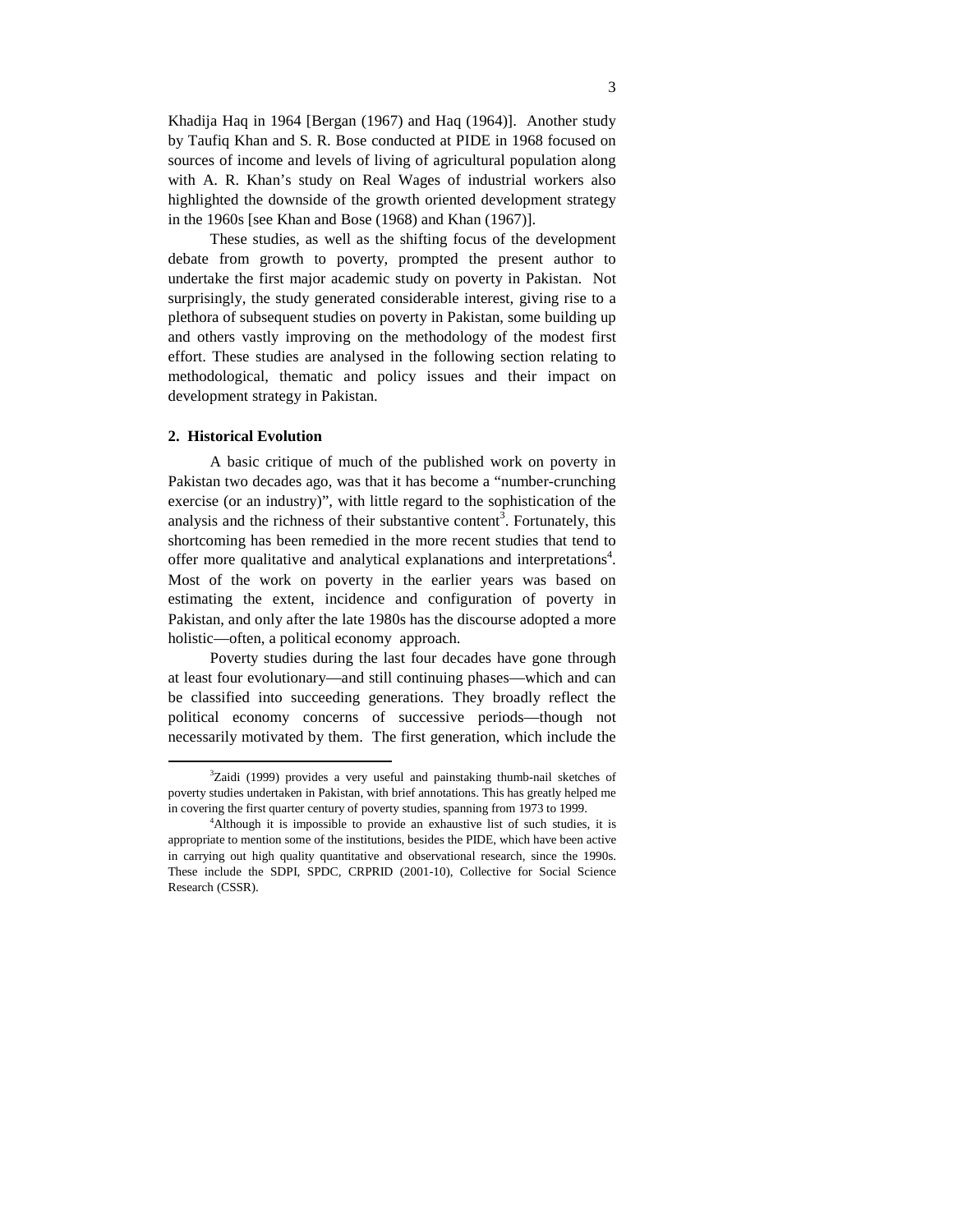first four or five studies conducted in the 1970s by Naseem (1973 and 1977), Alauddin (1975), Mujahid and Hussain (1980), were situated in the period of Ayub Khan's high, but inegalitarian growth period (1960– 68) and the populist, statist development of the Bhutto period (1972– 79), focused mainly on the poverty and distributive impact of the development strategies followed under the two contrasting regimes. Naseem (1977) himself extended his work, in three directions. Firstly, he extended the poverty estimates by two additional years as did Alauddin (1975) earlier. Secondly, and much more importantly, he derived for the first time, poverty lines based on the extent to which standard calorific requirements of 2100 calories per head per day were met (he us used 95 percent, 92 percent and 90 percent as benchmarks). Thirdly, Naseem (1977), used the Census of Agriculture data for various years to link landlessness with poverty and to derive estimates of poverty among various tenurial classes, viz. landless, tenants, tenantcum-owners and owners.<sup>5</sup>

Naseem's (1973) paper begins with a review of studies on income distribution and employment growth, which were also at that time, relatively few. Given the limitations of data available in the 1960s, most of these studies revealed: (a) that urban income distribution was far more skewed than rural income and (b) while there was a decline in inequality in the rural areas, it remained largely unchanged in the urban areas. As a result, overall income inequality in Pakistan was observed to be declining, a finding which ran counter to the intuitive perceptions regarding the outcome of Ayub Khan's Decade of Development. These findings on income distribution were questioned because of serious under-reporting in incomes of the rich.<sup>6</sup>

Naseem's analysis (1973) about trends in rural and urban income suggest that rural income per capita was lower in the early 1960s compared to 1950-51, after which there was a steady rise on account of the Green Revolution in agriculture. Urban per capita income from 1950 to the end of the sixties shows a more or less steady rise, and urban per capita income was found to be significantly higher than rural per capita income. To measure the incidence of poverty, the author

<sup>5</sup>As is the case with all new studies on any subject, Naseem's study was criticised by several authors, including Mujahid (1978) and Hussain (1988) and several others, for its many deficiencies. These critiques are discussed in the section on methodology.

<sup>&</sup>lt;sup>6</sup>Income distribution data for the urban areas is usually based on data on incometax (from which the agricultural sector is exempt), which covers less than 10 percent of the population.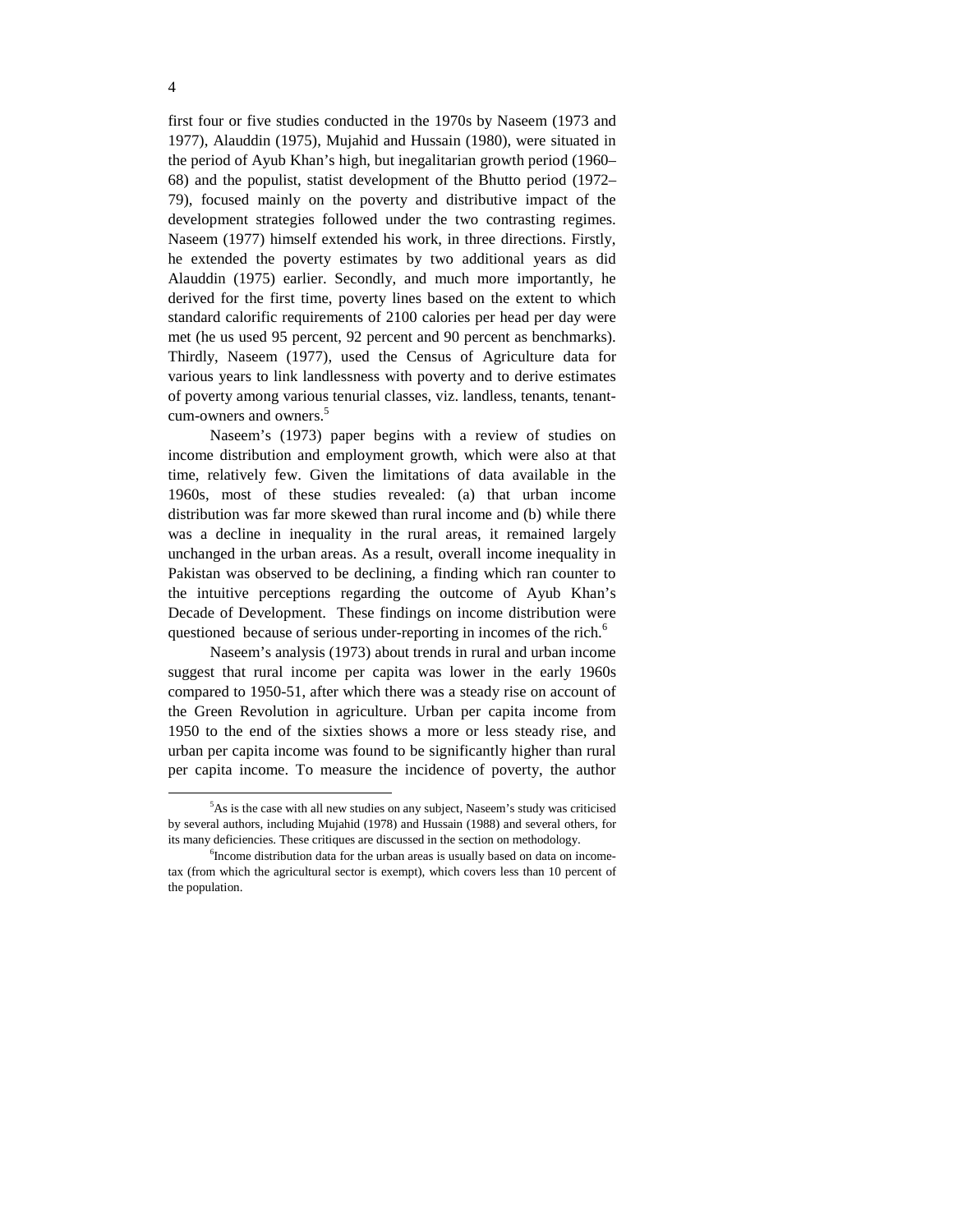constructs a poverty line based on per capita expenditure that fails to satisfy the minimum needs of an average individual. Estimates based on constructed poverty lines show a varying trend in rural poverty depending on the threshold level of the poverty line. Naseem (1973)'s results for the higher poverty line (Rs 25 per month, per capita) @ 1959-60 prices show a substantial increase in the number of people below the poverty line—rising from 23.46 million in 1963-64 to 26.51 million in 1969-70, with the rural poverty in terms of percentage below the poverty line remaining relatively stable at around 60 percent during the period. Looking at urban poverty, regardless of the use of poverty line—high or low—there is a marked decrease in urban poverty, although the results are sensitive to the choice of poverty line, showing in one case, that although the proportion of poor in urban areas has declined, results show that the concentration of income in urban areas has also worsened, their absolute numbers actually increased. (It is well-known that the estimates for poverty incidence are highly sensitive to variations in the poverty line.) Moreover, results showed that the concentration of income in urban areas had also worsened.

The poverty studies following the formative period of 1970s, conducted largely during the 1980s, took place in a new political setting in which General Zia ul Haq's military regime tried to counter the populist policies of the regime of Mr Z. A. Bhutto, the leader of the PPP whom he had over-thrown. Although Zia justified his own rule by ostensibly pursuing Islamic economic policies, the economy was managed largely with the technical advice and financial support of the United States and international financial institutions. Pakistan's participation in the first Afghan war also brought sizeable inflow of foreign assistance to boost the economy, which was partly offset by the expenses on the massive inflow of Afghan refugees. At the same time the economy also benefited greatly from the remittances from expatriate Pakistanis working in the Gulf region following the construction boom in the wake of the oil boom experienced by that region. As a result the economic growth during the 1980s was significantly higher than that in the 1970s and favourably compared with that in the 1960s.

A significant study in that period was that of Malik (1988). While confirming the earlier results that poverty, particularly in rural areas increased significantly in the 1960s but declined thereafter until 1984-85. The explanations for the observed declining trend in poverty, according to this study, included growth in per capita income,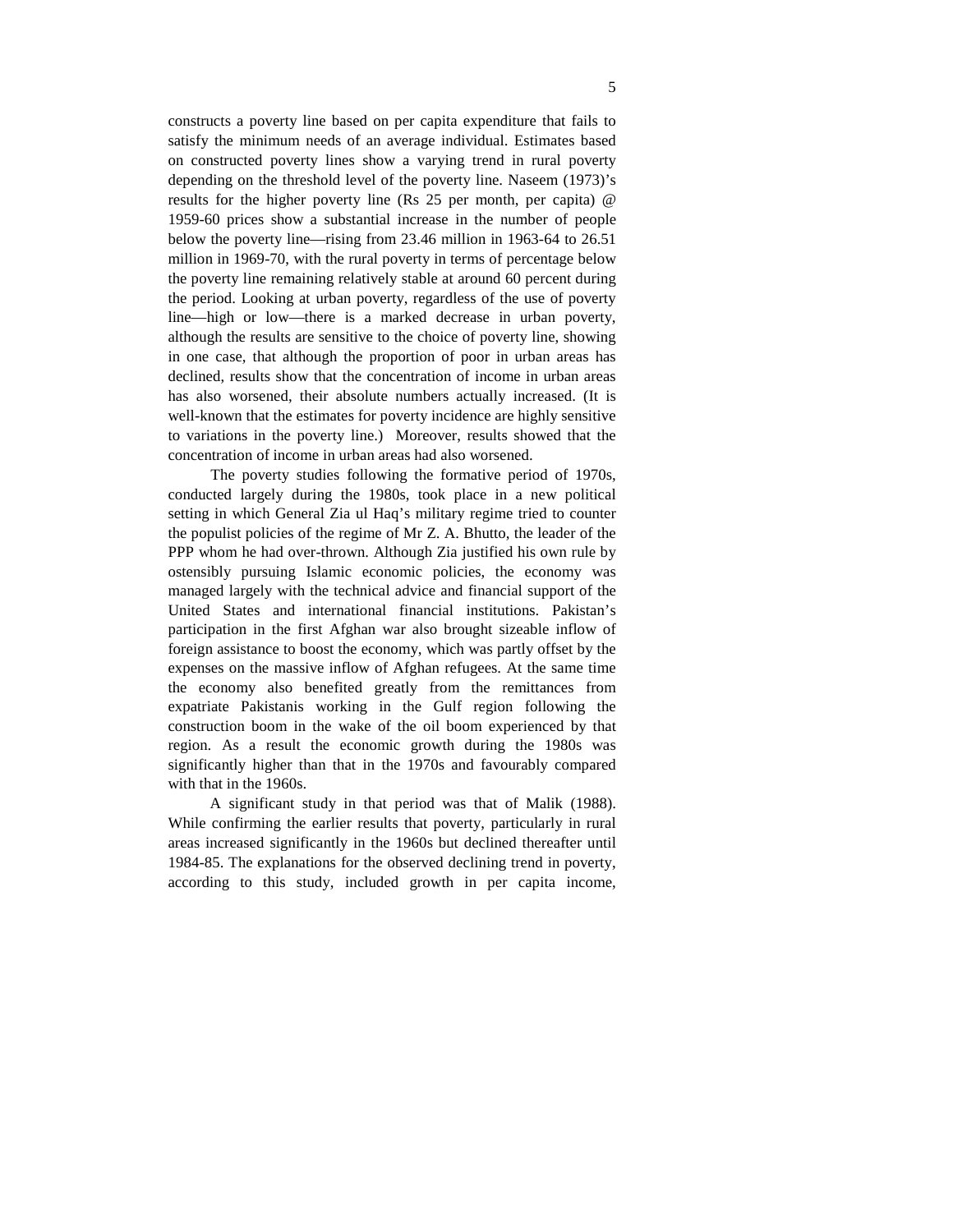remittances from the Gulf in 1970s and the contributions from Zakat and Ushr. The increase in poverty reduction during this period was more pronounced in the urban rather than in the rural areas. Changes in the agriculture sector during the 1960s, such as mechanisation and labour displacement and eviction of tenants, continued to be responsible for the increase in rural poverty. The reversal and lack of implementation of land reforms and tenancy legislations introduced during the Bhutto period were also blamed for the increase in rural poverty. Considerable research—some of it politically-inspired by the Government—was undertaken during this period on the prospects of poverty reduction through the zakat and ushr system.

A more significant contribution to the study on poverty during the 1980s was on methodological issues in which Aly Ercelawn, formerly associated with QAU Islamabad and later with the AERC at University of Karachi took a leading part [Ercelawn (1988b)]. Ercelawn's main contributions on the role of adequate nutrition as a means of alleviating poverty and the regional differences in poverty arising out of this factor estimating both food and expenditure norm. He defined the poor households for which available resources are below those necessary to obtain the required calorie intake through prevailing dietary patterns. Ercelawn's focus on nutritional aspects of poverty evoked considerable interest and further research on the subject of food poverty. One of the interesting papers in this area by a group of young researchers at PIDE also experimented with newer measures of poverty, other than the head count ratio [Mahmood, *et al*. (1991)]. It also focused on institutional factors, such as household size, access to education in determining nutritional adequacy. Other contributors in the debate on the methodology of estimating poverty incidence and income distribution during this period were Ehtisham Ahmad, and a number of scholars from the Netherlands.<sup>7</sup>

With the restoration of democracy in 1988, following the demise of Gen. Zia ul Haq in an air crash, the focus of development policy shifted to improving macroeconomic management. Globally, the period also coincided with the demise of the Soviet Union and the paradigm of central planning in developing countries. Trade and financial liberalisation, along with foreign aid inflows and remittances—rather than domestic resource mobilisation—came to be perceived as the driving force of economic development. With the Washington

 $7$ Their contributions are discussed in some detail in the Methodology section.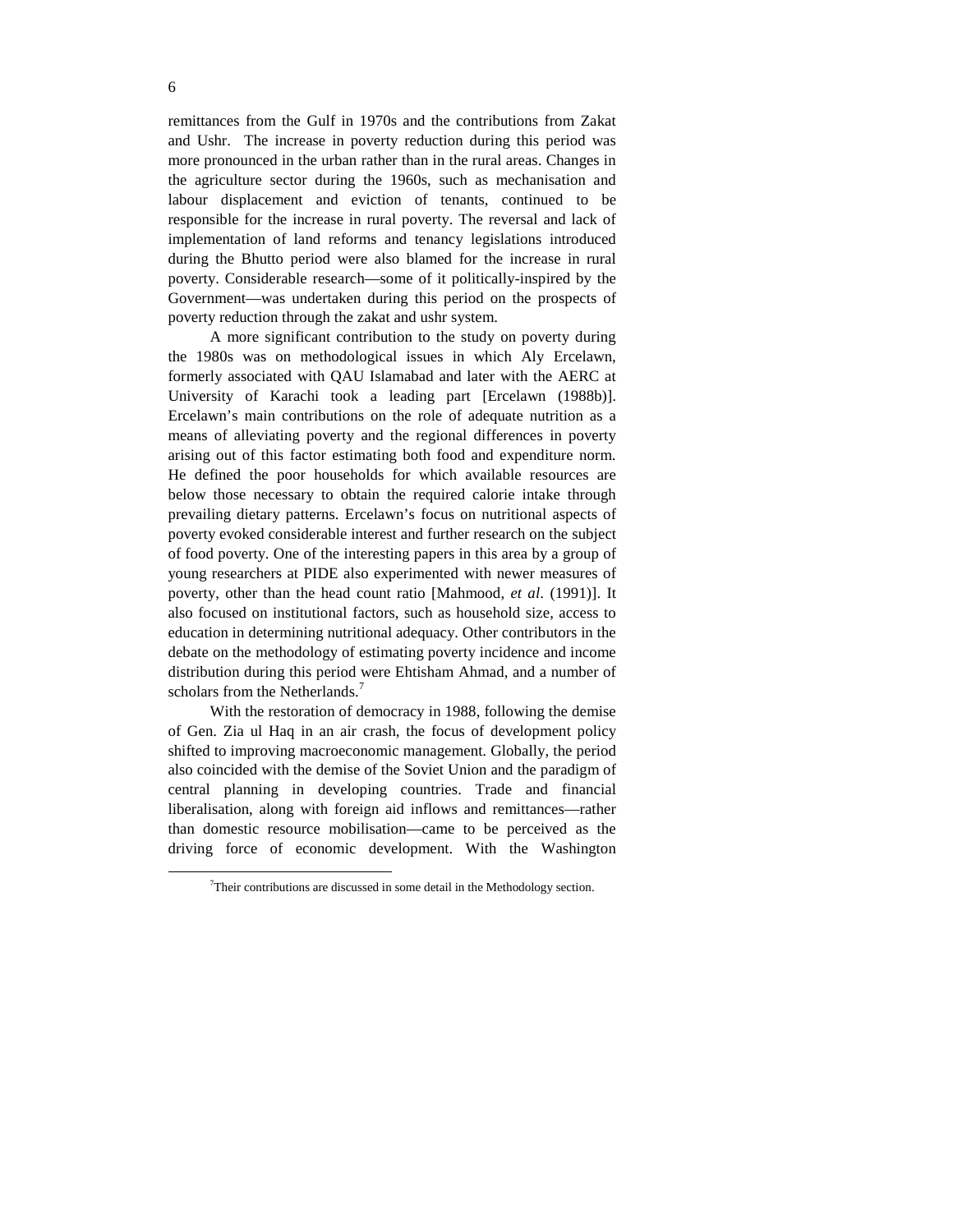Consensus in its prime, poverty alleviation also took a back seat for a while. However, it soon dawned on development policy circles that growth and poverty alleviation could not be divorced. In this changed policy environment, the focus of poverty studies shifted to the examination of the impact of macroeconomic policies and a liberalised trade and capital flows regime on poverty alleviation [Filho (2010)].

One of the seminal papers in this period was that of Rashid Amjad and A. R. Kemal (later became Vice-Chancellor and Director of PIDE) [Amjad and Kemal, (1997)]. In that paper the authors constructed a consistent series of poverty estimates from 1963 to 1993 and also looked at trends in human development indicators. Along with trends in poverty incidence they also used trends in economic growth and key policy interventions. They concluded, with the usual caveat about data availability and conceptual problems, that a growing level of per capita income and flow of remittances were the most important factors which have helped explain the changes in levels of poverty in the country; real wages and agricultural productivity also have had a significant effect on the reduction of poverty until the late 1980s.

The authors also looked at the causes of the palpable "return of poverty in Pakistan in the late 1980s and early 1990s"—a period coincidental with the first post-Zia ul Haq democratic regime in Pakistan. The debate on the return of poverty to Pakistan was reignited in 1995 by Mr. Shahid Javed Burki in an address at a seminar held by the PIDE and published as a monograph [Burki, (1995)]. The address, coincidentally, was made by Mr. Burki while he was serving as a senior executive in the World Bank and Ms. Bhutto was serving her second term as the Prime Minister. Zaidi (1999a) and Sayeed (1996) have examined the political economy aspects of the "return of poverty to Pakistan" syndrome during the post-1995 period. G. M. Arif also examined the impact of the reported rise in poverty in the late 1990s [Arif (2000)].

# **II. CORE ISSUES OF POVERTY DISCOURSE**

### **1. Evolving Conceptual Paradigms**

A major focus of all poverty studies has been to see how the incidence of poverty (in any given metric) has changed over time. This stemmed largely from the dissatisfaction with the most commonlyused indicator of well-being and economic progress of a nation had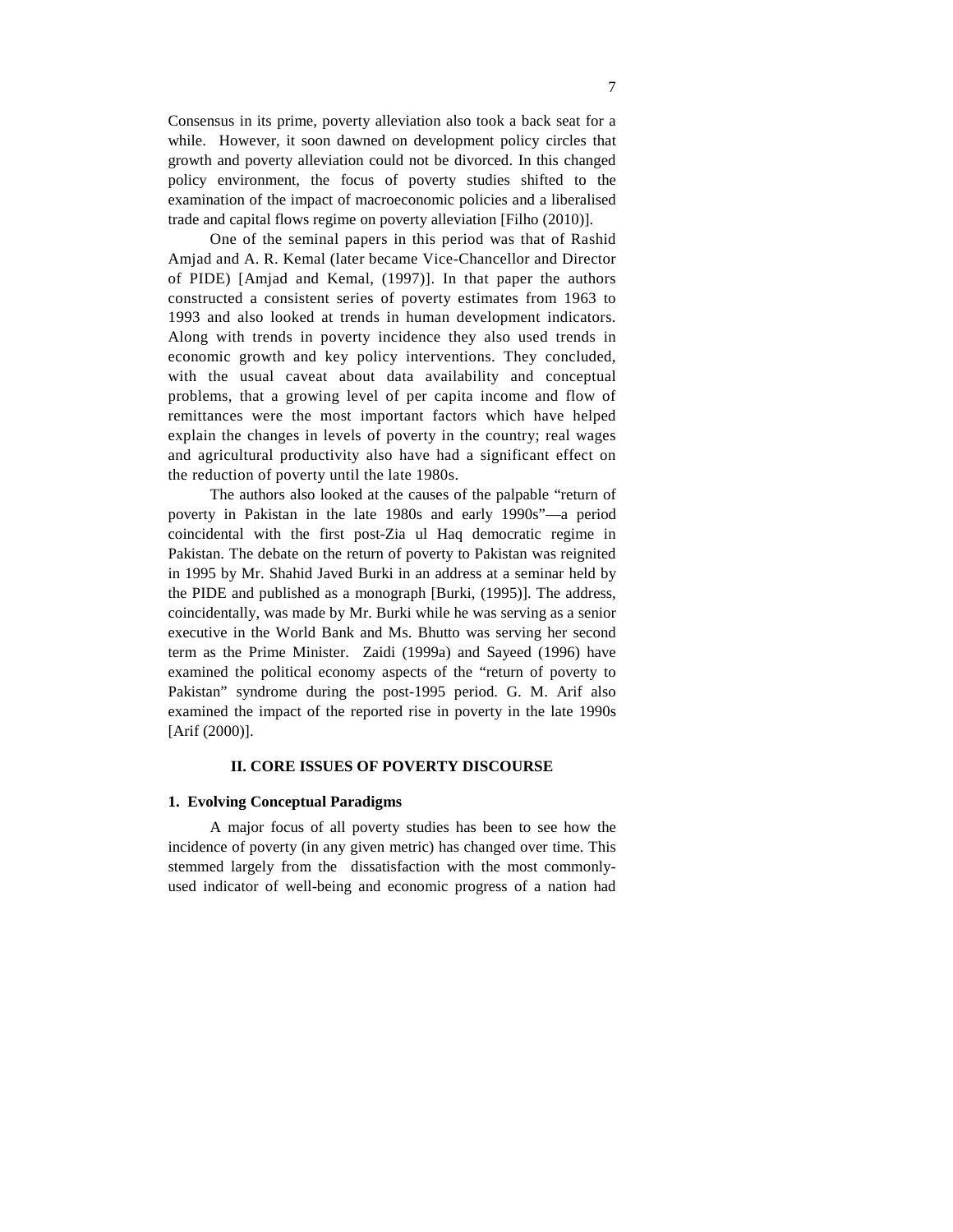heretofore been GDP per capita (in constant prices), on which most countries had developed time series going at least as far back as the end of the second world war. However, while the conceptual base and methodology of measuring GDP per capita became firmly established and institutionalised, it was much more difficult to do so for poverty whose measurement depended on a number of discretionary choices on which it was not easy to reach agreement among professionals, much less the policy makers. International comparisons, which posed serious challenges even for per capita comparisons, notwithstanding the commendable efforts by reputed academic and international institutions to produce Purchasing Power Parity (PPP) estimates, proved even more formidable in case of similar comparisons of poverty estimates. The \$1- \$2 per capita per day as the measure for an international poverty line used by the World Bank, while arousing public interest in the plight of the poor, may have done more harm than good to the prospects of the poor [Pritchett (2003)].

A basic problem confronting all researchers is how to define poverty and whom to include in the category of the poor. Traditionally, poverty is defined in terms of some measure of monetary income considered adequate for subsistence. However, income in monetary terms may not be an adequate measurement of living conditions of poor populations. Besides the known problems with the measurement of household income, there is often a significant amount of non-monetary transactions, out-of-the-market transfers, access to public services and production for self-consumption which may become more important than straightforward income, as measured in standard household surveys.

Until recently, much of the work on poverty measurement had been centred around the concept of income (or consumption) poverty. Admittedly, this is a rather narrow concept and does not capture the multi-dimensionality of the poverty syndrome. However, once one tries to move towards a more comprehensive treatment of poverty, both the conceptual and measurement problems become more formidable and the tension between satisfactory conceptualisation and accurate measurement tends to increase.<sup>8</sup>

<sup>&</sup>lt;sup>8</sup>For a comprehensive review of the evolution of conceptual and estimation issues relating to poverty measurement, see Naseem (1999), on which this section is partly based.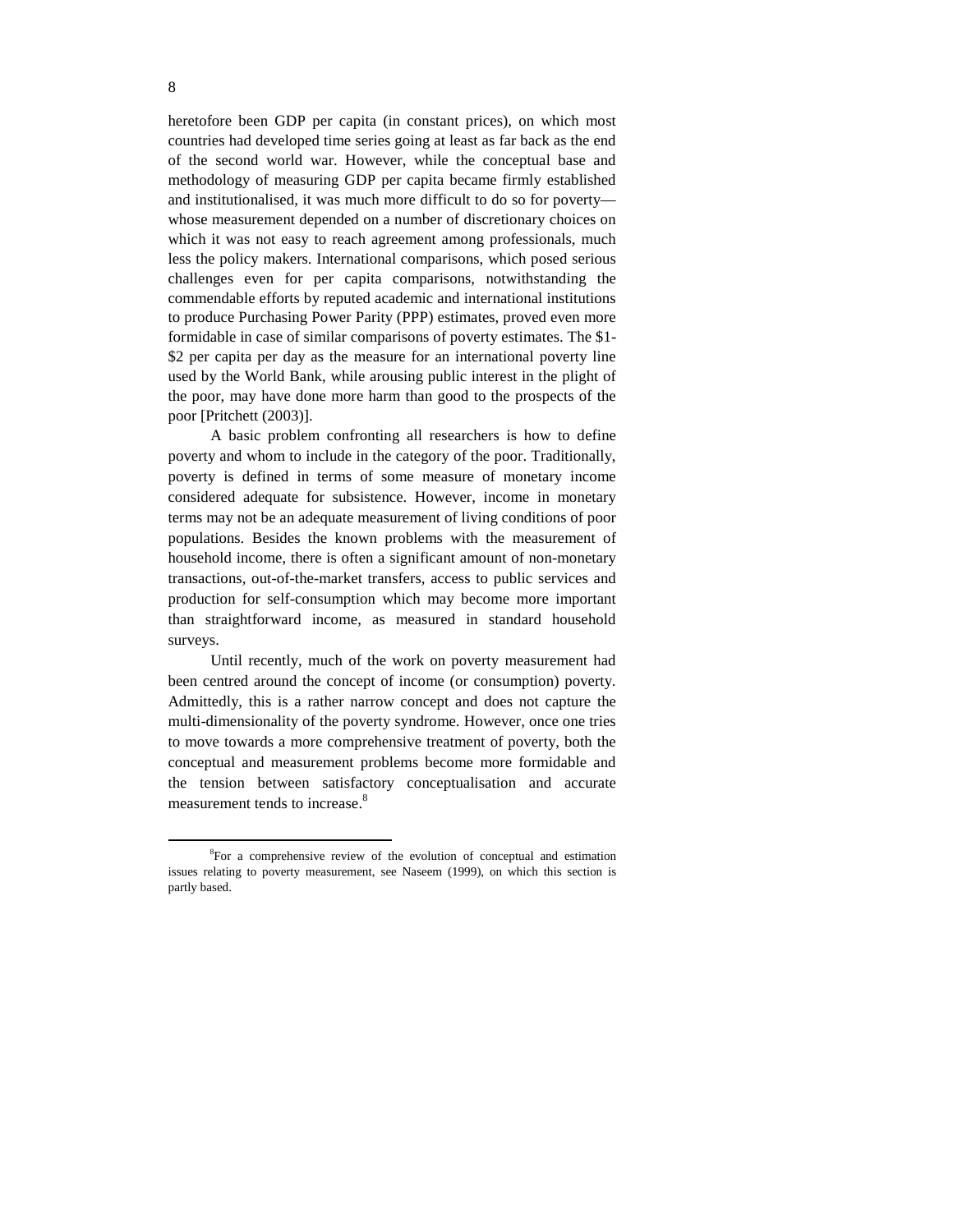Poverty is a contextually conditioned concept. And often has geographical and cultural dimensions. Cultures vary in the way they value specific conditions, like clothing and living standards, access to education for women, exposure to violence, or access to public transportation, public health and public justice. The issue here is whether some of these "cultural variations" should be taken as such, or measured against some "objective" (and often value-loaded) standard. In recent years the poverty concept has evolved considerably further in the direction of a more holistic approach and embracing many noneconomic dimensions.

The theoretical work of Amartya Sen, the 1998 Nobel Laureate, who had earlier contributed the notion of food entitlement, or access, emphasised that income was only valuable in so far as it increased the *capabilities* of individuals and thereby permitted *functioning* in society. Sen's 'capabilities framework' argues that poverty is the lack of certain basic capabilities, such as avoiding hunger and illiteracy, rather than lack of adequate incomes [Sen (1981)]. While Sen accepts the value of growth of incomes as an element in measuring development, he says that there is much more at stake. The relevance of income is not in income per se but in the access it can provide to some of the vital needs of life. In this category Sen lists needs like "health, or education, or social equality, or self-respect, or freedom from social harassment " [Sen (1983)]. This view makes Sen move from the concept of income to the concept of entitlement, i.e. whether a person has entitlement or access to some of the vital things s/he needs in exchange for income or otherwise (e.g. by social right). This includes the question whether the thing in question is physically available at all for the person to buy (school for education or hospital for health service) as well as whether the social system grants one the rights and the quality of life that one needs for a humane existence. In thus conceiving development Sen views entitlement as a complex notion that can scarcely be reflected by "one real number," such as the GNP per capita.

Many of Sen's ideas were incorporated and operationalised in the UNDP's Human Development Reports, which were initiated under the direction of the late Dr Mahbubul Haq. Sen and others, who collaborated to produce the Reports developed and refined the idea of a Human Development Index (HDI), which despite its many analytical shortcomings, has continued to serve as an alternative system of ranking of countries in terms of 'the denial of opportunities and choices' to lead a long, healthy, creative life and to enjoy a decent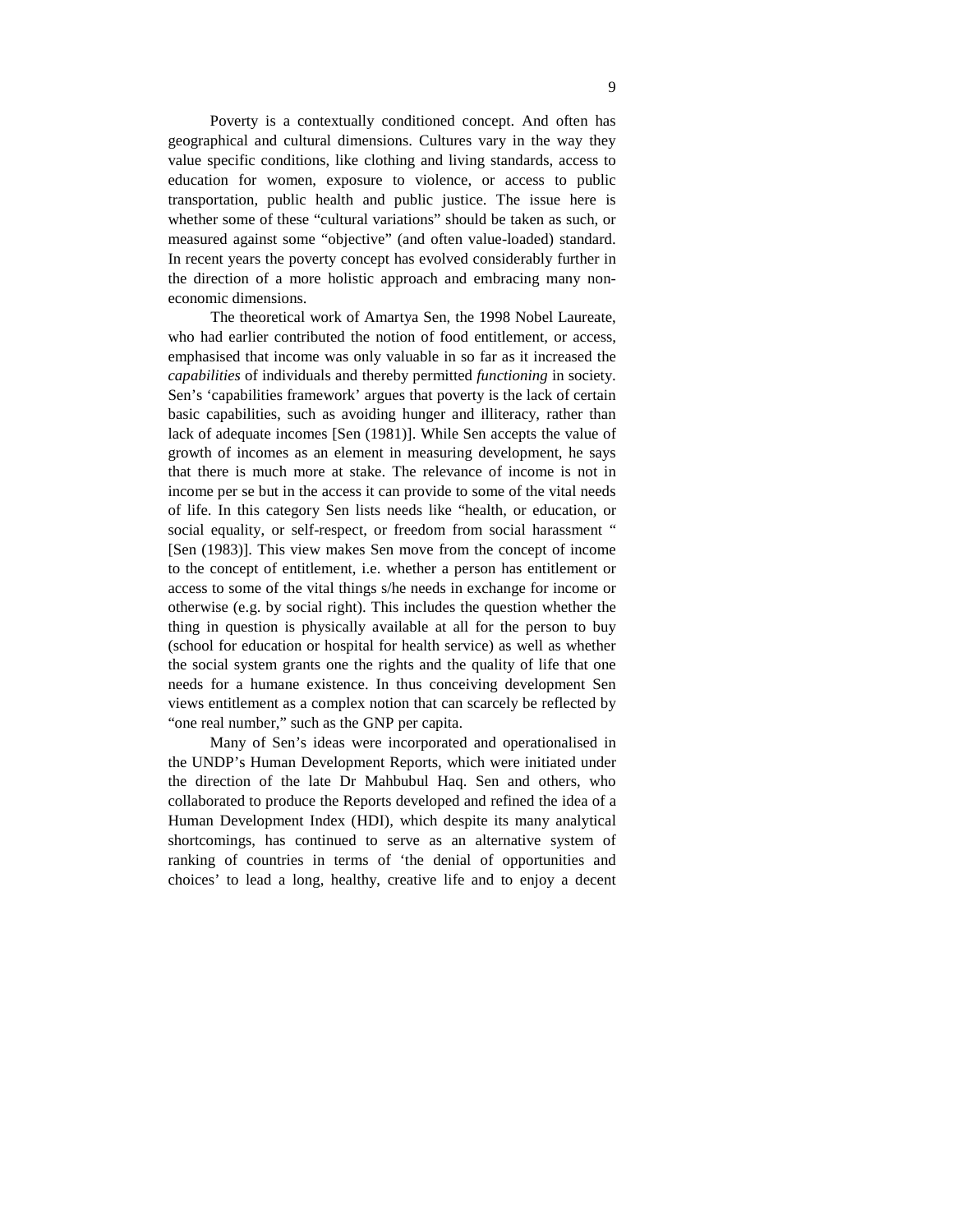standard of living, freedom, dignity, self-esteem and the respect of others.

Many others have contributed to broadening the concept of poverty to include wider human and social concerns. Among others, Peter Townsend, in particular, helped redefine poverty, not just as a failure to meet minimum nutrition or subsistence levels, but also rather as a failure to keep up with the standards prevalent in a given society, later giving rise to right-based approaches to poverty and development.<sup>9</sup> Robert Chambers' work on powerlessness and isolation helped to inspire greater attention to participatory development in which Anisur Rahman and Dharam Ghai of ILO made pioneering contributions [Rahman (1984)]. It is now widely recognised that broadly participatory processes (such as "voice", openness, and transparency) promote truly successful long-term development, including poverty alleviation [Stiglitz (1999)].

A new interest in vulnerability, and its counterpart, economic security, associated with better understanding of seasonality and of the increasing incidence of natural disasters, notably drought, floods and earthquakes, as well as to external shocks and structural adjustment policies pointed to the need for social safety nets and the importance of assets as buffers, and also to social relations (the moral economy, social capital). It led to new work on coping strategies.

A broadening of the concept of poverty to a wider construct, livelihood, was adopted by the Brundtland Commission on Sustainability and the Environment, which popularised the term sustainable development. Finally, the last two decades were characterised by a rapid increase in the study of gender. The debate has moved from a focus on women alone (women in development (WID), to wider gender relations (gender and development (GAD). Policies followed to empower women and find ways to underpin autonomy, or agency. Here also Sen's work on the "missing women" and intrahousehold distribution of expenditure has been very influential.

Given the close relationship between growth and poverty, the concept of pro-poor growth, which implies that the poor receive proportionally greater benefits of growth than the nonpoor [Kakwani and Son (2003)], became the next step in the evolution of poverty

<sup>&</sup>lt;sup>9</sup>In the evolution of these ideas, the UN's Universal Declaration of Human Rights (1948) and the Declaration on the Right to Development (1986), played a strong catalytic role.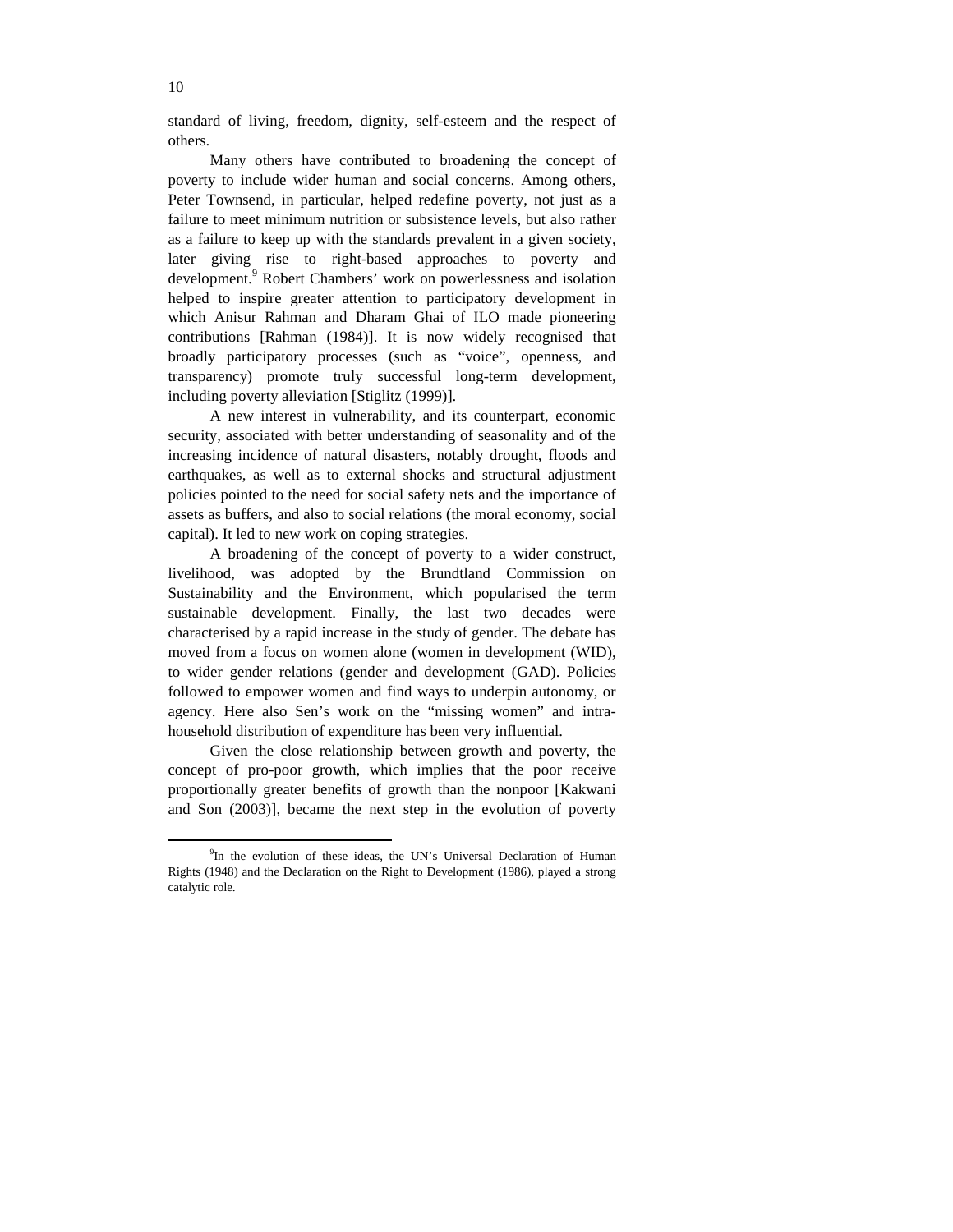studies. In 2003, the United Nations Development Programme (UNDP) and PIDE organised a seminar on pro-poor growth policies, focusing on the magnitude of poverty, the poverty reduction strategy outlined in the PRSP, and pro-poor growth policies [PIDE/UNDP (2003)]. In 2004, Professor Kakwani delivered a lecture at the Annual Conference of the Pakistan Society of Development Economists held in Islamabad on the concept and measurement of pro-poor growth. He presented quantitative evidence on pro-poor growth from Korea Thailand and Vietnam based on [Kakwani, Khandker, and Son (2003)]. The paper argues that the usual argument of trickle-down effects of growth for poverty reduction may be valid, but its impact is generally very slow [Dollar and Kraay (2002)]. To ensure a faster pace of poverty reduction, the reliance on trickle down has to be replaced by the idea of pro-poor growth. Apart from the growth rate, the structure or *quality* of growth is crucial to poverty reduction efforts. Pro-poor growth calls for enhancing growth that goes beyond the idea of trickle-down development. Kakwani, Khandker and Son (2003) measure pro-poor growth in Korea and Thailand, showing that both countries enjoyed high economic growth in the 1990s prior to the East Asian financial crisis. Nevertheless, Korean economic growth generated proportionally greater benefits to the poor than to the nonpoor, while Thai economic growth benefited the nonpoor disproportionately. The real question for Pakistan is how growth can be made pro-poor. Kakwani, Khandker and Son (2003) point out that the lower initial levels of income and the higher the initial degree of inequality, the harder it will be for growth to lift people out of poverty. $10$ 

# **2. Competing Poverty Narratives**

 $\overline{a}$ 

The most commonly used standard for the measurement of income or consumption related poverty, involves calculating a poverty line (based on some minimum acceptable level of consumption) and estimating the proportion of population below that line. Until 2001, when Pakistan's Planning Commission decided to establish an official poverty line( $OPL$ ),<sup>11</sup> there was no uniform methodology for estimating

 $10$ This lecture was based on a paper written by Kakwani and Son (2003).

<sup>&</sup>lt;sup>11</sup>The Planning Commission decided that the official poverty line for Pakistan will be estimated on 2350 calories per adult equivalent per day. This is based on an adult equivalent intake of 2150 calories in the urban areas and 2450 calories in the rural areas. The poverty line for Pakistan for FY1999 on this basis has been defined at Rs 670 per capita per month.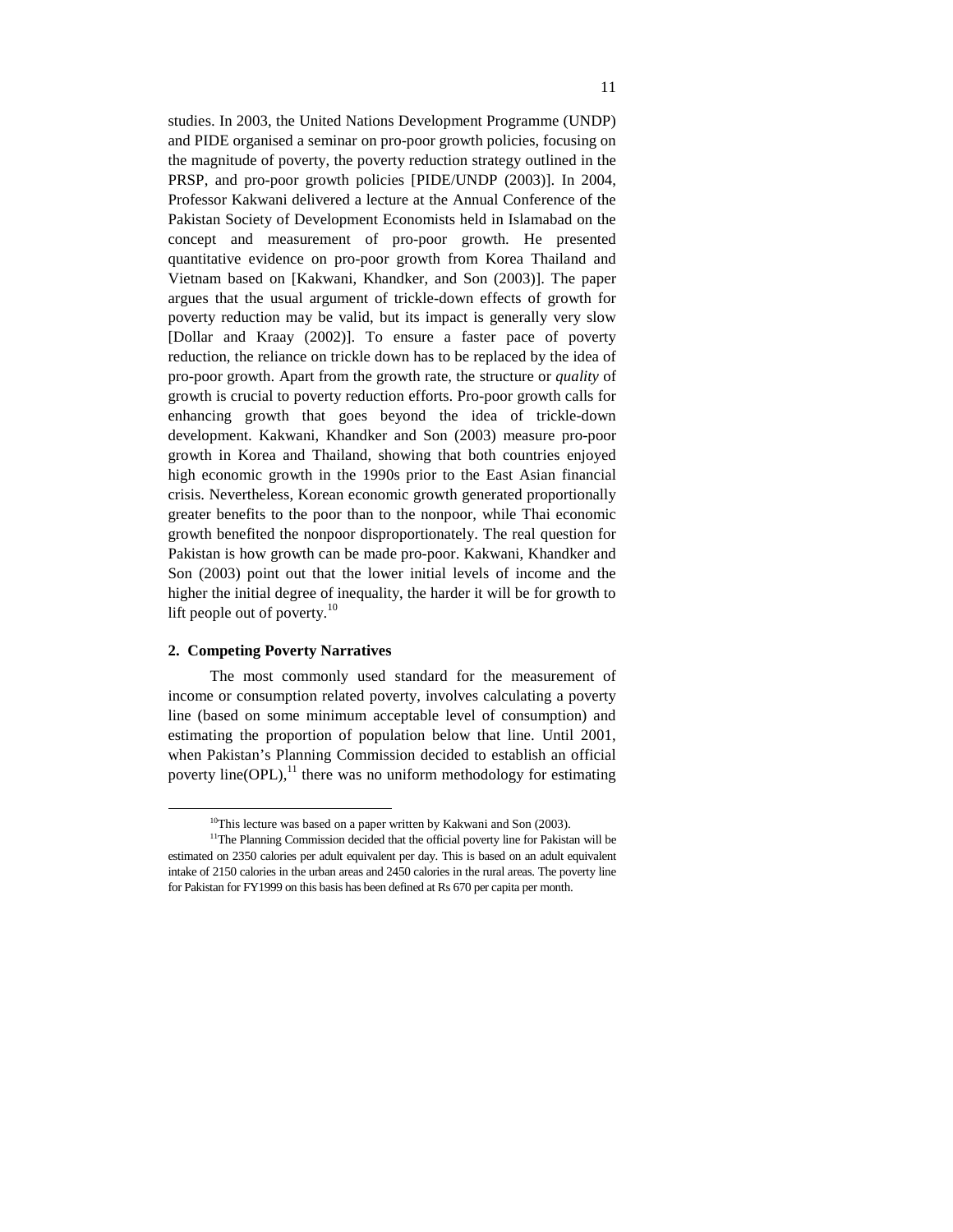poverty and individual researchers' estimates varied considerably, both in the methodology and results of estimates of poverty in the country. Although the statistical base of most studies has been the Household Income and Expenditure Survey (HIES) data set—produced continually by the Federal Bureau of Statistics (FBS) since FY1964, and with greater frequency in the  $1990s$ ,<sup>12</sup> the variations in the empirical results have stemmed from both differences in the methods of data processing and in the operational definition of poverty. With the adoption of the OPL, it was expected that controversies about poverty estimates, would tend to diminish. Unfortunately, this has not happened and the official estimates have been questioned, both from within the Government and outside.

While there is no consensus on the precise level of poverty in the country at any given time, there is greater agreement with regard to the trends in poverty since the 1960s. The last four decades of the previous century—from 1960s to 1990s—can be grouped into two broad periods with respect to poverty trends. The first period is from FY1964 to FY1988, while the second covers the years from FY1988 to FY1999 (the last year of the period for which data is available). During the first period, poverty declined in the urban areas until FY1970, but increased in the rural areas leading to an increase in overall poverty in the country. Subsequently, between FY1970 and FY1988, poverty declined in both rural and urban areas. A number of factors, including the green revolution, increase in employment due to a boom in the housing and construction sectors, as well as rapid expansion of the public sector, and the inflow of workers' remittances from the Middle East contributed to poverty reduction during this period.

During the second period, FY1988 to FY1999—a period corresponding to the interregnum between two extended periods of military rules—results from various studies indicate that the incidence of poverty increased from 22–26 percent in FY1991 to 32–35 percent in FY1999. As mentioned earlier, most of the increase in poverty in this period seems to have taken place between FY1997 and FY1999, a period of slow growth and macroeconomic instability in Pakistan. After FY1999, growth slowed down even further, the fiscal squeeze

<sup>&</sup>lt;sup>12</sup>In 1991, FBS started the Pakistan Integrated Household Survey (PIHS) incorporating a broader range of variables including education, health, fertility and family planning, and water supply and sanitation. From FY1999 the PIHS and the HIES surveys have been combined.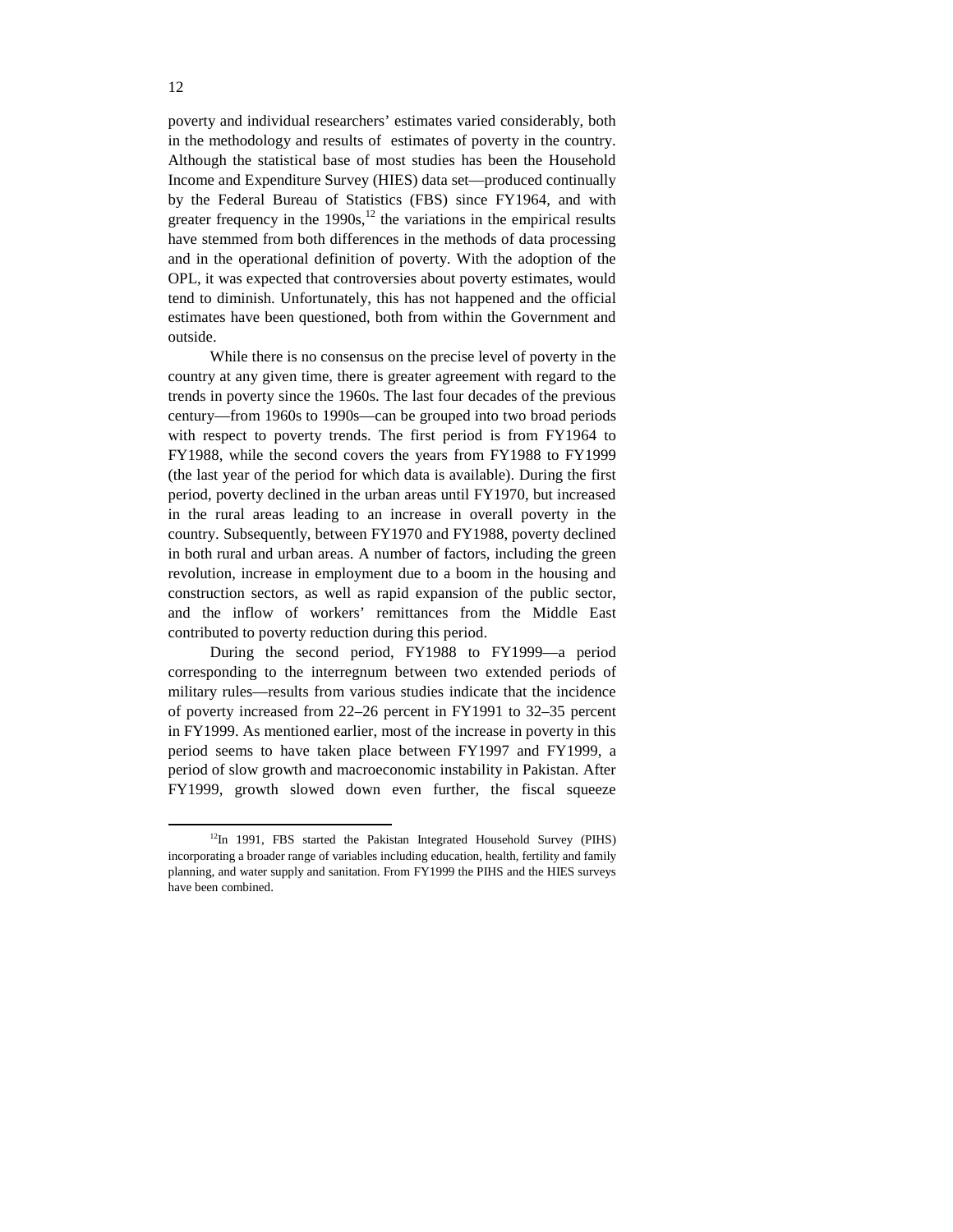intensified, development spending declined, and the country experienced a severe drought. All these factors, contributed to a rise in poverty during the period.

#### **3. Unraveling Poverty Puzzles**

Ever since poverty became a major focus of development research and policy orientation, the estimates of poverty incidence have been used by the protagonists of different persuasions in support of their respective view points. Even before 2001, the poverty incidence estimates derived from HIES and different calorie-based poverty lines were used to judge the performance of successive governments in the period of considerable political instability in the 1990s. During Zia-ul-Haq's period (1977–1988), there was relatively little debate on the regime's economic performance, which on the whole was considerably better than in the Bhutto period (1971–1977) with a GDP growth rate of 6.6 percent and 4.9 percent respectively. The higher growth rate in the Zia period was largely due to heavy foreign aid inflows and remittances. "Rapid growth, widespread prosperity and relatively stable prices made the Zia period appear to be an era of political stability in Pakistan" [Hassan (1998)]. However, the positive growth performance in the period was not taken advantage of by the regime to bring about needed structural changes in the economic and social sectors.

Zia's pro-poor policies consisted largely of the introduction of Zakat and Ushr as the core of the social safety nets that were needed to protect the vulnerable group with income below the poverty line. The rapid rise in workers' remittances, whose main beneficiaries during the period were the relatively poor families both in the rural and urban areas. Although both these factors, along with the high GDP growth rate, must have had some positive effect in the reduction of poverty, its reported decline to below 20 percent by the end of 1980 cast some doubt on the poverty figures for that period.

The 1990s, which were marked by considerable political instability, witnessed a slowing down of the rate of economic growth, a sharp acceleration in inflation and evidence of worsening income distribution. Under the influence of the IMF and the World Bank, the governments were forced to introduce major structural reforms such as trade policy liberalisation, financial sector reforms, privatisation, attracting new FDI flows, especially in the energy sector and the introduction of a heavily-foreign-funded Social Action Programme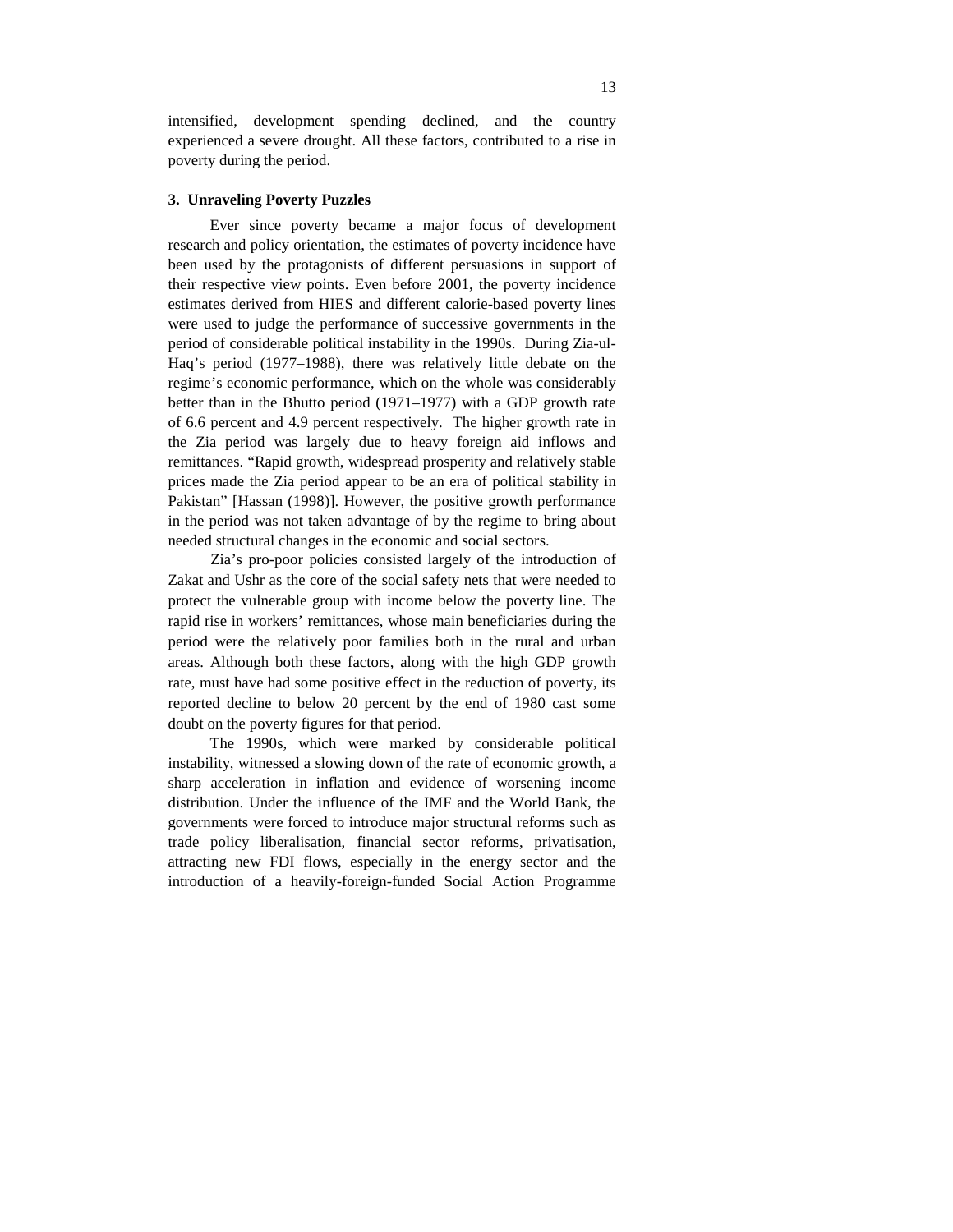(SAP), which ended after a decade's inglorious performance. These reforms, which were rather half-heartedly owned and implemented by the Government, were accompanied by rather strict conditionalities under the Structural Adjustment Programmes, whose burden fell largely on the poor. Although the evidence on the impact of these programmes on the incidence of poverty was not conclusive, it did raise considerable concerns to direct attention of public policy towards the measurement and impact of poverty incidence.

The World Bank took a leading role in organising a series of studies on poverty in Pakistan during the early 1990s [World Bank, (1995)]. While the World Bank study arrived at a considerably higher figure of poverty incidence in 1988 which shows that the poverty incidence had fallen by 1995. The World Bank study raised several questions about the methodology of estimation of poverty line and the estimation of poverty incidence from available data.

### **4. The Post-2000 Scenario**

After almost three decades of unofficial efforts to estimate poverty incidence and with considerable prodding and financial help from the international community, the Government awakened to the need of making available reliable estimates of poverty over time, in order to ensure comparability of poverty estimates over time and facilitate global comparability.<sup>13</sup> The task of measuring poverty and conducting the analysis was assigned to the Centre for Research in Poverty and Income Distribution (CRPRID), an autonomous centre within the Planning Commission, funded by UNDP, which after a number of changes in its acronym, was dissolved in 2010. The Planning Commission, after due deliberation and consultation, notified in 2002 the official poverty line (OPL), which was based on a threshold caloric intake requirement of 2350 calories per adult equivalent per day. This dietary intake requirement of 2350 calories translated through the Engel curve relationship into a poverty line of Rs 673 per capita per month in 1998-99 prices and was to be updated by the CPI for the year in which the HIES/PSLM was conducted. This poverty line in caloric terms was broadly consistent with those used by earlier studies,

<sup>&</sup>lt;sup>13</sup>Among the motivations for the Pervez Musharraf-Shaukat Aziz Government's resurgent interest in poverty alleviation was the linking of foreign aid to poverty alleviation by the IMF and World Bank.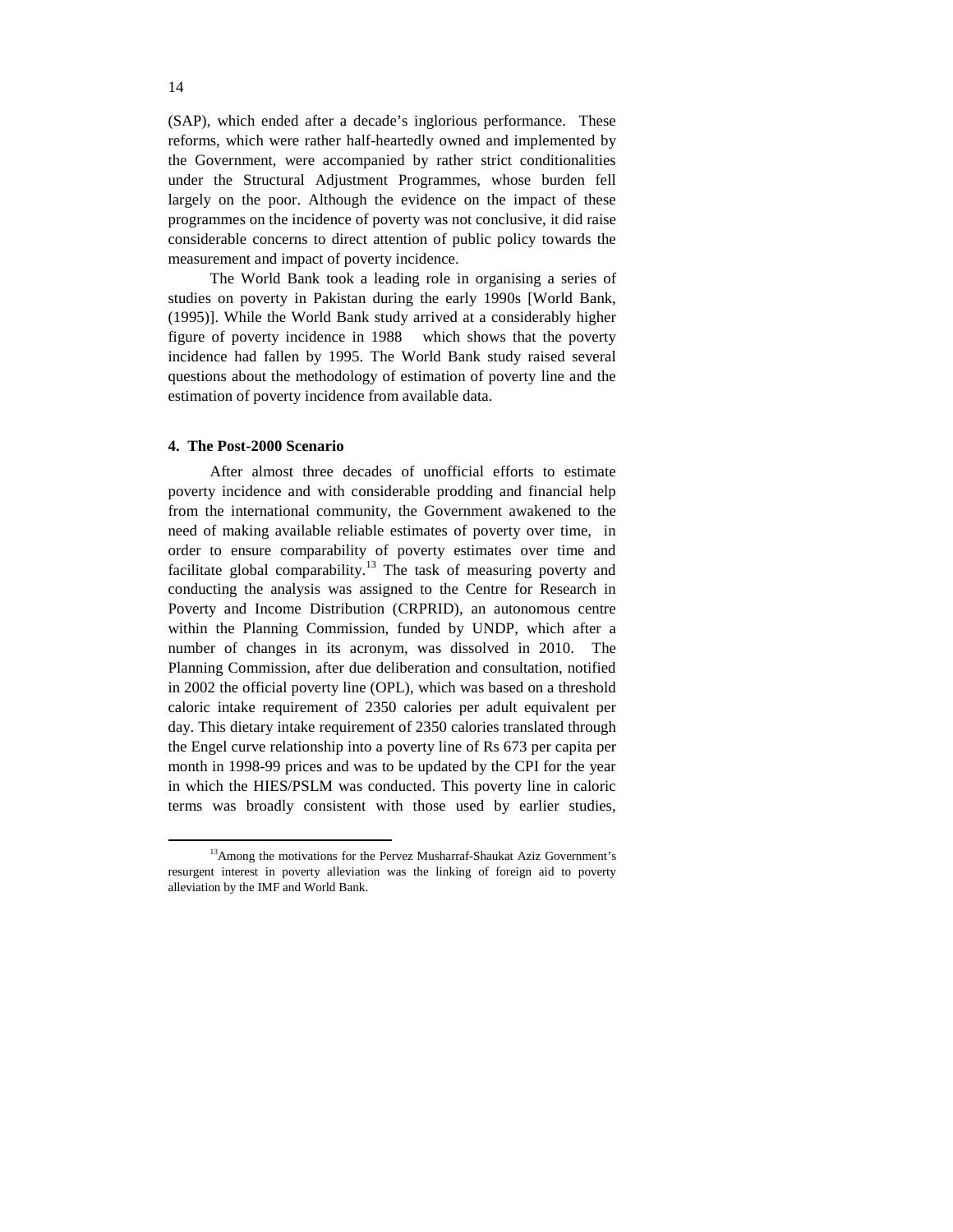although considerably higher than Naseem's (1973) and Ercelawn's (1988) in adult equivalent terms.

Recently, in a déjà vu of earlier controversies, there has been a heated debate on the poverty estimates comparing the situation before and after the 2008 elections and the end of the Musharraf regime. The Planning Commission's estimates based on this methodology showed that poverty had increased from 30.6 percent in 1998-99 to 32.1 percent in 2000-01. The CRPRID re-estimated the poverty incidence for 2000- 01 on the basis of a revised methodology as 34.6 percent. Its estimates for 2004-05 showed that poverty incidence had declined to 23.9 percent, indicating a ten percentage point reduction in poverty during the first five years of Musharraf regime. In order to confirm the rather sharp decline in the reported poverty figures, the Planning Commission hired the services of Professor Nanak Kakwani of Australia for a third party validation of the Centre's estimates. Professor Kakwani validated the estimates for 2000-01 and 2004-05 as well as the figures for 2005- 06 which indicated a marginal decline to 22.3 percent from 23.9 percent in the previous year. The World Bank was also invited by the government to validate the estimates and in its May 2008 report, the Bank endorsed the CRPID/Planning Commission estimates. The CRPRID also estimated poverty incidence for 2007-08 using the HIES of that year and found that the number of people below the poverty line had declined by more than five percentage point to 7.2 percent in 2007- 08 compared to figures in 2005-06.

The figure of 17.2 percent for 2007-08, the last year of the Musharraf regime also raised political eyebrows. The new civilian government, elected in February 2008, asked the World Bank to send their expert to validate the estimates of the Centre, as on the previous occasion. The World Bank team again endorsed the CRPRID estimates by replicating the results from raw data of PSLM 2007-08 which, surprisingly gave exactly the same poverty estimates (17.15 percent for national, 10.1 percent for urban and 20.6 percent for rural areas) as the results from HIES.

By using the Pakistan Social and Living Standards Measurement Survey (PSLM) for the year 2007-08, CPRSPD estimated poverty for 2007-08. They found that the number of people living below the poverty line declined from 22.3 percent in 2005-06 to 17.2 percent in 2007-08. Both rural and urban poverty also registered declines from 27 percent to 20.6 percent and 13.1 percent to 10.1 percent, respectively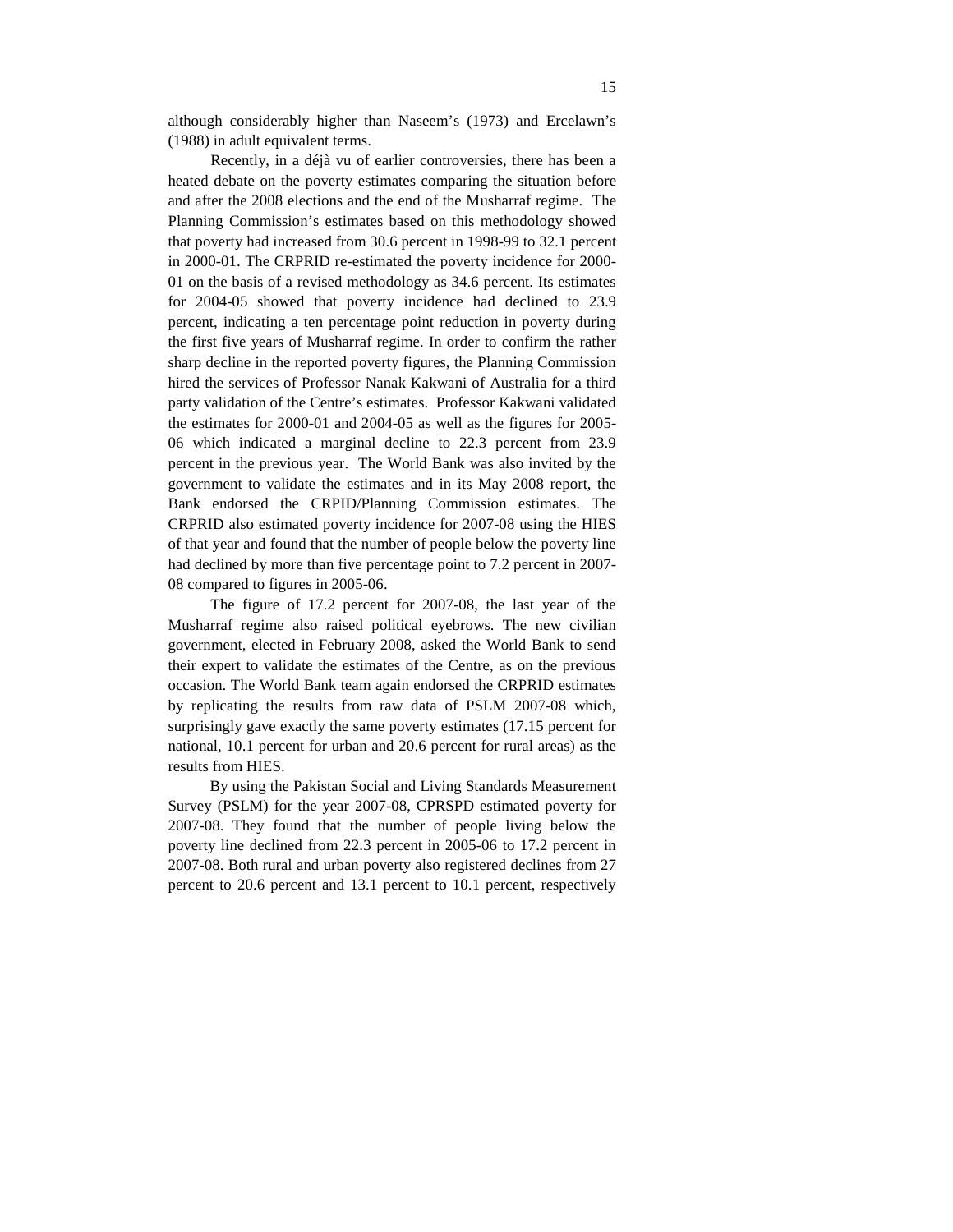during the period. These results were presented to the planning commission in March 2009—one year after the new government took charge of state of affairs, causing it some public relations unease in accepting that poverty had declined so rapidly during the Musharraf years.

The Planning Commission demurred at these results and asked for their validation by the World Bank. The World Bank assigned two experts, Nobu Yoshida and Tomayuki Sho, to undertake the validation exercise, who presented their findings to the Planning Commission on May 29, 2009, endorsing the CPRSPD estimates and recommending their official release by the Government.

While the Government balked, World Bank released these poverty numbers through its report titled "Country Partnership Strategy" [World Bank (2010)], dated July 30, 2010. The Report stated that "Pakistan saw an impressive decline in poverty during 2001-02 to 2007-08; the share of the population living in poverty halved, down from 34.5 percent in 2001-02 to 17.2 percent in 2007-08. Both urban and rural areas saw significant reductions." The Report attributed the decline in poverty to the "growth in real per adult consumption expenditures and declining inequality during 2005-06–2007-08. Key human development indicators of educational attainment, health outcomes and unemployment rates corroborate these trends through 2007-08".

In contrast, the Panel of Economists headed by Dr Hafiz A. Pasha, had found in April 2008 that 35 to 40 percent of the population was living below the poverty line in 2007-08—up from 22.3 percent in 2005-06. The estimates were based on preliminary data for 2007-08.

As a result of all this controversy, the Parliament called the Deputy Chairman, Planning Commission, Dr Nadeem Ul Haque, to explain his position over a reported statement by him in which he had seriously questioned the official poverty figures of 2007-08.<sup>14</sup> Eminent economists like Dr Akmal Hussain of Beaconhouse National University, Dr Ali Cheema of LUMS, and former Governor State Bank,

<sup>&</sup>lt;sup>14</sup>It is interesting to observe that a similar controversy on poverty estimates recently surfaced in India, where the Supreme Court summoned the Deputy Chairman of the Indian Planning Commission, Dr Mantek Ahluwalia, also formerly of the World Bank, to explain the extremely low figures of poverty line used by the Indian Planning Commission to estimate the incidence of poverty in India.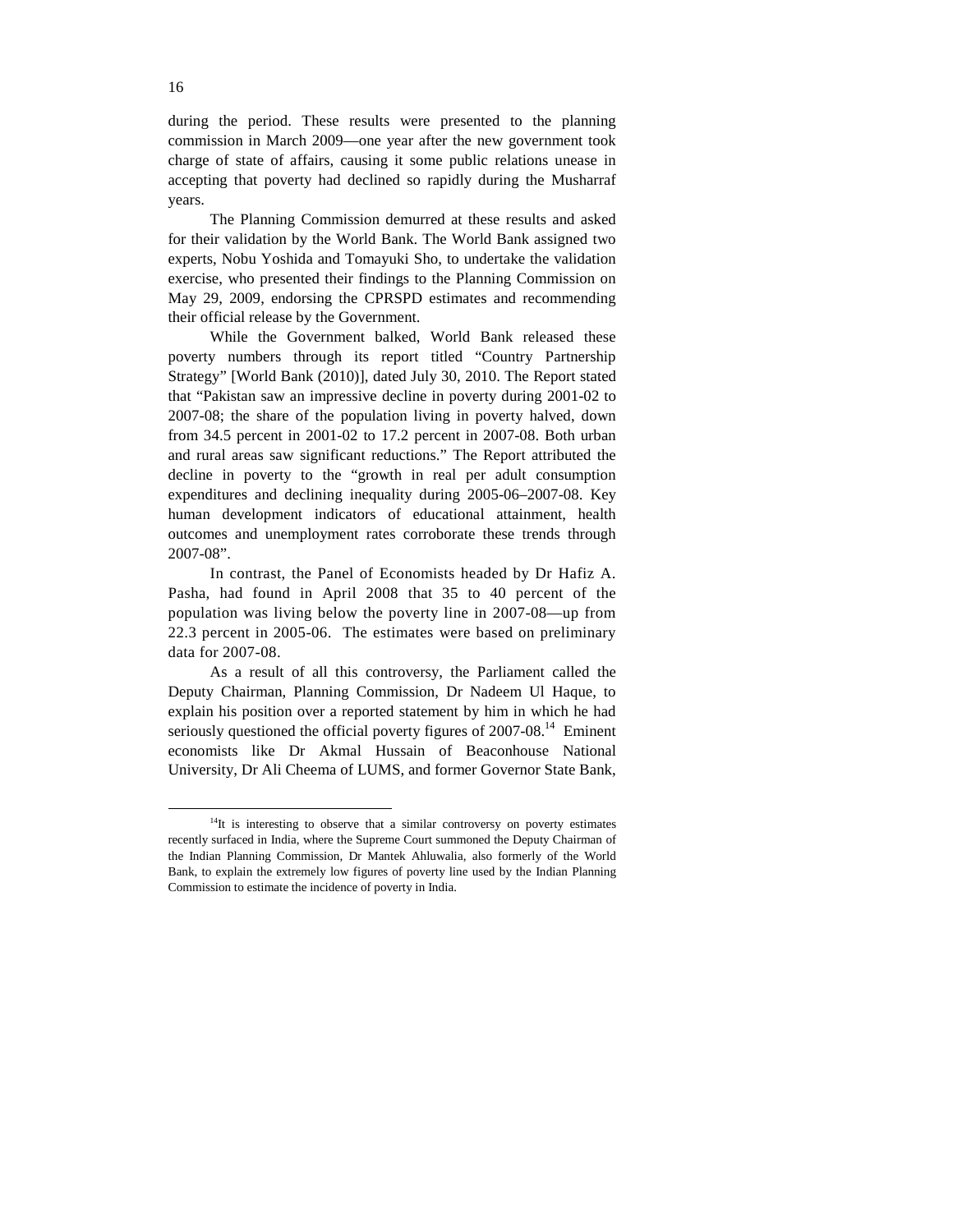Mr Shahid Kardar had also questioned the credibility of the poverty figures for 2007-08.

The absence of any firm survey data on consumption expenditures since 2008-09 has been a serious handicap for analysts of poverty in Pakistan, as well as for international organisations. To overcome this difficulty the HIES for the year 2010-11 was completed in 2011 and its results were finalised last year. The Government had not released the survey results till mid May 2012.

Pakistan's poverty puzzle has been investigated like Sir Arthur Conan Doyle's mystery novel by several investigators. Our talented Dr Watsons have had a challenging task in view of the rather conflicting pieces of evidence provided by primary witnesses on the ground.<sup>15</sup> The stylised results of poverty in Pakistan, based on a number of official and unofficial studies, from early 1960s till 1986-87 reflect a trend of increasing poverty in 1960s and falling trend in 1970s and 1980s. However, there is disagreement among different researchers on poverty trends in 1980s. Part of the reasons for the differences in results is the choice of the year used and the choice of poverty line on which the results are based.

The main suspect of the Pakistan Poverty Puzzle is the elusive task of choosing an appropriate poverty line. Numerous attempts have been made to arrive at reasonable poverty lines for Pakistan. The two approaches used are the calorific approach and the basic needs approach. The former gives primacy to the need for providing a diet fulfilling a specified calorific value considered necessary to survive while the latter explicitly recognises the importance of a variety of other non-food needs such as housing, health, education, transportation, clothing and other needs. Although both the definitions have their advantages and downsides, the former is easier to calculate while the latter has the advantage of being more easily comprehensible. While it is possible to have a little less of housing, clothing, or transportation services, it is much more difficult to survive without food intake below the specified calorific requirements, even though the body could adapt reduced calorific intake in the short run—as marathon fasts-unto-death have shown. The two poverty lines generally do not differ a great deal in terms of monetary value at constant prices. For instance, a poverty line of 2100 calories per capita was valued at Rs 31.4 per month in 1959-60 prices when inflated to reflect 1991-92 prices was valued at Rs

<sup>&</sup>lt;sup>15</sup>For a succinct summary of the conundrum [see Amjad  $(2003)$ ].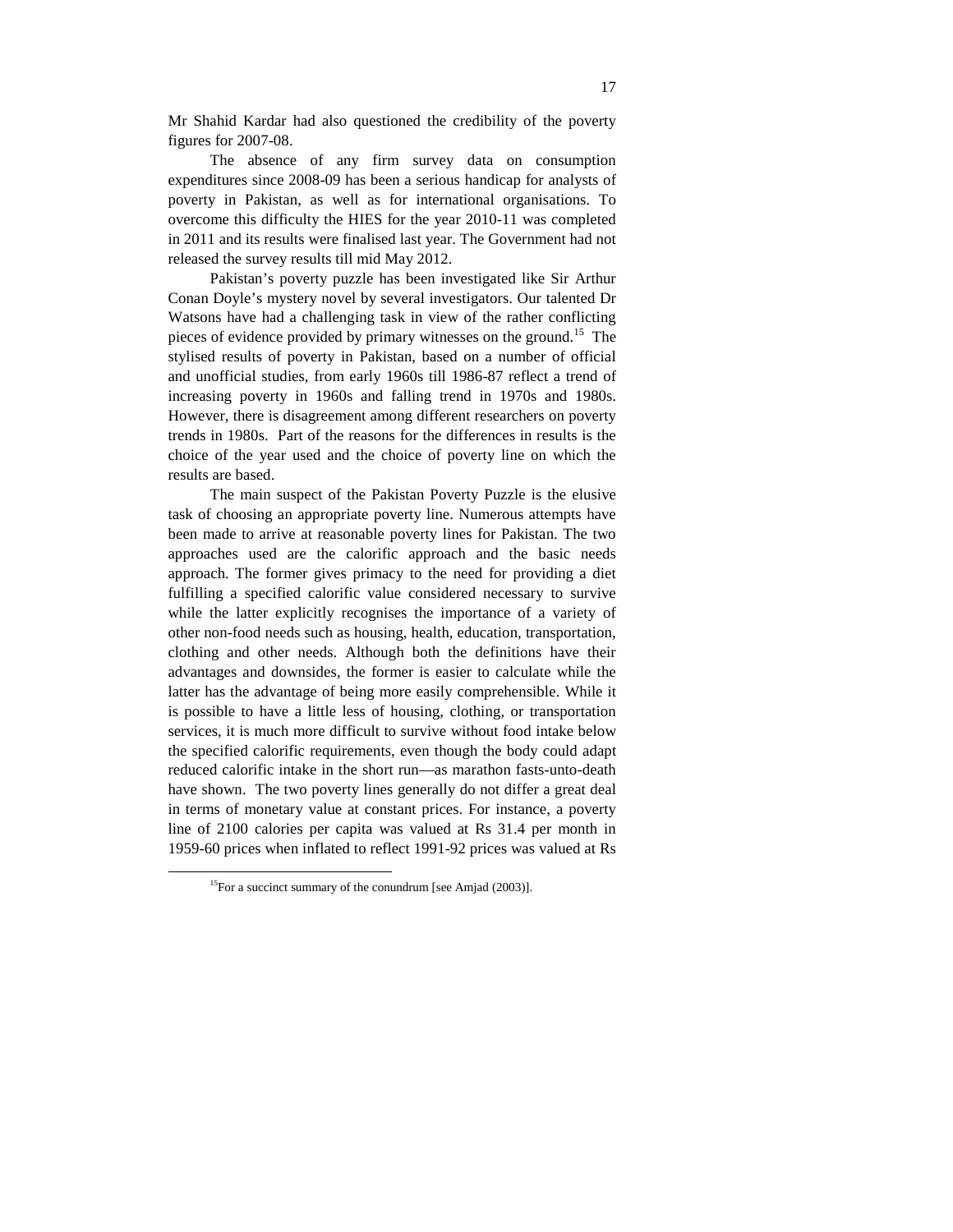340 per month which compared to Rs 288 arrived at by Gazdar (1994) using a basic needs poverty line at 1991-92 prices. The differences also arise because of the use of two different series of household surveys, namely, the HIES and the PIHS.

Another source of discrepancy in the various poverty estimates is the arbitrary exclusion of data on certain households whose income or expenditure is considered as abnormally high or low. The exclusion of such "outliers" in the "cleaning process" of the same basic data set has created wide variations in the poverty estimates and has often let them open to the charge of "manipulation" and "fudging" in the recriminatory exchanges among protagonists (who may not necessarily be the same as estimators or analysts) of such numbers. It is, therefore, incumbent on analysts to state the assumptions and procedures of estimation in a transparent and verifiable manner and to point out the likely biases in them. The temptation to use one's pre-conceived notions about the reasons for changes in poverty in a given direction and to use them as the sole criterion for judging the veracity of a given poverty estimate should be avoided.

#### **III. MEASUREMENT AND METHODOLOGICAL ISSUES**

# **1. Data Constraints**

The earliest studies on poverty in Pakistan in the 1970s were based on data derived from four Household Expenditure Surveys that were available to him, viz., 1963-64; 1966-67; 1968-1969 and 1969-70. The Household Expenditure Surveys carried out in the 1960s were based on the quarterly surveys of current economic condition conducted by the Central Statistical Organisation (CSO) which itself was in continuation on the National Sample Survey (NSS) first, second and third rounds of which contained data on personal income and expenditure. The size of the sample was rather small representing only .09 percent of total households. Another weakness in the earlier sample was that the difference between the size of the frame and the actual sample was relatively large, on the average amounting to 24 percent. The samples also suffered from possible under-enumeration of high income households. These weaknesses were, however, more important for estimating income distribution rather than the distribution of expenditure which is generally less skewed than income distribution.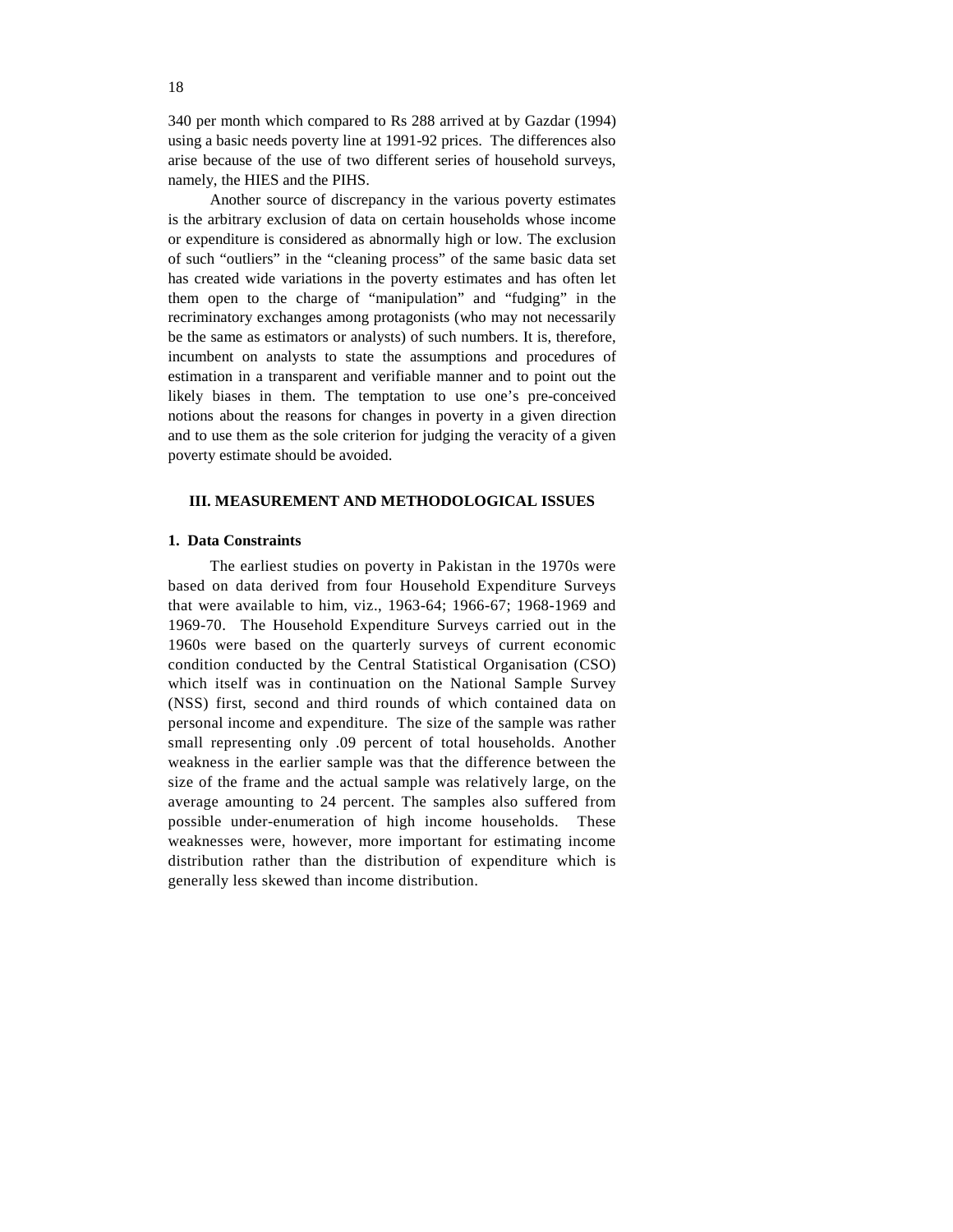Until 1990-91, the Household Income and Expenditure Surveys were conducted at irregular intervals by the CSO. In 1990-91, the Federal Bureau of Statistics (as the renamed CSO) conducted a different kind of household survey with assistance from the World Bank and the UNDP, the Pakistan Integrated Household Survey (PIHS). The 1991 PIHS was based on a smaller sample than the HIESs although it was designed to have a broader national representation. The range of topics covered in the PIHS was also widened as in addition to income and consumption data, it collected data on other socioeconomic indicators, including, education, health, migration, community, etc. The HIES—that designed major household income and expenditure only—were conducted independent of PIHS until 1988-89 when the two were combined into a single integrated PIHS. While the two surveys PIHS 1988-99 and HIES for previous year are roughly comparable because of similar consumption questionnaires, sample sizes and sample methodologies, there are some caveats which need to be borne in mind when making comparison of the results based on the two sets of surveys.<sup>16</sup>

The data for poverty measurement in 2004 has been provided by the Pakistan Social and Living Standard Measurement (PSLM) Survey which is designed to provide social and economic indicators in alternate years at provincial and district level. The data generated

<sup>&</sup>lt;sup>16</sup>See Box 2.1 Household Data Sources and Caveats in Pakistan Poverty Assessment report of the World Bank, October 28, 2002, Page 19. The Federal Bureau of Statistics (FBS) started conducting the Household Integrated Economic Survey (HIES) in 1963 and it has been repeated periodically since then. The scope of the HIES was expanded in 1998 by integrating it with the Pakistan Integrated Household Survey (PIHS) that collects information on social indicators. The HIES 2004-2005 (the most recent data available) that was conducted as a part of the first round of the Pakistan Social and Living Standards Measurement (PSLM) project.

HIES 2004-2005 involves a subsample of 14,708 households taken from the sample of 77,000 households used in the PSLM survey. The main objective of the current HIES is to derive poverty indicators. A two-stage stratified random sample design was adopted to select the households. In the first stage, 1,045 primary sampling units (enumeration blocks) were selected in the urban and rural areas of all four Pakistan provinces. In the second stage, the sample of 14,708 households was randomly selected from these primary sampling units. Using a random systematic sampling scheme with a random start, either 16 or 12 households were selected from each primary sampling unit [FBS, GoP (2006)]. The HIES collects data on household characteristics, consumption patterns, household income by source, and social indicators. With these data, it is possible to estimate income distribution, as well as income, and non-income measures of poverty across various sections of the society.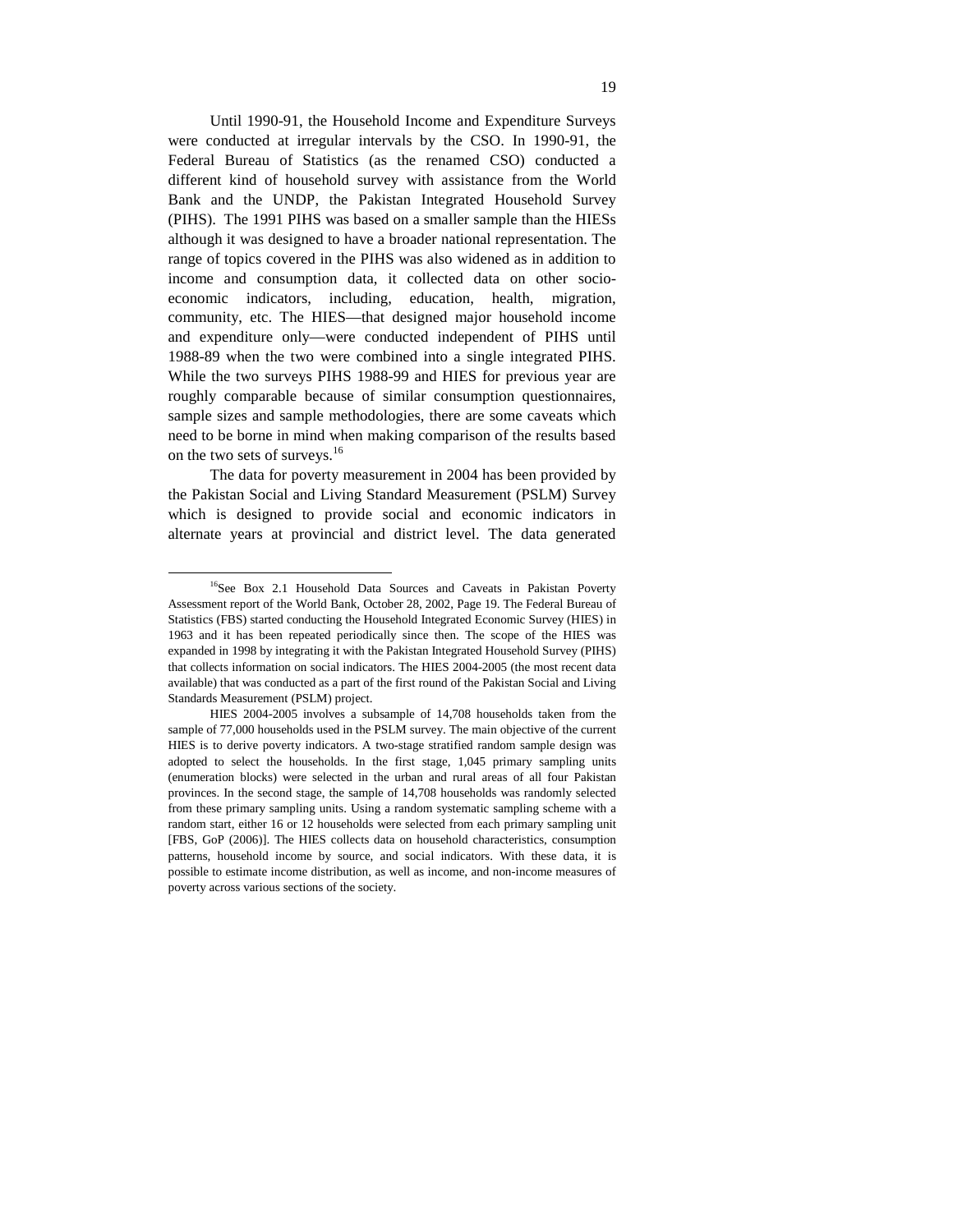through these surveys is used primarily to assist the government in formulating the poverty reduction strategy in the overall context of Millennium Development Goals (MDGs). The PSLM are conducted both at the district and provincial level in alternate years. PSLM district level survey collects information on key social indicators whereas the provincial level survey (social and HIES surveys). The sample size of PSLM survey at the district level is approximately 80,000 households and of about 17,000 households at the provincial level. So far, the HIES has been published for 2005-06 and 2007-08.The PSLM portion of HIES for 2009-10 could not be conducted due to lack of funds. The 2010-11 HIES portion of PSLM was released in September 2011 after a considerable delay.

Pakistan, unlike India, does not have a regular national census organisation exclusively devoted to conducting socio-economic surveys on a periodic basis asking questions on different aspects of household behaviour. The first Household Income and Expenditure Survey (HIES) was carried out in 1963 and information was gathered for 1963-64, 1966-67, 1968-69 and 1969-70. No surveys could be organised in the 1970s apart from one in 1979. After this, HIES was not resumed till 1984-85. It then continued for three consecutive years. In the 1990s, the HIES was conducted in late 1990-91, 1992-93, 1993-94, 1995-96 and 1996-97. The last two HIES were carried out in 1998-99 and 2001-02 and were combined with PIHS.

The PIHS was started independently in 1991 as a separate monitoring mechanism for donor aided programmes. DFID-UK funded four rounds of PIHS which was initiated by the FBS in the mid 1990s. These survey rounds were carried out in 1995-96, 1996-97, 1998-99; 1999-2000 and 2000-01. The last two rounds were combined with HIES. It needs to be emphasised that the HIES and PIHS are designed for primarily different uses. The HIES focused on household income and expenditure while the PIHS was intended to monitor the impact of the Government of Pakistan's Social Action Programme (SAP) focusing on education, health, etc.<sup>17</sup> Although limited information on income was collected in 1995-96 and 1996-97 rounds of the PIHS, this was not as detailed as the HIES even during 1990-91 PIHS. The data

<sup>&</sup>lt;sup>17</sup>The multi-donor programme, launched in 1993-4, operated in two phases in the 1990s, was disbanded in 2000 after the discovery of a series of financial irregularities by the donors who funded 20 percent of its operations in a wide range of social and human development activities.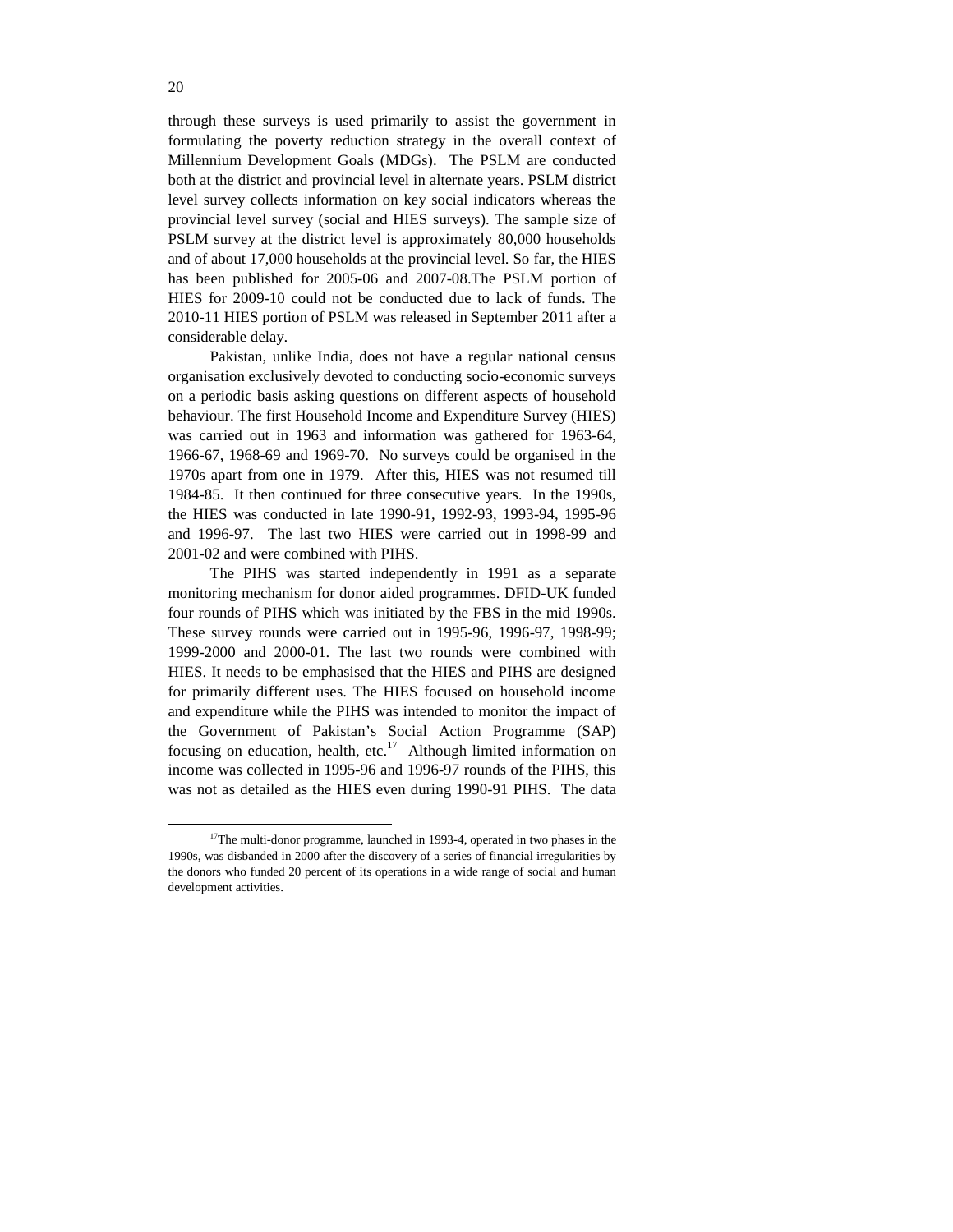produced during the first two rounds of PIHS could not be used to estimate poverty.

Pakistan's principal data collecting and processing agency, the Federal Bureau of Statistics (FBS) has been frequently criticised for its lack of independence in adopting consistent methodologies and in frequent changes in methods of collection and analysis affecting the reliability and comparability of the results of its survey data. Similarly, different data sources that are not necessarily comparable in terms of sample design, seasonality, or methodology, are often used to examine poverty trends, adversely affecting data reliability. The Household Integrated Economic Survey (HIES) is the main source of data for poverty estimates in Pakistan, and should be strengthened, at least to the extent of producing regular, credible data, even at intervals of 2 or 3 years. This would serve the purpose of poverty monitoring effectively*.* Academics and professional organisations have frequently pressed for the need of establishing an independent and autonomous statistical agency to produce and analyse data on social and economic conditions to inspire confidence in their reliability.

### **2. Choice of Poverty Line**

 $\overline{a}$ 

A crucial step in poverty measurement is the choice of a poverty line. A basic problem confronting all researchers is how to define poverty and whom to include in the category of poor. Traditionally, poverty defined in terms of some monetary measure of income considered adequate for persistence. In recent years, The World Bank has popularised the definition of poverty in terms of \$1 per capita per day or in case of a more inclusive definition of poverty of \$2 per capita per day. Inevitably this is a rather simplistic definition of poverty which ignores differences in nutritional requirements, housing standards, educational aspirations and other basic needs and rights of individuals. In Pakistan, Naseem's definition of the rural poverty line at a per capita expenditure of Rs 250 per year (58.5 paisas per day) at 1959-60 prices and for the urban poverty line at per capita expenditure of Rs 300 per year or 82 paisas per day at 1959-60 prices for rural areas and Rs 375 per year at 1959-60 prices was generally accepted by later researchers.<sup>18</sup> The rural poverty line was based on the Report on Agriculture Workers in Pakistan which considered Rs 300 per capita per month to be not much above the subsistence level. In India, the

 $18$ For a comparison of poverty line chosen by different authors, see Malik (1992).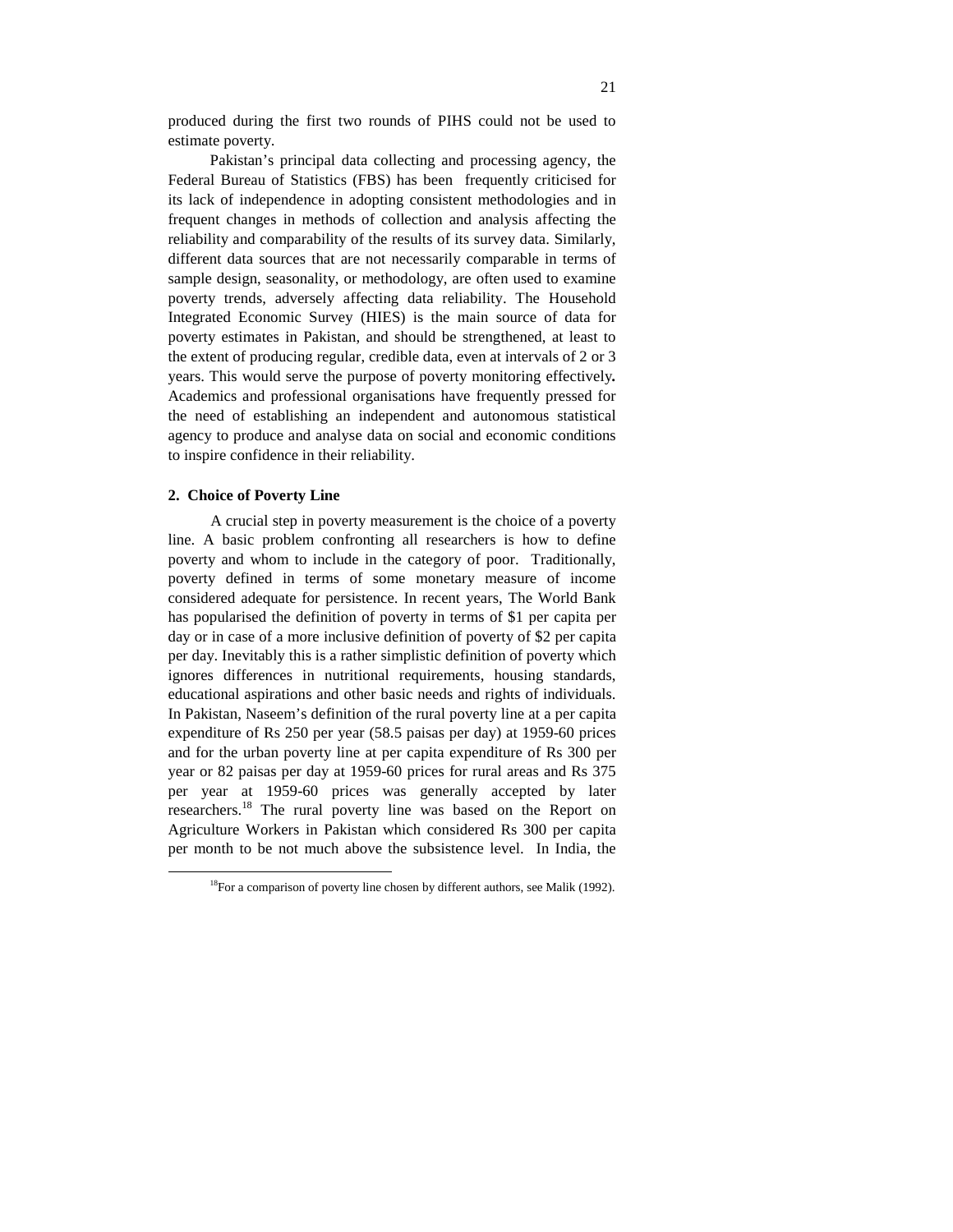figure used by Dandekar and Rath was Rs 200.00 per month [Dandekar and Rath (1971)].

Naseem in his later study for ILO [Naseem (1977)] estimated the poverty line by using a calorie base approach to infer the consumption expenditure from a specified level of calorie intake. This was done by regressing the amount of calories per day on the amount of total expenditure per person. Other authors have preferred a more direct estimation of the poverty line based on the satisfaction of basic needs rather than on nutritional requirements alone. However, while it is true that nutritional needs are not the only one that are important in determining the household poverty status, it is difficult to refute that they are the most important human needs at least in a poor country like Pakistan. Even in the calories based approach, there is an implicit arbitrariness in increasing the level of calorie intake considered for survival. However, the long period of reduced calorie intake can cause incapability or functioning [Sen (1982)].

Recent controversies about the varying estimates of poverty based on different poverty lines have raised serious questions about the sanctimony, uniqueness or infallibility of the concept [Krishnaji (2012)]. The poverty line corresponding to an attainable minimal bundle of goods and services for a normative subsistence level is at best a loose concept and non-operational except in a very limited sense. Since the question, "who (an expert group, a public statutory body or an international organisation) is to set the norms and how it has to be done" (in terms of the disaggregation of commodities, regions and social groups) cannot be answered to the satisfaction of all, any poverty line referring to a minimal bundle has to be subjective and arbitrary. It is arbitrary, moreover, because in practice the normative minima are never clearly specified; indeed it is difficult to do so even if we restrict ourselves to, say, food, clothing, shelter and access to education and healthcare. Consequently, all procedures to derive a poverty line however well-intentioned and assiduous—are inevitably arbitrary, based on questionable assumptions.

If the total household expenditure level at which a specified calorie intake norm is satisfied in per capita terms is chosen as a basis for setting the poverty line, it is assumed that at that level other minima are also attained so that households with expenditures below that level may be regarded as poor [Haq and Bhatti (2001)]. Other procedures relying wholly on expenditure data are equally artificial, bearing little relation to the different dimensions of poverty. Another element of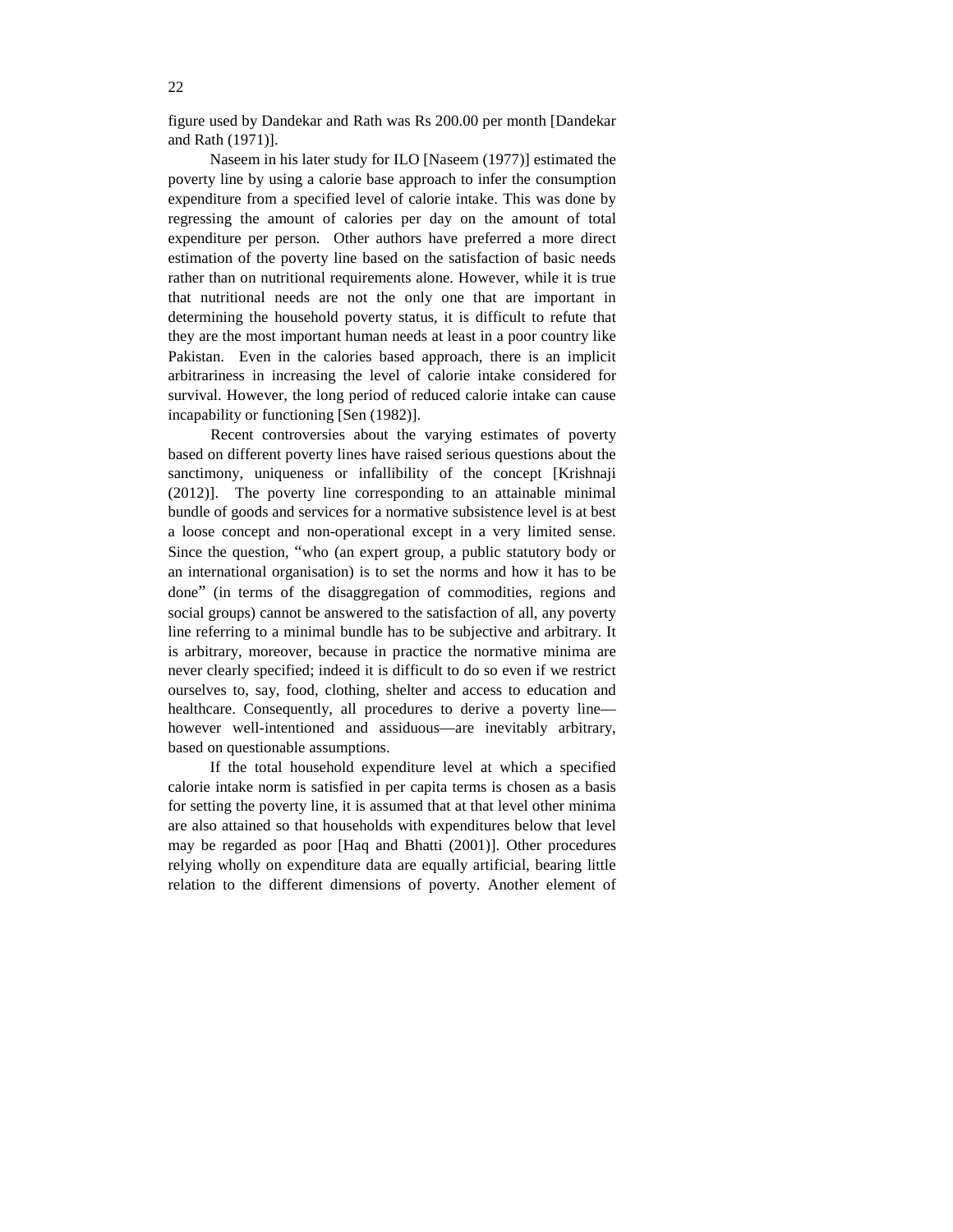arbitrariness arises when a base level poverty line is adjusted upwards to allow for increases in prices from year to year [Anwar (2006)]. It is not easy to construct price indices for different classes of consumers. Given the near impossibility of making operational the concept of a minimum subsistence level, it is no wonder that the constructed poverty lines are subject to much criticism.

In order to reduce the level of arbitrariness in defining the poverty line in terms of either a specified income or a normative nutritional level, some authors have attempted to measure poverty in terms of relative rather than an absolute income level. For example, Zaidi (1992) used an indirect method where the monetary poverty at which all basic needs are satisfied is constructed. Relative measure of poverty is then obtained by defining it to be 75 percent of the national average poverty line [Zaidi (1992)]. The poverty line is assumed to be identical across the four provinces. His results show that the 39 percent of all households in Pakistan are poor. 65 percent of the poor households are found in the agriculture sector.

| ٩ |  |
|---|--|
|   |  |

| Comparison of Poverty Lines |         |                                       |       |     |                      |       |                      |                                                                            |       |
|-----------------------------|---------|---------------------------------------|-------|-----|----------------------|-------|----------------------|----------------------------------------------------------------------------|-------|
| Prices                      |         | Original<br>Yearly Per Capita<br>(Rs) |       |     | Yearly Per<br>Capita |       | Yearly Per<br>Capita | 1959-60 Prices 1991-92 Prices 1994-95 Prices<br>Per Household<br>Per Month |       |
| Specification               | Year    | Rural                                 | Urban |     | Rural Urban          | Rural | Urban                | Rural                                                                      | Urban |
| Author                      |         |                                       |       |     |                      |       |                      |                                                                            |       |
| Naseem (1973)               | 1959-60 | <b>Rur 250</b>                        | 300   | 250 | 300                  | 2665  | 3198                 | 1812                                                                       | 2175  |
|                             |         | Urb 300                               | 375   | 300 | 375                  | 3198  | 3998                 | 2175                                                                       | 2719  |
| Naseem (1977)               | 1959-60 | 330                                   |       | 330 |                      | 3518  |                      | 2392                                                                       |       |
|                             |         | 304                                   |       | 304 |                      | 3241  |                      | 2204                                                                       |       |
| Irfan and Amjad (1984)      | 1979    | 1308                                  |       | 332 |                      | 3548  |                      | 2412                                                                       |       |
|                             |         | 1140                                  |       | 290 |                      | 3092  |                      | 2103                                                                       |       |
| Kruijk (1985)               | 1979    | 1400                                  |       | 356 |                      | 3797  |                      | 2582                                                                       |       |
| Malik (1988)                | 1984-85 | 1908                                  | 2220  | 291 | 339                  | 3108  | 3616                 | 2113                                                                       | 2459  |
|                             |         | 2064                                  | 2484  | 315 | 379                  | 3362  | 4046                 | 2286                                                                       | 2751  |
| Ercelawn (1989)             | 1989    | 1584                                  | 1524  | 193 | 186                  | 2065  | 1987                 | 1404                                                                       | 1351  |
|                             |         | 2748                                  | 2436  | 336 | 298                  | 3582  | 3176                 | 2436                                                                       | 2159  |
| Ahmad and Allison<br>(1990) | 1979    | 1200                                  | 1320  | 305 | 335                  | 3255  | 3582                 | 2213                                                                       | 2436  |
| Ercelawn (1990)             | 1990    | 1800                                  | 1800  | 207 | 207                  | 2213  | 2213                 | 1505                                                                       | 1505  |
| World Bank (1991-92)        | 1991-92 | 3552                                  | 4008  |     |                      | 3552  | 4008                 | 2415                                                                       | 2725  |

*Source:* Above authors. Conversion computations based on official statistics.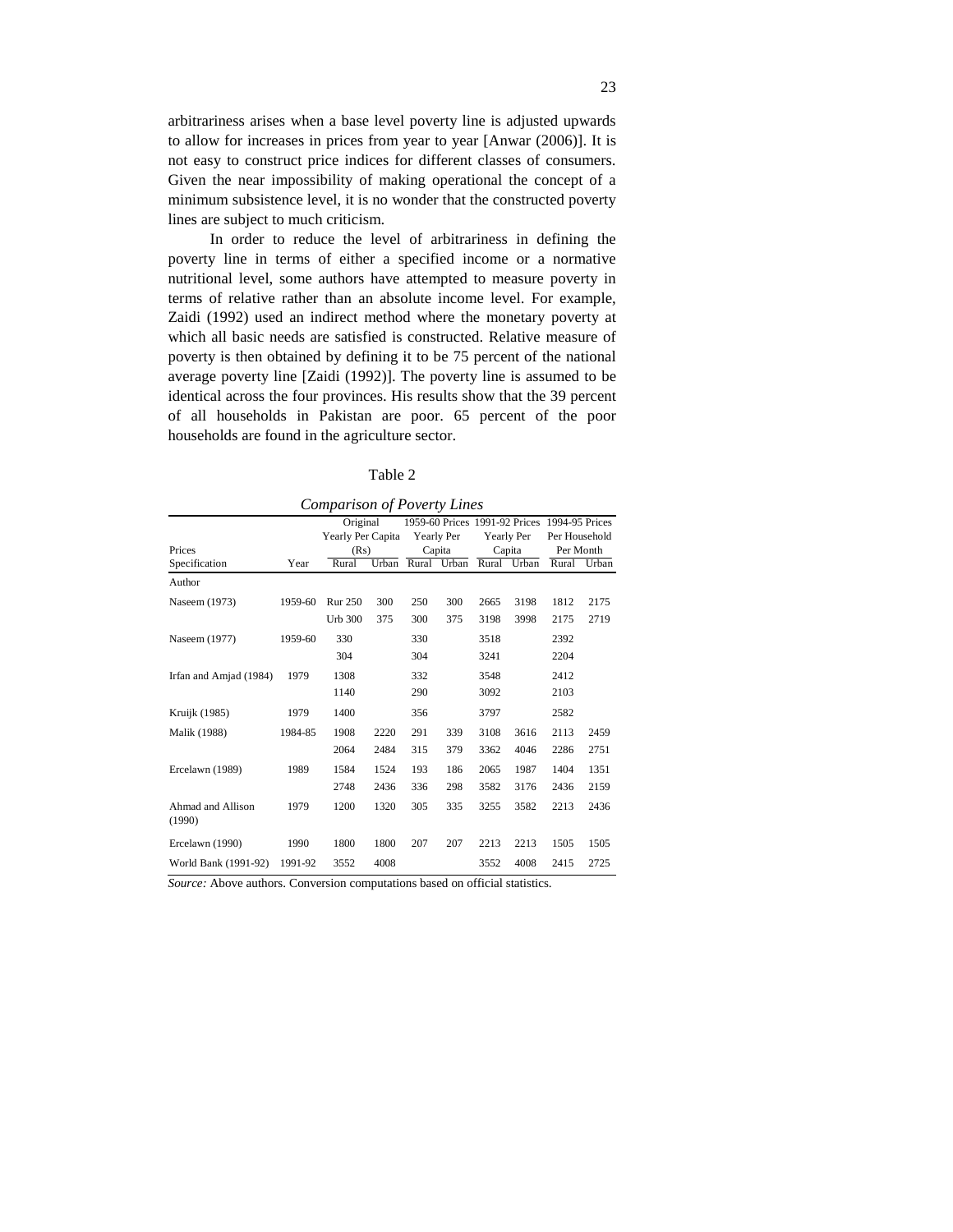# **IV. SALIENT THEMATIC ISSUES**

#### **1. Geographical Disparities**

Most studies on poverty in Pakistan make a distinction between rural and urban poverty, although the former has generally received greater attention. Some studies, including Naseem (1973), have made adjustments for differences in rural and urban costs of living while using the same poverty line. Adjustment for costs of living generally have yielded higher head-count ratios for urban rather than rural areas. The comparison over time between rural and urban poverty do not generally provide robust results because of the changes in the definition of the rural-urban divide. Comparisons over time are more valid for rural and urban areas taken separately. Rural and urban areas are not, however, isolated from each other. There are multiple channels of economic interaction between them. Labour—which accounts for a major proportion of the poor—responds to wage and earning differences causing significant rural-urban (as well as overseas) migration. Migration, however, is not costless neither is the labour market free of imperfection. As a result, migration by itself does not necessarily lead to any significant reduction in rural-urban disparities and poverty incidence. Internal migration, driven by vanishing employment opportunities in the terrorism-affected rural areas of Khyber Pakhtunkhwa and Punjab and destined for Pakistan's urban magnet, Karachi, has led to increased ethnic strife and consequent insecurity for migrating families.

International migration, however, does have a significant impact on poverty incidence although thematic studies on its role have been sporadic and inconclusive. PIDE and *PDR* have contributed significantly on this issue.<sup>19</sup>

Besides urban-rural location, the regional dimension is also a contributing factor to the differences in the incidence of poverty. A major handicap in analysing the regional variations of poverty incidence is the sample size of the available household surveys, especially for the period before 1991 which is not large enough to justify a high degree of regional disaggregation. Sohail Malik has used agro-climatic zones based on cropping and irrigation patterns which are broadly within provincial boundaries [Malik (1991)]. He selects five

<sup>&</sup>lt;sup>19</sup>For a more detailed discussion, please see, Chapter IV, Section 3, on International Migration and Remittances.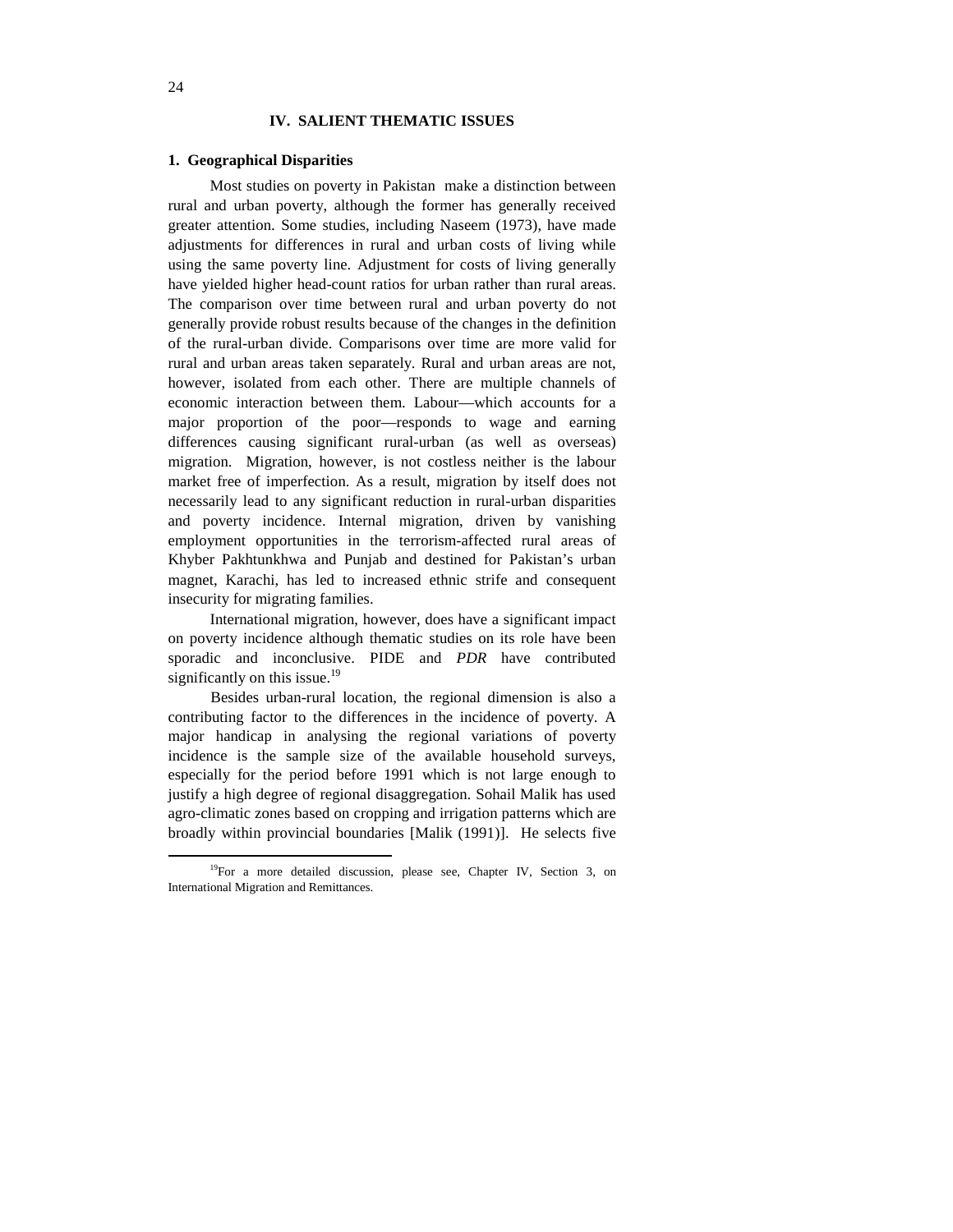zones in Punjab, two in Sindh and one in Khyber Pakhtunkhwa and Balochistan. While this classification is feasible for a sub-sample from larger HIES data set, this would not hold much for smaller HIES 1991 sample. His estimates are detailed in the Table below.

| ٩<br>۰<br>×<br>× |  |  |  |
|------------------|--|--|--|
|------------------|--|--|--|

| Headcount Ratios in Rural Areas–1984-85 to 1991 |      |                                     |      |  |  |  |
|-------------------------------------------------|------|-------------------------------------|------|--|--|--|
| Region                                          |      | HIES 1984-85 HIES 1987-88 PIHS 1991 |      |  |  |  |
| Punjab                                          | 48.3 | 39.9                                | 37.0 |  |  |  |
| North                                           | 42.4 | 32.6                                | 27.4 |  |  |  |
| South                                           | 58.0 | 51.9                                | 49.6 |  |  |  |
| Sindh                                           | 40.4 | 29.4                                | 31.3 |  |  |  |
| Khyber Pakhtunkhwa                              | 39.1 | 36.3                                | 24.9 |  |  |  |
| Balochistan                                     | 51.5 | 36.0                                | 47.2 |  |  |  |
| Overall                                         | 45.6 | 37.3                                | 34.5 |  |  |  |

*Source:* Gazdar, *et al.* (1994).

 $\overline{a}$ 

However, the rationale for using provinces is obvious enough from the policy perspective. In the federal setting of Pakistan, many subjects are the responsibility of provincial governments, and implementation of most central government programmes is also carried out through the provincial administrative systems. While the provinces are not homogeneous in terms of resource endowments or socioeconomic institutions, there are nevertheless sufficient broad similarities to capture some of the effects of the local resource-base and institutions.

Regional rankings of the headcount ratio yield varied results for the three sample years. The sample for Balochistan is based on relatively few observations, so few in the PIHS that representativeness cannot be guaranteed. There is widespread consensus that the province faces serious problems of poverty and underdevelopment [Pasha and Hasan (1982)]. For this reason, and in order to simplify the discussion, attention is restricted to the other four regions.<sup>20</sup> There are important inter-survey differences in the regional poverty profile, but three broad patterns are discernible from the above Table. Firstly, South Punjab comes out with the highest HC in all three years. Secondly, except for

<sup>&</sup>lt;sup>20</sup>Results for Balochistan are presented in the tables that follow. These show high HCs compared to all regions except south Punjab in 1984 and 1991. The low 1987 HC is almost entirely due to sampling error.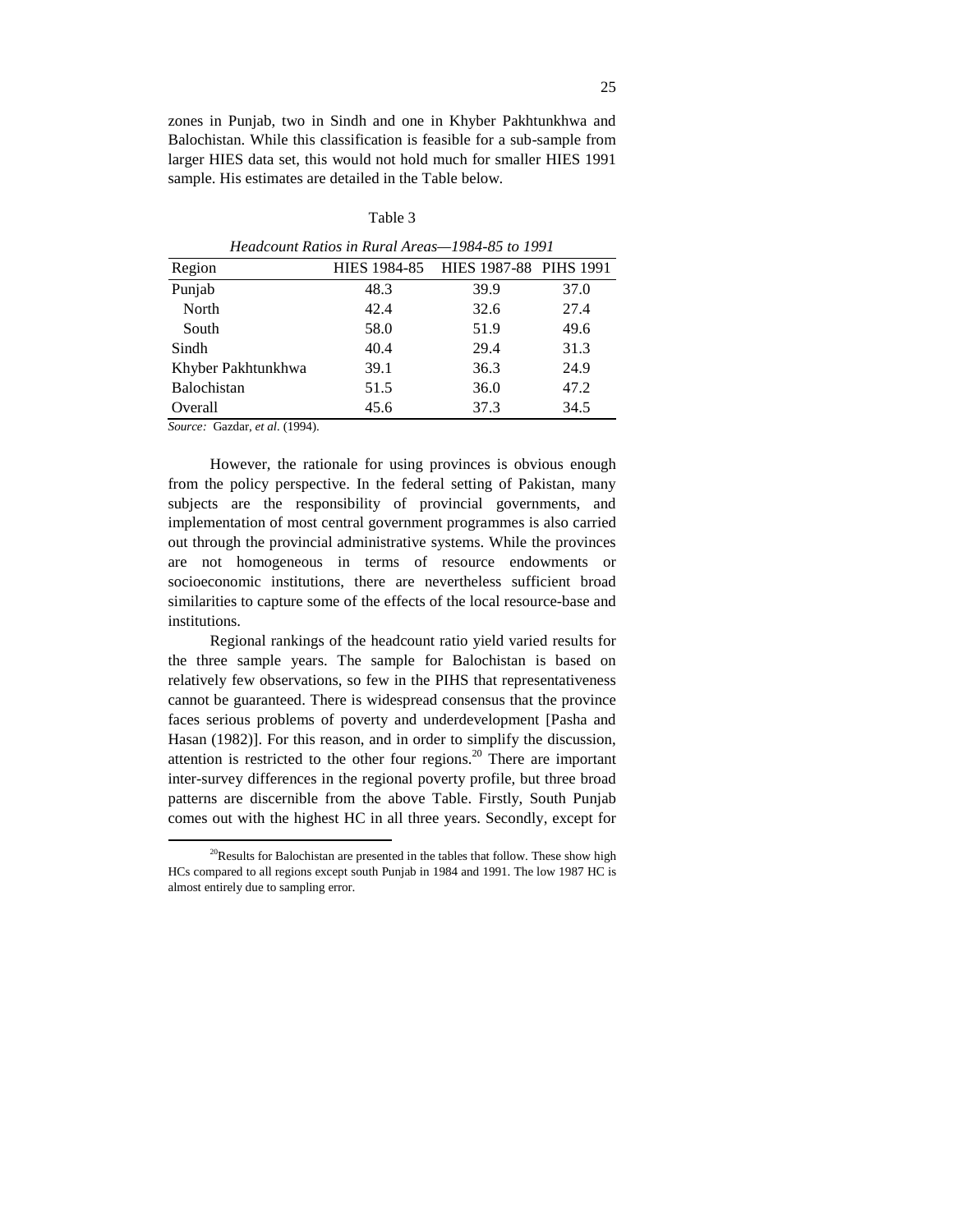1987, Khyber Pakhtunkhwa has the lowest HC. Thirdly, Sindh had a lower HC than Punjab as a whole in all three years, as well as a lower HC than north Punjab in 1984 and 1987, but a higher one in 1991. In summary, Gazdar's results show great diversity within Punjab and contradict the generally held view that poverty in Sindh and Khyber Pakhtunkhwa is more acute than in Punjab.

The view that Balochistan faces extreme problems of backwardness and underdevelopment, and therefore can be dropped from further discussion of regional patterns, is supported by the extremely low literacy rates and low levels of nutritional achievements in the province. Punjab had a high HC compared to Sindh and Khyber Pakhtunkhwa in all three survey years. However, this finding conflicts with the standing of the three provinces in terms of other development indicators.

The regional poverty profile we obtain can also be compared with regional development rankings which have been constructed on the basis of different sources of data. Pasha and Hasan (1982) ranked districts using a composite index of crop value per capita, industrial output per capita, other aspects of agricultural production, the availability of financial services, and access to public services such as schools and health facilities. The barani districts of north Punjab and most of the south Punjab districts ranked low, along side most of the districts of Sindh and Khyber Pakhtunkhwa. Non-barani north Punjab did much better, and Balochistan was the least developed area. Another study which ranked rural areas of provinces according to the availability of services such as irrigation, electrification, supply of drinking water, health and education facilities, found Punjab to be ahead of Sindh and Khyber Pakhtunkhwa in most cases [Khan and Iqbal (1986)].

The regional variations in the poverty incidence are a result of what differences in natural endowment (land and water) but also of institutional practice (tenancy and concentration of holdings). Lower Punjab in particular stands out as a region of high poverty. This observation has implications for poverty alleviation itself. Lower Punjab has benefited from the Green Revolution in terms of higher agricultural productivity. However, its agrarian structure in terms of land ownership and operational holdings does not favour the lower income sections of the population. As a result it remains on of the poorest regions in the country besides Balochistan. At the other extreme upper Punjab, which is an area of low agriculture potential, has consistently low poverty indices. The reason for this paradox is the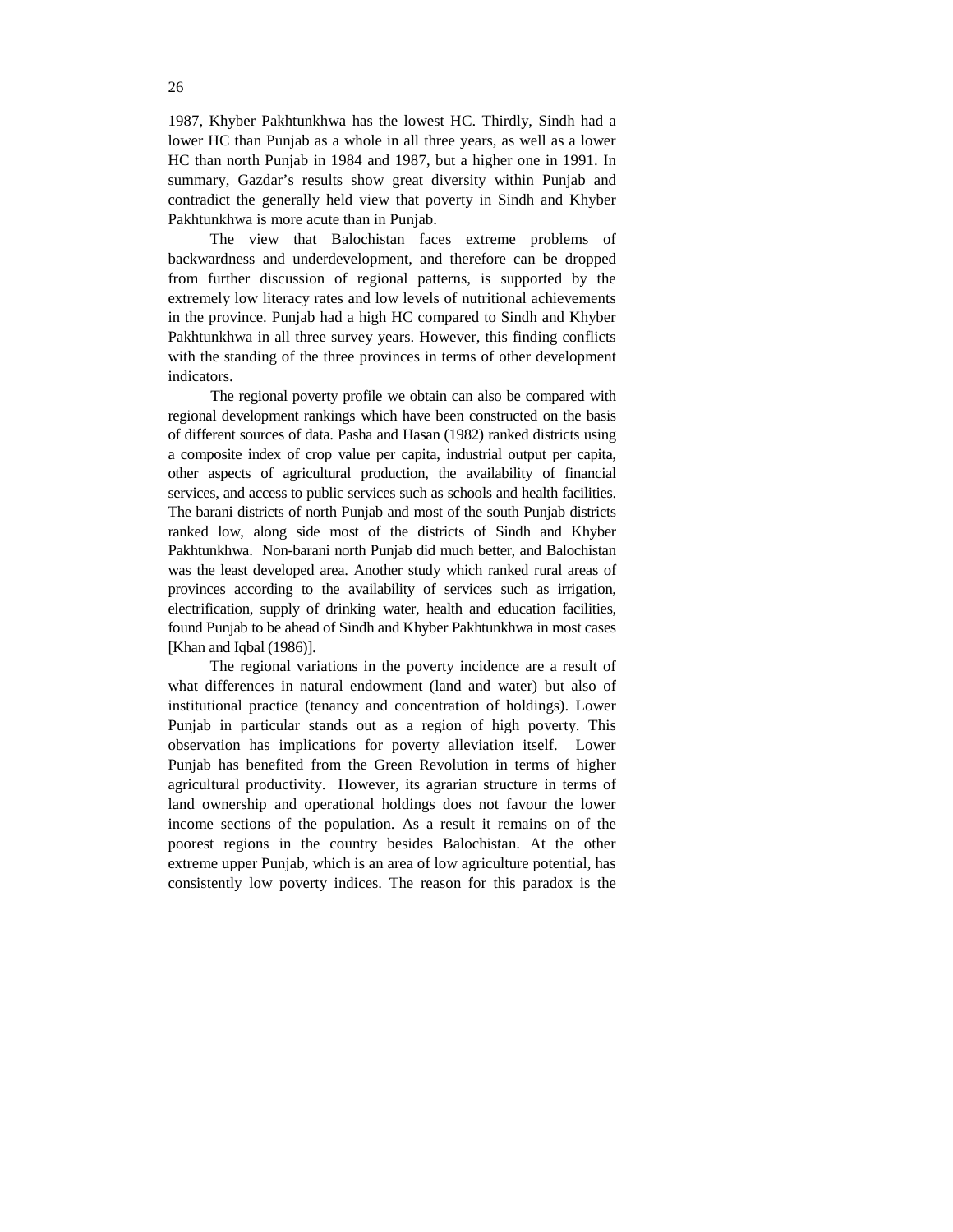high degree of diversification away from agriculture, involvement in the labour market and migration of workers to other parts of the country and abroad. Remittances from non-resident workers were an important source of upward mobility in the region. Workers remittances were also important in middle Punjab but not in lower Punjab and Sindh. Since in macroeconomic terms one of the main actors contributing to changes in poverty incidence over time has been the flow of remittances, it is important to explore the mechanism through which lower Punjab and Sindh have not been able to benefit from migration.

Another paradox that emerges from the study of inter regional variation in poverty level is that Sindh a region with high inequality in land ownership has relatively lower levels of extreme poverty with higher poverty line, its poverty ranking worsened. Gazdar (1999) notes "that relatively protected consumption in the region of extreme land inequality is due possibly to the protective role of otherwise exploitative pattern-client relation."

Geographical dispersion of poverty is also useful in targeting economically deprived regions and allocating resources for poverty alleviation in their favour. Allocative efficiency can be increased, and leakages to the non-poor reduced substantially, by targeting needy areas. A national and regional database of substantial poverty maps or deprivation indices based on satellite imaging have not been accessible in Pakistan until recently. As a result, existing activities of poverty alleviation are carried out on ad hoc basis in the absence of identified pockets of poverty. In a paper based on the 1998 Population and Housing Census data, Jamal, *et al.* (2003) have presented indices of multiple deprivations for different regions, which bring out their differences .

The possible applications of this exercise include identifying areas of need, making decisions on regional and sectoral priorities, facilitating targeted public interventions through special poverty alleviation programmes, understanding the relationship between poverty and its causes, and helping federal and provincial governments in determining financial awards. The paper provides to the planners district-wise poverty or deprivation indices, based on the Population and Housing Census data of 1998. A possible application of this exercise includes identifying areas of need, making decisions on regional priorities, targeting interventions and resources, and understanding the relationships between infrastructure, resource availability, and poverty.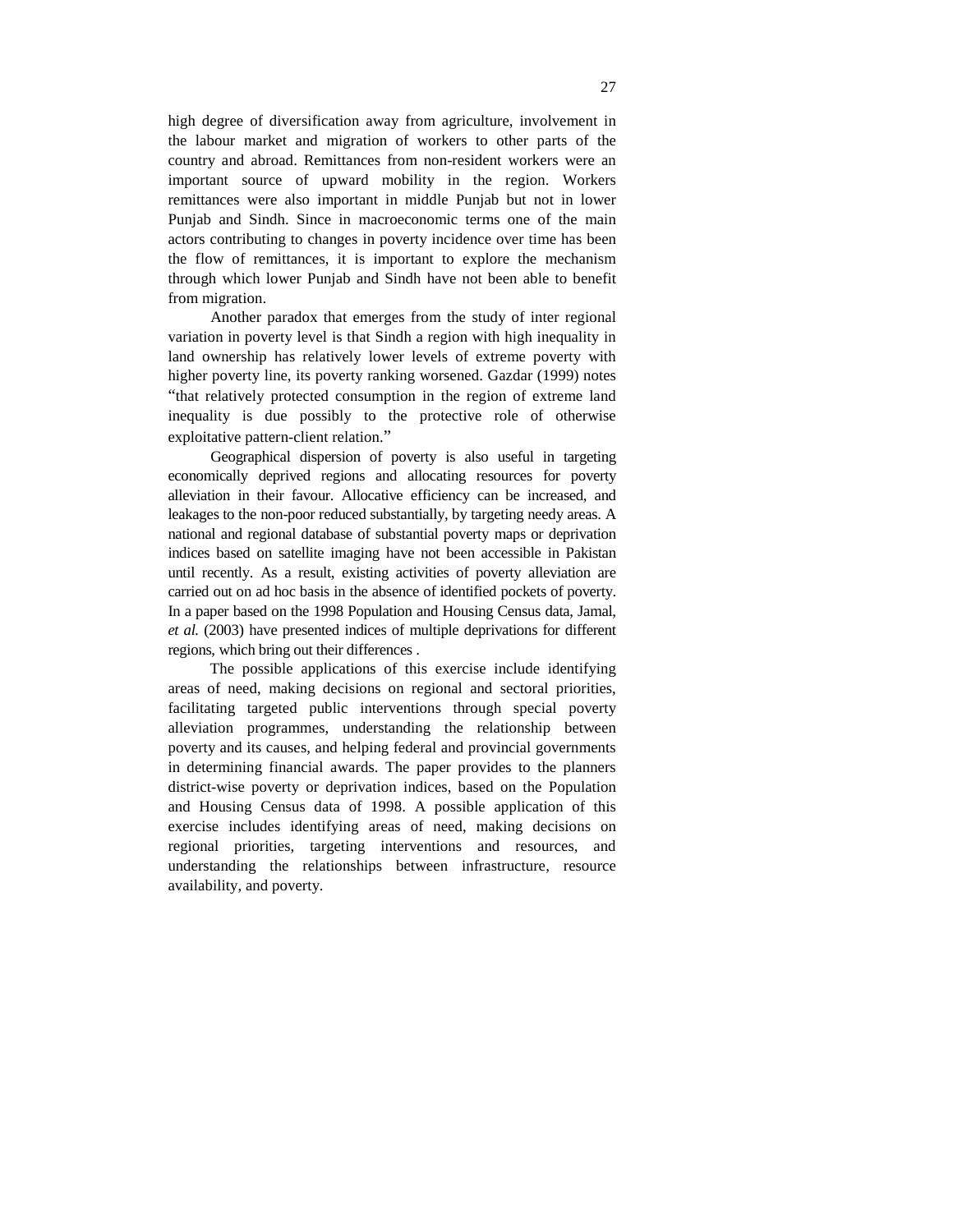|                                          | Deprivation Level |        |                |
|------------------------------------------|-------------------|--------|----------------|
| (% of Provincial Population Residing in) | High              | Medium | Low            |
| <b>All Areas</b>                         |                   |        |                |
| Punjab                                   | 25                | 38     | 37             |
| Sindh                                    | 31                | 27     | 42             |
| Khyber Pakhtunkhwa                       | 51                | 38     | 11             |
| <b>Balochistan</b>                       | 88                | 1      | 11             |
| <b>Rural Areas</b>                       |                   |        |                |
| Punjab                                   | 26                | 27     | 47             |
| Sindh                                    | 49                | 48     | 3              |
| Khyber Pakhtunkhwa                       | 25                | 48     | 27             |
| <b>Balochistan</b>                       | 89                | 7      | $\overline{4}$ |
| Urban Areas                              |                   |        |                |
| Punjab                                   | 30                | 47     | 23             |
| Sindh                                    | 23                | 14     | 63             |
| Khyber Pakhtunkhwa                       | 60                | 40     | 0              |
| Balochistan                              | 100               | 0      | 0              |

Table 4 *Shares in Multiple Deprivation* 

*Source:* Jamal, *et al.* (2003).

Not surprisingly, Balochistan emerges as the most deprived province rural population residing in high deprivation districts. The proportion of its rural population residing in low deprivation districts is a mere 4 percent. In the urban areas, the province has a dismal state of development. The entire urban population is resident in high deprivation districts and the province share in low as well as medium deprivation districts is zero. Quetta, the provincial capital, does not even qualify for medium deprivation status.

Similarly, in Sindh, only 3 percent of the rural provincial population resides in low deprivation districts. The extent of the ruralurban inequality in Sindh is stark. While 49 percent of the rural population resides in high deprivation areas, 63 percent of the urban population resides in low deprivation areas. In fact, urban Sindh stands with over 89 percent of 97 out as the least deprived in the country. Incidentally, this population is largely concentrated in Karachi. It needs to be noted as well that over one-fourth of Sindh's urban population resides in high deprivation districts. This reflects the development gap between Karachi and other urban centres in the province.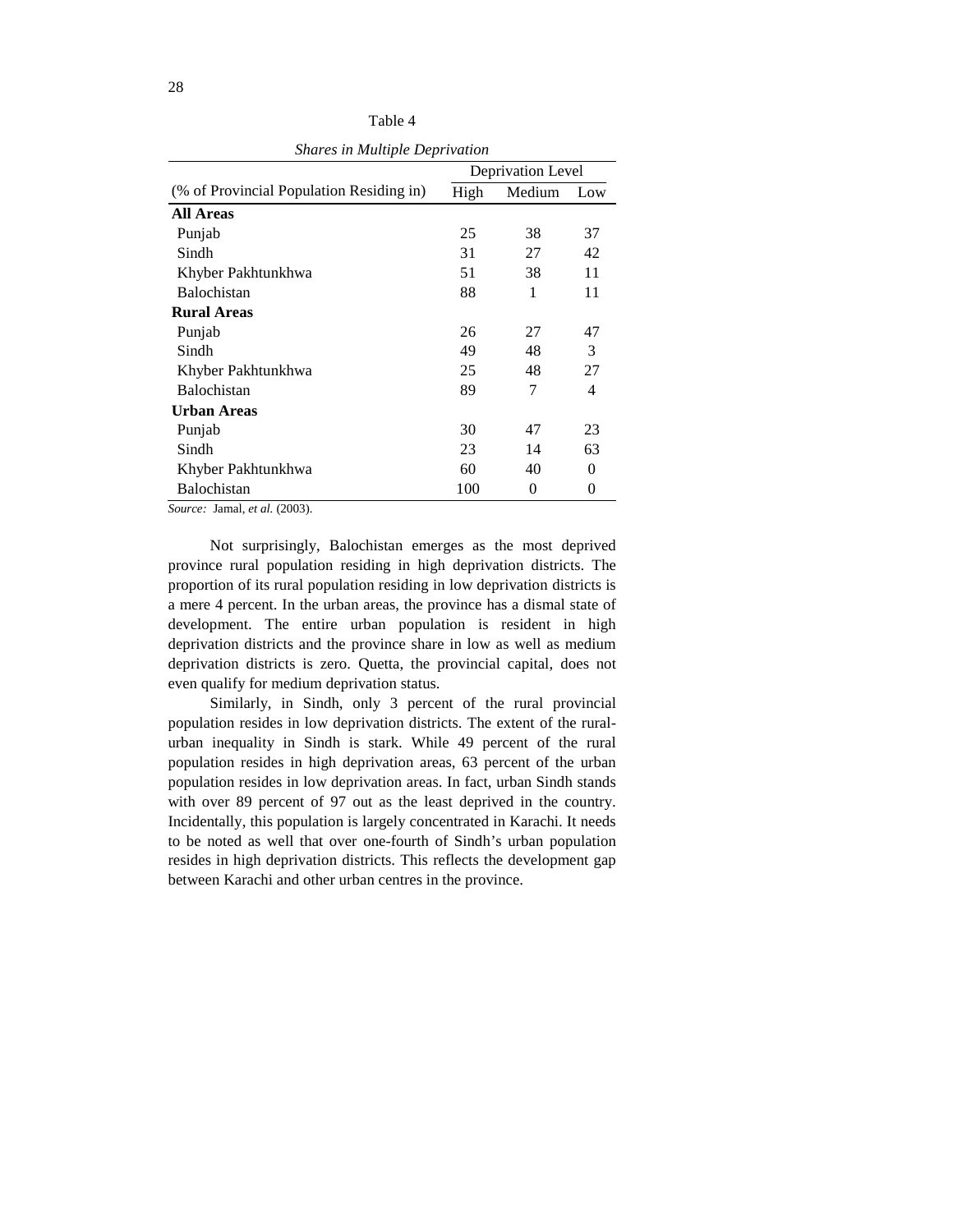The Khyber Pakhtunkhwa appears to be at an intermediate stage of development. Over a quarter of rural population of the province is resident in low deprivation districts, and almost half (48 percent) is resident in medium deprivation districts. The urban development situation is not as positive. Sixty percent of its urban population resides in high deprivation districts, and no part of its urban population resides in low deprivation areas.

Punjab is the only province where nearly half (47 percent) of its rural population resides in low deprivation districts. Punjab's position, however, is not as enviable with respect to urban areas, where 23 percent of its urban population resides in low deprivation districts.

A major source of geographical disparities is the lack of diversification of economies of poorer regions. The role of the rural nonagriculture sector is important in terms of employment and source of income. About a quarter of the employed members of agricultural households, and more than 40 percent of the members of livestock-owner households are employed in the non-agriculture sector The highest incidence of poverty is in zones that rely most heavily on crop incomes, but is low in zones where the percentage of income from wages/salaries and transfer incomes is high. Land inequality is relatively higher in poor districts located in the cotton/wheat belts of southern Punjab and Sindh. The ownership of farm assets (other than land) among cultivating households is also unevenly distributed. These factors, along with the prevailing tenancy arrangements, particularly sharecropping, have a strong correlation with rural poverty [Arif (2006a)].

## *Some Regional Policy Issues*

With the adoption of the 18th Amendment in the Constitution, making explicit provisions for provincial autonomy, the importance of the regional dimensions of poverty incidence has been further enhanced. The regional dimension has significance for both policy as well as wider political discourse. The targeting of anti-poverty interventions certainly requires information about the regional distribution of poverty. It is also important in the allocation of other public resources, such as, investment in infrastructure, both physical and human. Regional disparities in income and the incidence of poverty have also been recognised in the latest report of the National Finance Commission, which in past years was based only on the population of each province.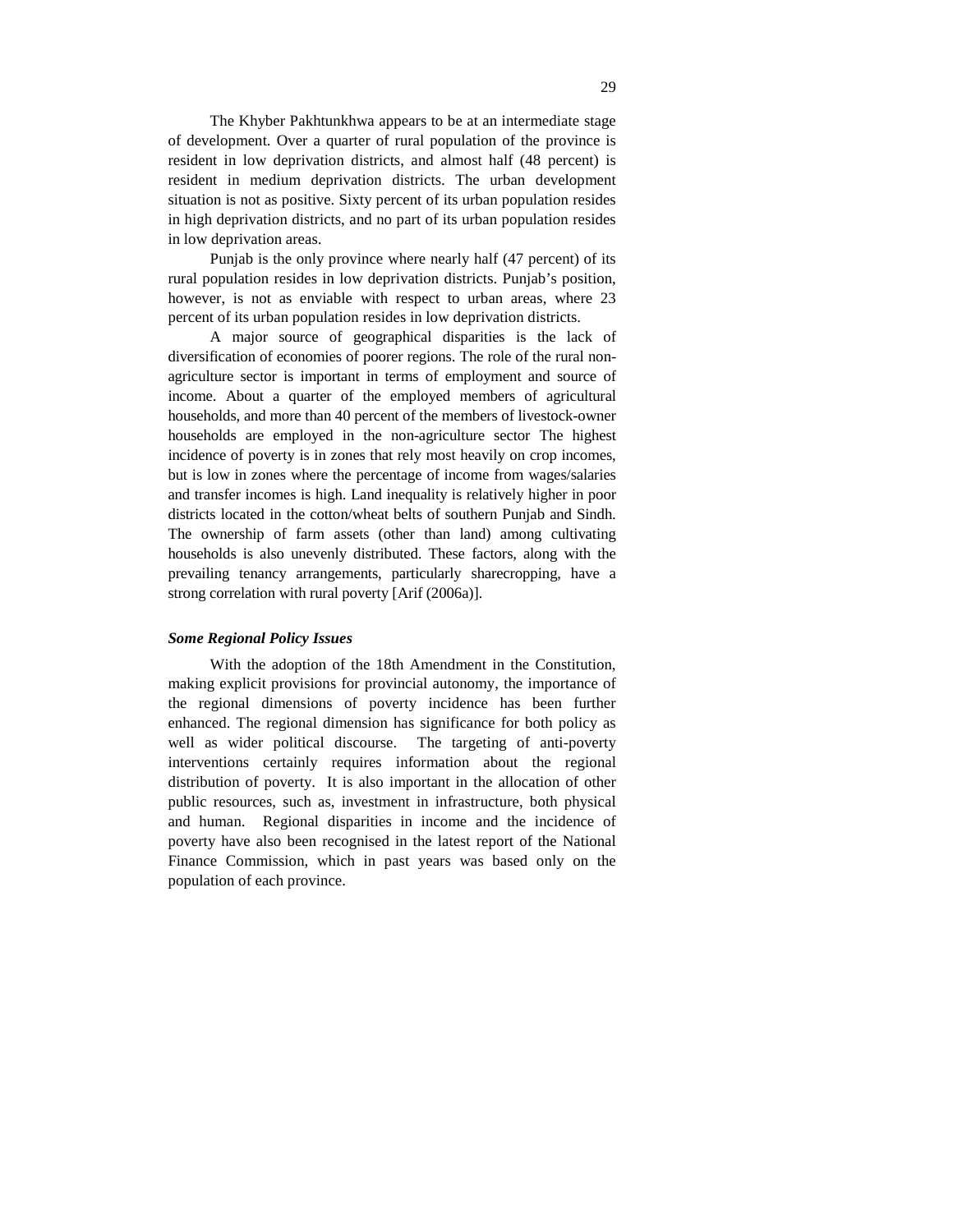Regions represent important variations not only in their resource endowment and infrastructure but also in their distribution of resources, patterns of land tenure, class structure, and local power considerations. The recent debate on the importance of the middle class and the need for creating more provinces such as the Saraiki and Hazara Provinces, also illustrate the importance of studying poverty incidence at a more disaggregated regional level. Poverty alleviation efforts also need to be acclaimed to these emerging concerns.

An emerging feature of Pakistan's political development in the post-1970 period has been the assertion of the rights of smaller provinces and their rivalry with Punjab province accounting for more than 2/3rd of the population. However, Punjab is not a homogenous province and has at least three distinct sub-divisions, based on resource endowment and economic development. The most prosperous subregion is the middle Punjab consisting of Lahore, Gujranwala, and Sargodha Division while the lower Punjab (comprising Multan, Bahawalpur, and D. G. Division) is considered as the most backward. Northern Punjab comprising the Rawalpindi Division plus the district of Mianwali stands somewhere in the middle. Lower Punjab some features of the regional economy of Sindh, where rural, economic and political life is dominated by large landlords. One of the bones of contention among the different regions of Pakistan is the access to water availability for irrigation purposes. The question of building large versus small dams also has impact on the consideration of development and poverty in different regions. The issue has further been complicated by the floods in 2010 and 2011 which have more adversely affected the lower riparian regions of southern Punjab and Sindh. The solution of these problems will have significant impact on poverty alleviation efforts in the country.

# **2. Impact of Structural Adjustment Programmes on Poverty**

One of the salient themes of poverty research in Pakistan since the 1980s has been the impact of Structural Adjustment Programmes (SAPs) undertaken by the government, under the auspices of IMF and the World Bank. After a period of steady planned economic development, with substantial foreign aid from developed countries, Pakistan was able to build a sizeable industrial base, largely through import substitution. Pakistan's overall economic performance was arguably among the best in the developing world until the mid-1960s.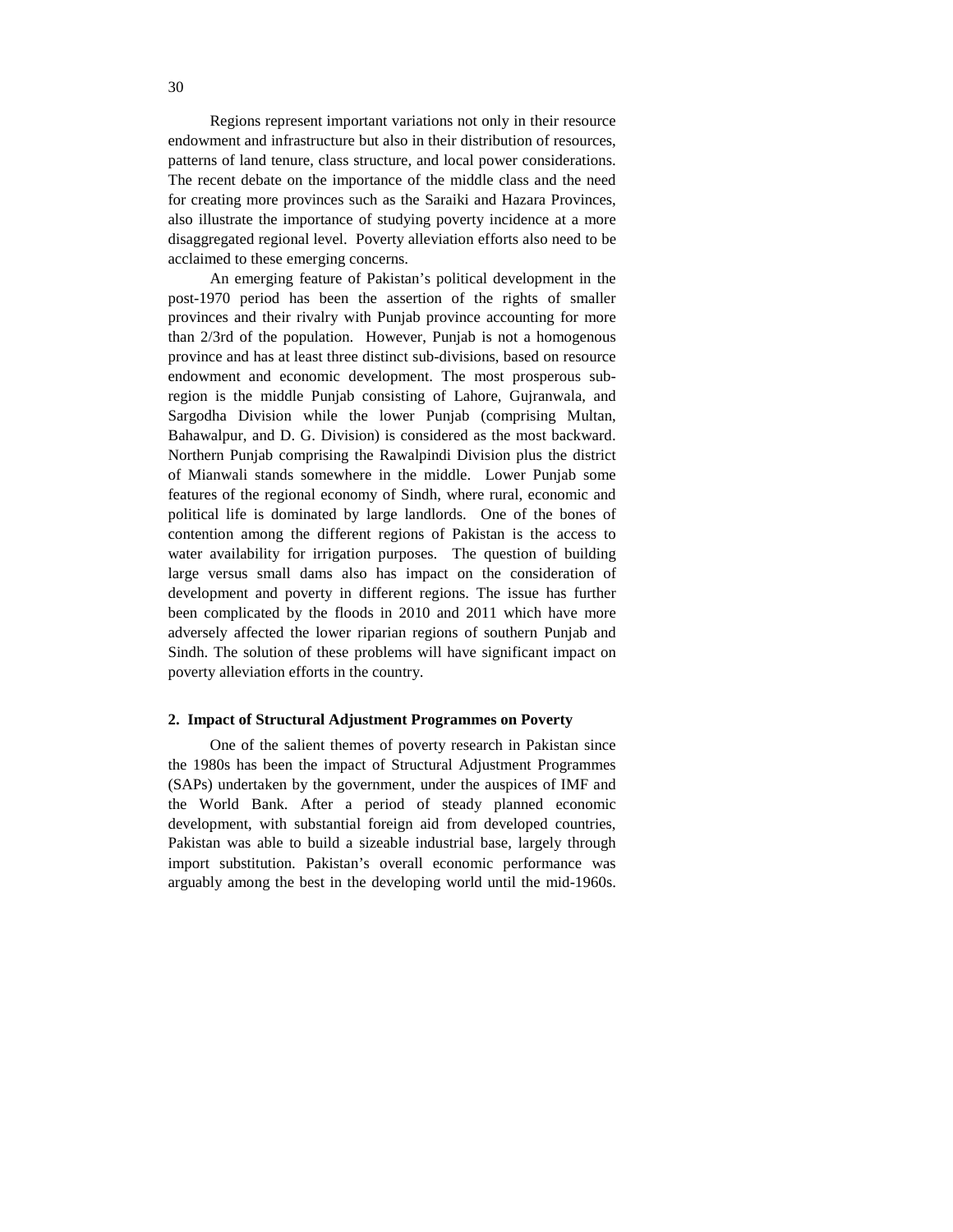However, the economy experienced considerable turbulence in the second half of 1960s: firstly as a result of the 1965 war with India, forcing the United States to impose sanctions on both countries, resulting in a loss of economic momentum and diversion of resources towards defence expenditures. The perception of growing income inequality, epitomised by the "20 families" slogan of his chief economic planner, Mahbubul Haq, played an important part in politically destabilising the Ayub regime [Gazdar (1999)].

The oil price shock of 1970s and the separation of Bangladesh later further strained the economy severely and caused enormous economic pressures. Bhutto's populist policies also caused considerable turmoil in the economy and a substantial flight of capital (along with labour migration) to Gulf countries. However, although the large-scale nationalisation of industries during the 1970s under the Bhutto regime enlarged the State's domain of power and patronage and caused severe losses to the exchequer, they also contributed to the establishment of new heavy industries, such as the steel mill, heavy mechanical and electrical industries. As pointed out by Gazdar (1999), the large-scale takeover of private enterprises by the state implied a huge increase in the number of workers with secure employment and access to union membership. The allotment of residential plots to landless families during the 1970s also helped the poor. The reversal of many of Bhutto's policies, led to serious macroeconomic imbalances, which necessitated resort to external assistance, notwithstanding the increased inflow of remittances and military assistance for Pakistan's role in the first Afghan war 1979-88.

Pakistan along with other countries found itself in deep economic crisis with imbalances in their internal and external accounts. This opened the way for involvement of the IMF, World Bank and other financial institutions in the economic management of various countries in a very different way. Since late 1970s, the paradigm of Structural Adjustment as stipulated by the IMF and the World Bank came to dominate policy discourse and policy action. The quintessential result of these policies was a shift in focus from growth and distribution issues to efficiency and macroeconomic stabilisation.

In Pakistan, the structural adjustment and stabilisation programmes called for a reduction in fiscal deficit, a sever restriction on the role of government, rationalisation of tax structure, removal of subsidies from consumption and production. These programmes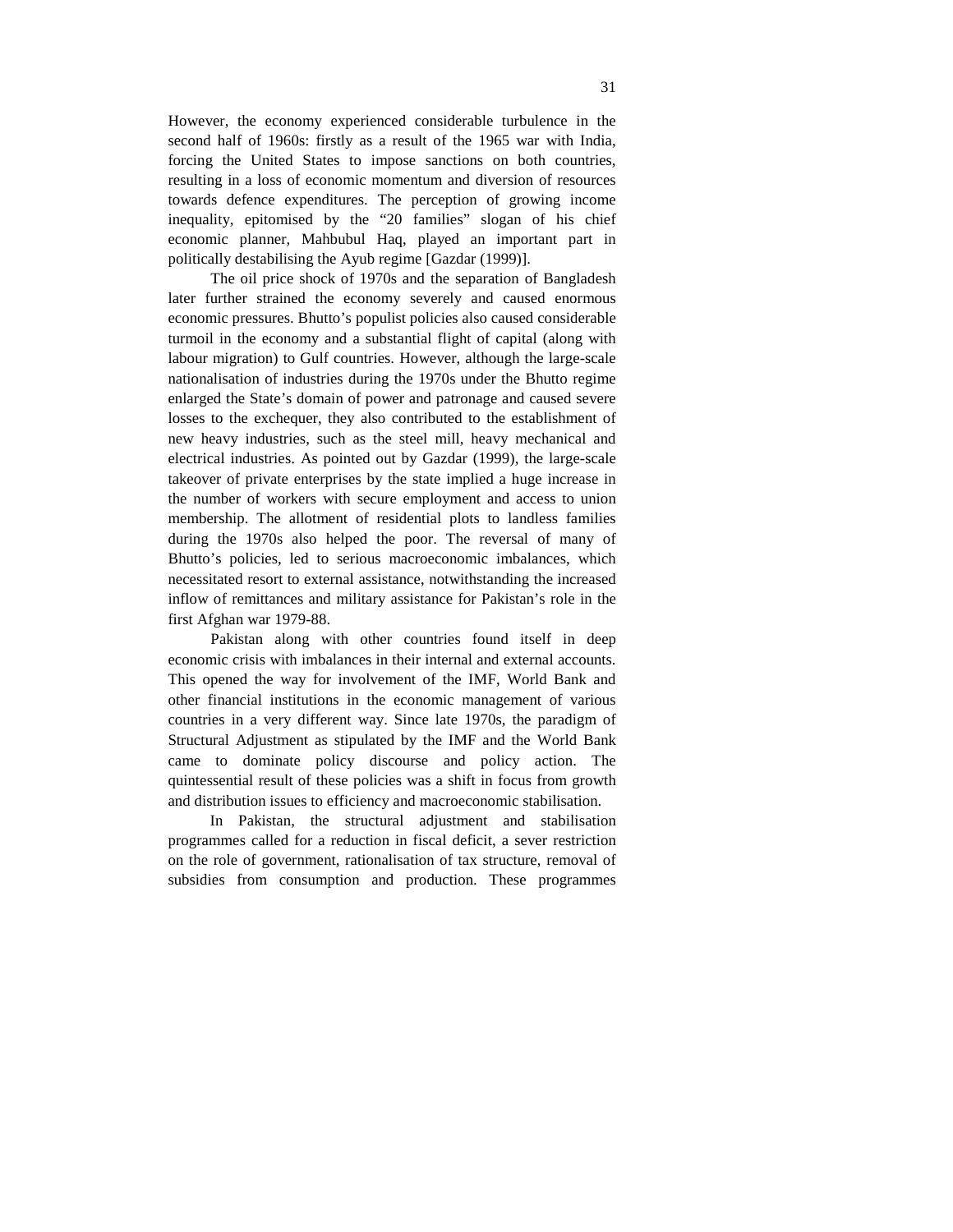however, had significantly adverse implications for employment, poverty and the government. A pioneering paper on this issue was that of A. R. Kemal. Kemal (1994) analysed the effects of Structural Adjustment Programme on the reduction of development expenditures and the trends in income distribution and poverty. Kemal concluded that although tariff rationalisation, import liberalisation and certain other measures to promote efficiency were effective. However, the stabilisation effort did not achieve much success. He found no positive correlation between fiscal deficit and inflation rate. Despite containing the government costs by wage restrictions and contraction of employment, non-development expenditure and fiscal deficit continued to increase. The employment situation further worsened due to privatisation.

On the other hand, the Structural Adjustment Programme was accompanied by rising inequality and poverty. "The Gini coefficient increased from 0.34 to 0.41 and the incidence of poverty increased from 13 percent in 1987-88 to 14 percent in 1990-91" according to Kemal's findings. Among the reasons was the rising income inequality, decline in employment, the rise in the tax incidence of the poor relative to the rich and the adverse effect of the withdrawal of input subsidies on the poor while the increase in support prices of agricultural goods benefitted mainly to rich surplus farmers while hurting the small farmer and the alike. In conclusion, Kemal argued that structural adjustment programmes must be accompanied with targeted welfare programmes.

Another significant article on Structural Adjustment is that of Talat Anwar. Anwar (1996) analyses Pakistan's growth performance in the late 1980s in the context of a medium term structural adjustment programme within the framework of the IMF and the World Bank signed in 1988. After examining the contractionary characteristics of the IMF and the World Bank structural adjustment model, the author examines the macroeconomic performance of the adjustment programme in Pakistan. Drawing upon the research of Faiz Bilquees (1992) (also quoted by Kemal in the preceding article) the author showed that poverty declined from 32 percent in 1987-88 to 30 percent in 1990-91. The contraction of employment in public sector had adverse effect on the labour market, pushing the real wages in agriculture and manufacturing sector in the first year of adjustment leading to a deterioration in the living conditions of the poor. A combined effect of the public expenditure reduction and trade liberalisation resulted in almost doubling the urban unemployment rate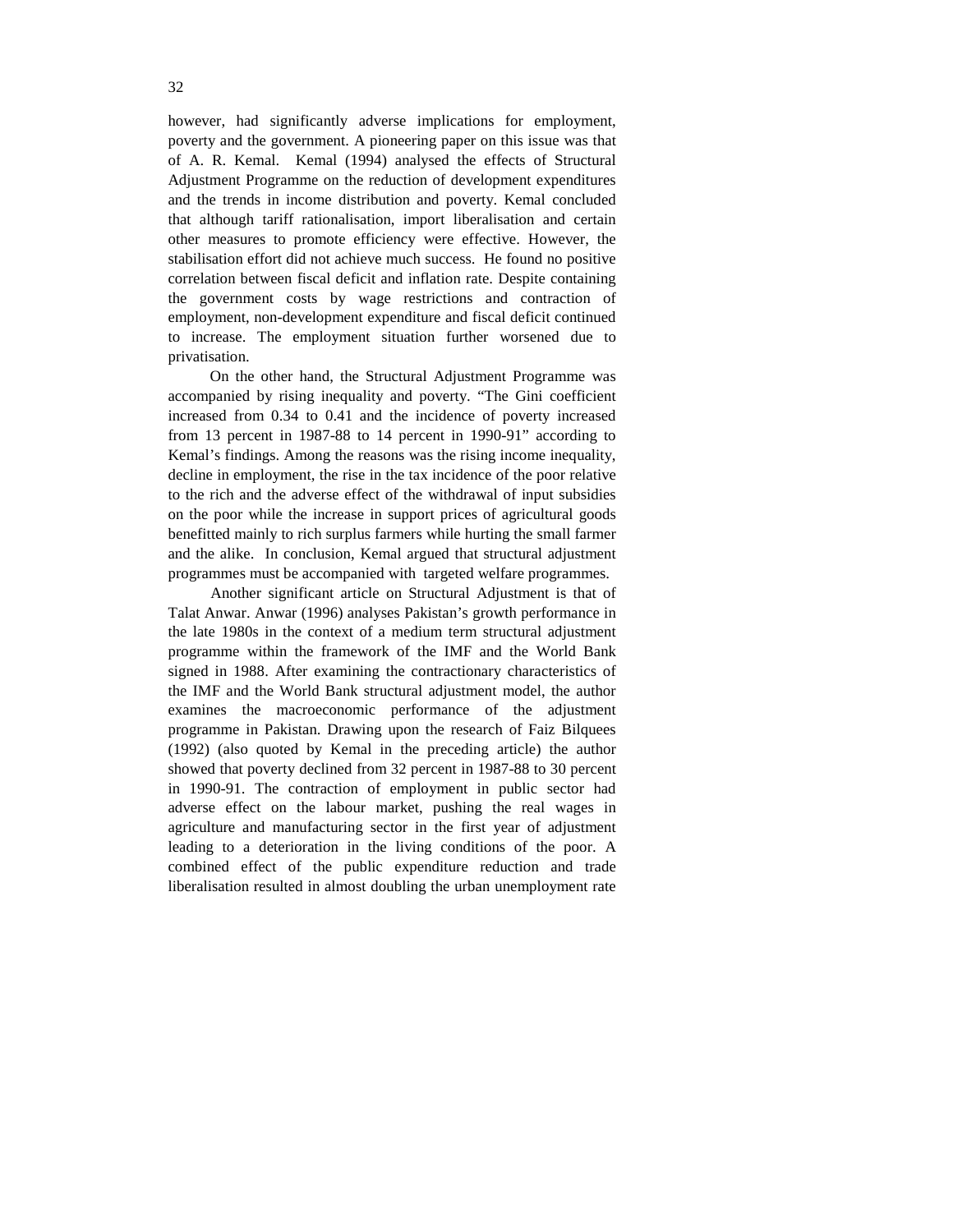from 4.58 percent in 1987-88 to 8.19 percent in 1990-91. In terms of poverty, the author's calculation on the incidence of poverty between 1987-88 and 1990-91 increased from 13.81 percent to 17.26 percent. Anwar, like Kemal, emphasises the need for targeted subsidies to help the poor to overcome the adverse effects of structural adjustment programme.

Another significant paper analysing the structural adjustment programme during the period 1987-99 is that of Jamal (2003). The years chosen by the author for comparing the effects of structural adjustment programme are 1987-88 to 1998-99. The former year being the beginning of the structural adjustment Programme and the latter being the year for which HIES results are available. The paper shows that in terms of the macroeconomic stabilisation indicators, the structural adjustment programme fails to achieve the major objectives. With the exception of the share of domestic saving and of private investment in the GDP, and the growth of total debt services, other macroeconomic performance indicators did not show a significant improvement. On average, GDP growth feel by approximately two percentage point primarily due to fall in manufacturing growth from 9 percent in the 1980s to 5 percent in the 1990s.

In terms of distributional measures, the Gini-coefficient for Pakistan rose from 0.34 in 1987-88 to 0.0.38 in 1988-89 while the urban Gini-coefficient rose from 0.39 to 0.42 during the same period. A more glaring comparison between the share of the lowest quintile which was about 9 percent in fiscal 1998 compared to 44 percent for the highest quintile. However, by 1988, the share of the lowest quintile has declined to 8 and that of the highest quintile rose to 47 percent. The situation in the urban areas was more pronounced than that in the rural areas.

The poverty numbers presented in the paper show that the head count ratio rose from about 24 percent in 1987-88 to 30 percent in the year 1998-99. Two other indicators of poverty also show that the "adjustment decade" (also termed as the "lost decade) was much harsher on the poor. The first indicator is the rise of the proportion of food in total consumption in the lowest quintile of population which rose from 41 percent in 1987 to 45 percent in 1999 or by about 4 percent. However, the rise in shares of expenditure on health and education were 63 percent and 186 percent respectively—reflecting the increase in the component of private expenditures on these services. The components of consumption expenditure whose proportion has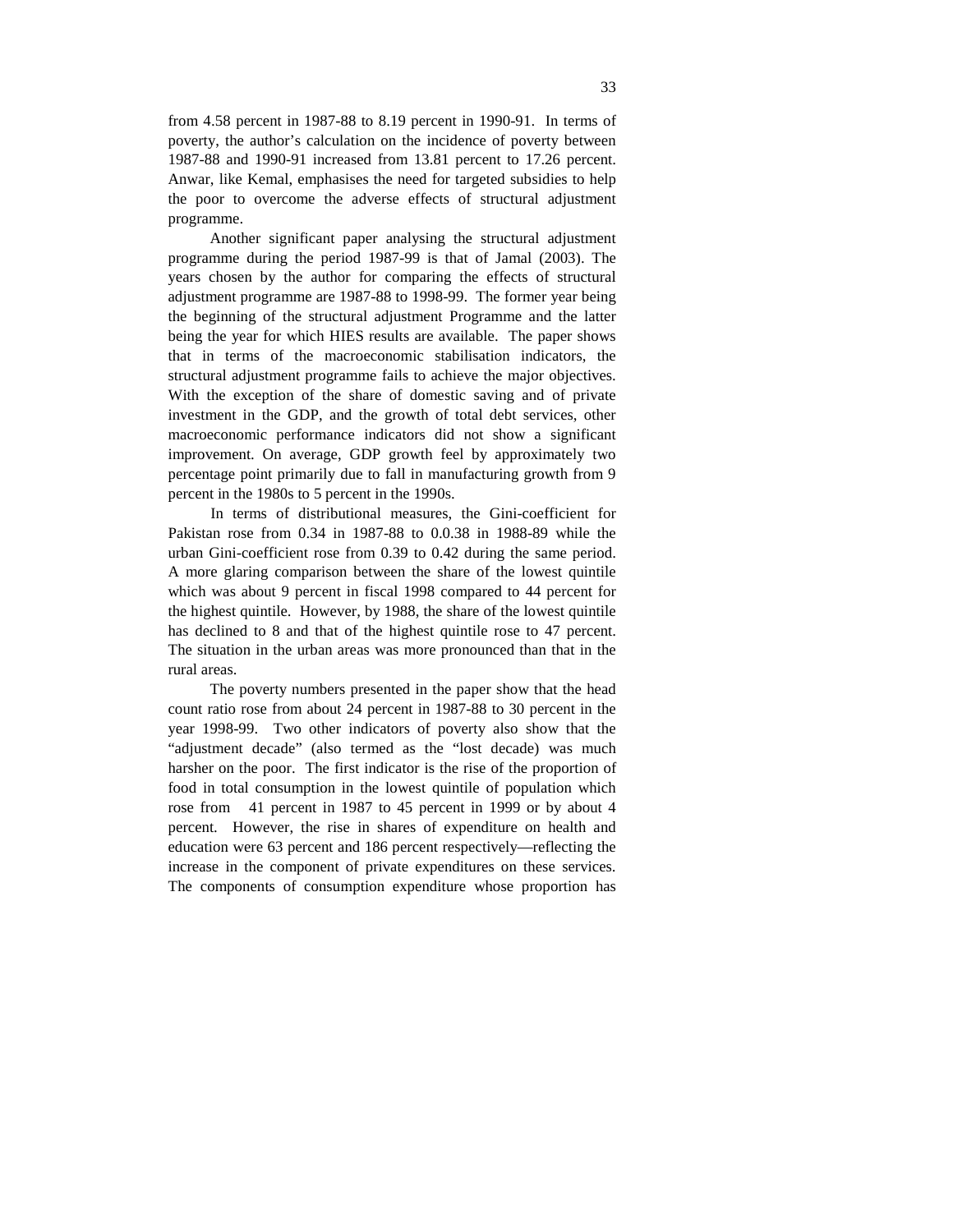suffered heavy decline are durables, transportation, items for household and personal care and clothing.

# **3. Food Poverty and Agricultural Issues**

A major theme in the research on poverty undertaken at PIDE relates to agricultural and rural development issues, along with the question of food poverty which accounts for the major reason for poverty incidence. There are at least three major concerns of research in this regard. Firstly, the calorific requirement, largely based on the agricultural and livestock products, are important in determining the extent of poverty incidence. This issue is pertinent in determining the poverty line used by the researchers and has already been discussed in an earlier section of this review.

The second concern relevant under this head is the role of rural development and agricultural productivity in affecting poverty incidence in rural and urban areas [which could conceivably be in opposite directions]. This issue was the central focus of a number of studies undertaken at the PIDE and published in the *PDR* in the 1990s [see Mahmood, *et al.* (1991), Mellor (1991) and Mustafa, *et al*. (2001)]. The question of the impact of inequality in the distribution of land (an important asset affecting rural poverty) was raised by earlier studies based on the Census of Agriculture, especially Naseem (1977), Khan (1981) and Hussain (1988), who pointed out the crucial role of land reforms in reducing poverty. However, matching the data derived from Agricultural Census (held every ten years) and the more frequentlyconducted HIES data on household expenditures was methodologically challenging and often led to inconsistent results.

Building on his earlier research, the nexus between rural poverty, agrarian structure, land reforms and agricultural growth was further elaborated by Naseem (1981) In an extensive chapter of the book, he examines the nature of agrarian change in Pakistan, with debates on the impact of technological transformation during the Green Revolution focusing on the nature of change in tenurial relations and size of landholding. The discussion is followed by an analytical account of the increasing trend in the concentration of land ownership and of cultivation. The book also examines the impact of the Ayub and Bhutto land reforms. The author then interprets the key trends in light of regional imbalances of growth and development, looking at provincial and agro-climatic patterns as well.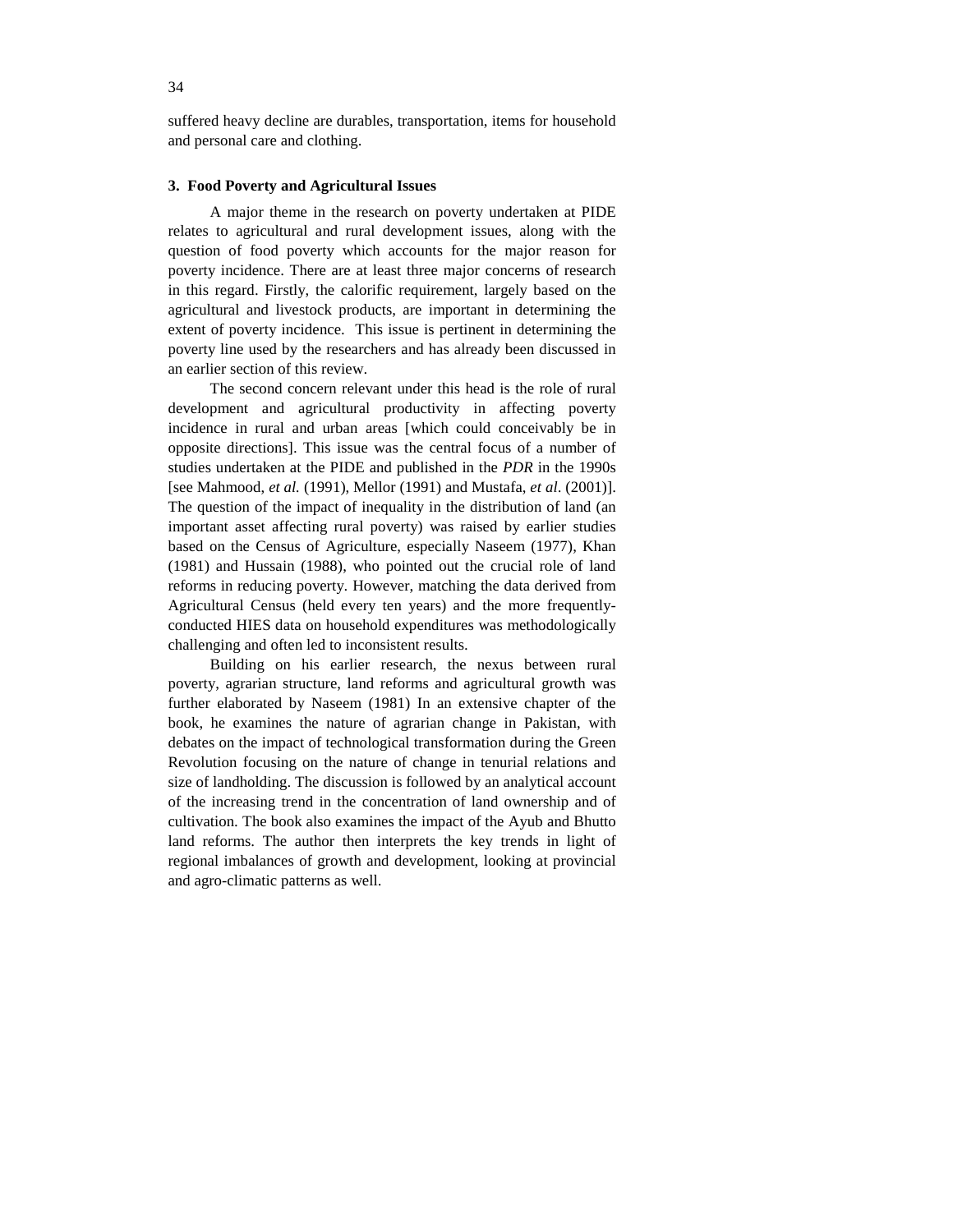In an early sequel to Naseem's work, Irfan and Amjad (1984) elaborated the reasons and causes of rural poverty in the 1960s and 1970s. The paper focuses on the trends of rural poverty in the early years, but re-examines much of the earlier evidence. Their results show that there was a significant increase in rural poverty between 1963-70, while there was a significant decline in poverty between 1969-70 and 1979. Their explanation of the trends in poverty in rural areas is in terms of agricultural performance between 1959 and 1982, giving basic indicators and indices regarding agricultural output and incomes for most of these years. Because of specific policy interventions in terms of land and tenancy reforms in the period 1972-77, the paper devotes some attention to their likely impact on poverty. The main argument raised by the authors, is that the reason for high levels for poverty in the sixties well into the 1970s are to be found in the significant changes in the agrarian structure, especially the size distribution of holdings which are said to have had important repercussions for the rural occupational distribution of households. New technology was a key factor, which allowed large landowners to resume land previously rented-out for self cultivation. Tenant farmers were hence evicted, and had either to operate smaller landholdings, or join the ranks of the landless labourers.

The paper notes that higher agricultural growth on account of technological innovation, was not shared equitably and the conditions of those evicted probably deteriorated. Increased mechanisation led to a decrease in demand for labour which may have been one of the key reasons for the increase in poverty despite high growth in output. The ownership of land is highly unequal in Pakistan and considered one of the major causes of rural poverty. Less than half of all rural households own any agricultural land, while the top 2.5 percent account for over 40 percent of all land owned. The incidence of sharecropping has declined over time, although a large number of rural households still cultivate others' land as share-tenants. Studies find the highest level of poverty among these sharecroppers [Arif (2006a)].

A similar conclusion is reached by Anwar, Qureshi, and Ali (2004), who derived poverty incidence measures by size of landholdings, by making use of the data of HIES for the year 2001-02. In conformity with earlier results, poverty incidence was found to be highest among landless at 54.89 percent followed by non-agriculture households at 47.76 percent. However, as expected, poverty incidence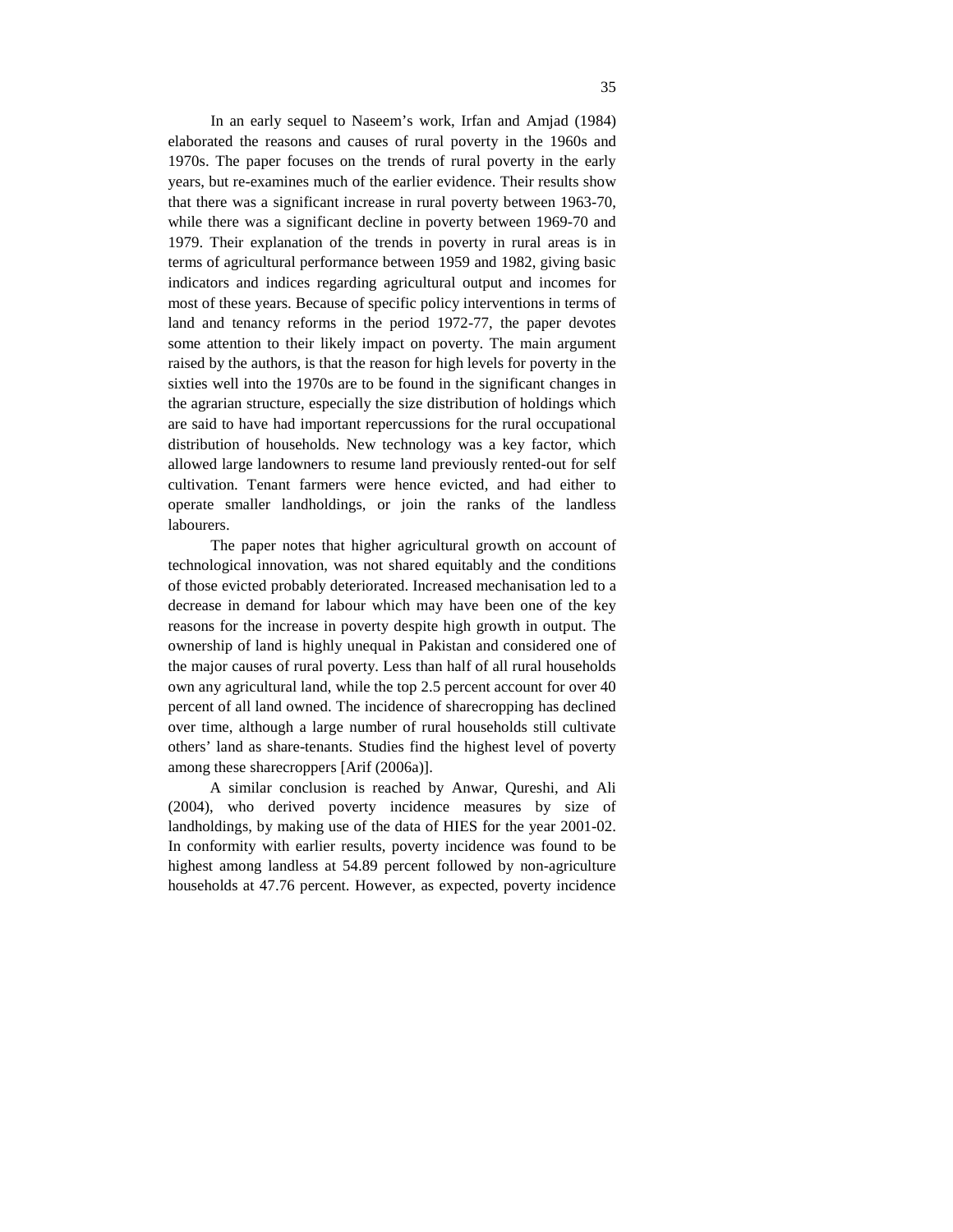declines with increases in the land holding size. The major cause of rural poverty in Pakistan is increasing landlessness. About 67 percent households owned no land in 2001-02, while about 18.25 percent households owned under 5 acres of land and 9.66 percent household own 5 to 12.5 acres of land. A very small proportion of households hold large farm sizes in the country, with barely 1 percent households owning greater than 35 acres of land. This highly skewed landownership pattern is reflected in the abnormally high Gini coefficient of land holding in 2001-02. Thus, highly unequal land distribution is the main manifestations of poverty in rural Pakistan, which is not reflected in the distribution of consumption and income distribution, which is far less unequal. If the tenurial status of the farming households is taken into account, the picture of poverty incidence becomes even bleaker, since the incomes of tenant households is considerably lower than that of landowning households. The authors conclude: "It appears that landlessness and access to agricultural land is one of the most important contributors to rural poverty in Pakistan. A high concentration of landownership and unfair tenancy contracts are major obstacles to agricultural growth and alleviation of poverty. Thus both agricultural growth and poverty alleviation can be achieved, if land inequality is reduced and the tenants are protected by well-enforced tenancy contacts."

The third and rather recent concern stems from the rising commodity prices in the wake of trade liberalisation in the early 1990s and more recently by the turmoil caused by the 2007-08 global financial crisis. In February 2008 commodity prices posted their biggest monthly gains since the oil crisis of the 1970s and have enjoyed their strongest start to any year for half a century. The rapid and simultaneous rise in world prices for all basic food crops—corn (maize), wheat, soybeans, and rice—along with other foods like cooking oils had a devastating effect on poor people all over the world. The strong gains in commodity prices in 2008 were fuelled by an explosion in speculative investment in commodities to counter the turmoil affecting equity and credit markets, and supported by strong demand from emerging markets, widespread supply disruptions, as well as the use of commodities as a hedge against rising inflation and the weakness of the US dollar.

According to a recent study by Haq, Nazli, and Meike (2008), the 2008 food price shock has increased poverty by 32.5 percent in rural areas as compared to 44.6 percent in urban areas. The unexpected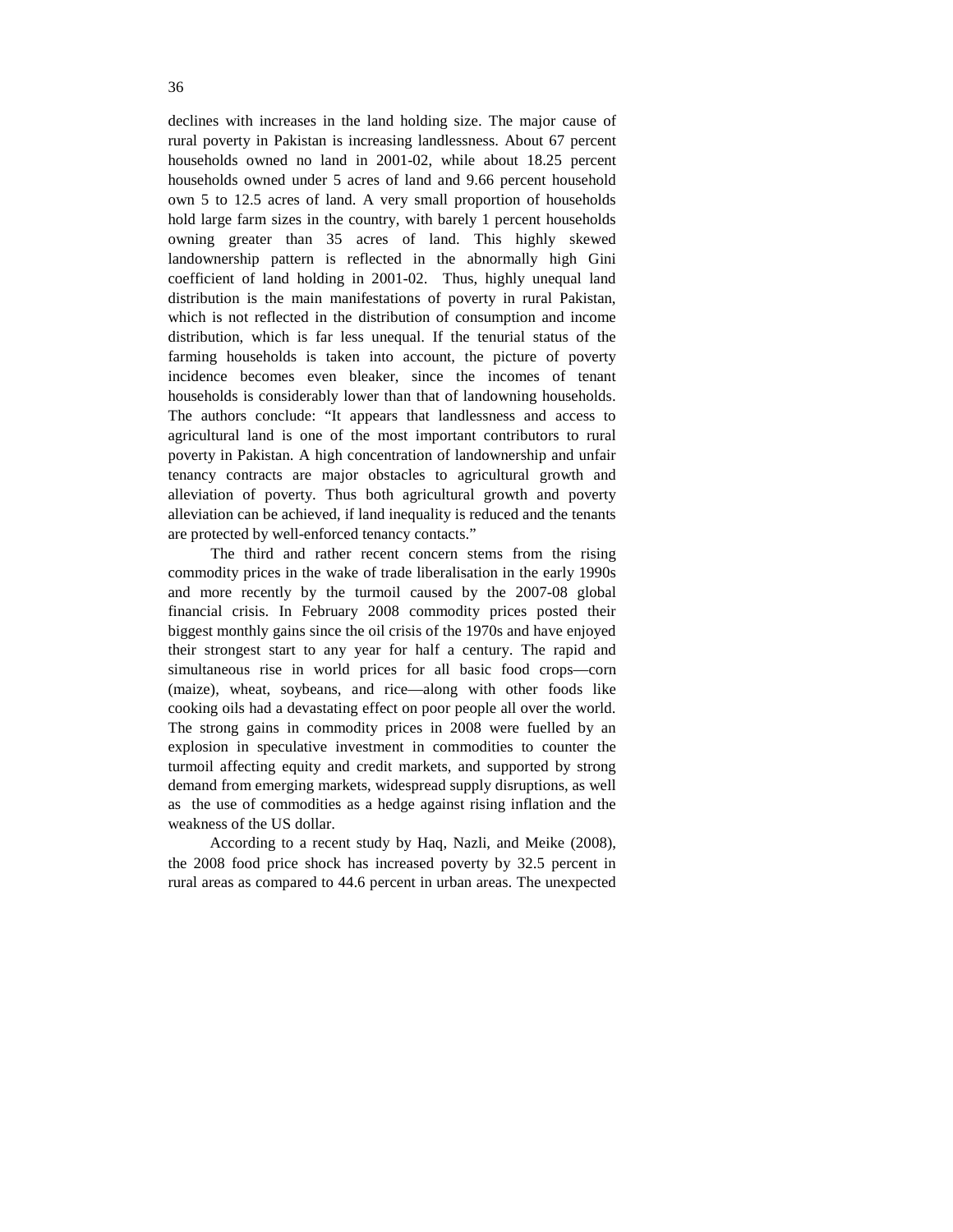food price changes have increased the number of poor by another 10.3 million. The study estimated the impacts of rising world food prices on poverty in rural and urban areas of Pakistan. As compared to 2004- 2005 the unexpected food price changes resulting from the food crisis increased poverty by 8.2 percentage points (34.8 percent), severely affecting the urban areas where poverty doubled. The estimates show that 2.3 million people are unable to meet one-half of the expenditure of the poverty line while another 13.7 mil- lion are just below and 23.9 million are just above the poverty line. The Asian Development Bank study [ADB (2008)] suggests that a 10 percent increase in food prices would increase the number of poor people in Pakistan by 7.1 million people—broadly consistent with the aforesaid finding.

## **4. Overseas Migration and Remittances**

Overseas migration and remittances have been one of the major drivers of decline in poverty in Pakistan. In the two episodes when poverty incidence reportedly fell well below 20 percent, i.e. in the late 1980s and in the early 2000—even though the exact decline in poverty in both periods is somewhat controversial—a major contributory factor was the rise in overseas remittances. Three out of Pakistan's four major provinces, Khyber Pakhtunkhwa (KP, formerly NWFP), Punjab and Sindh saw a decline in poverty during this period. The largest fall in poverty was in Khyber Pakhtunkhwa where both foreign and domestic remittances played an important role. The remittances have been an important and growing source of foreign exchange in Pakistan since 1970s in the wake of Middle East oil boom rising from less than a billion dollars in 1976 to 12 billion dollars in 2012. However, the level of remittances stagnated and declined between 1982-83 to 2000, because of the political instability and economic recession in the Middle East, the main source of absorption of Pakistani labour.

From 2001 to 2012, the level of remittances has once again increased over ten-fold from US\$ 1 billion to US\$ 12 billion. Even so, as a percentage of GDP, the remittances are well below the percentage achieved in 1980s (9 percent) or the remittance GDP ratio of some of the labour exporting countries such as Lebanon (24 percent), Jordan (22 percent), Philippines (11 percent). Some studies suggest that with appropriate incentives, the level of remittances could be doubled.

The post-2001 upsurge in remittances was due to a number of structural changes in the mode and pattern of remittances and in the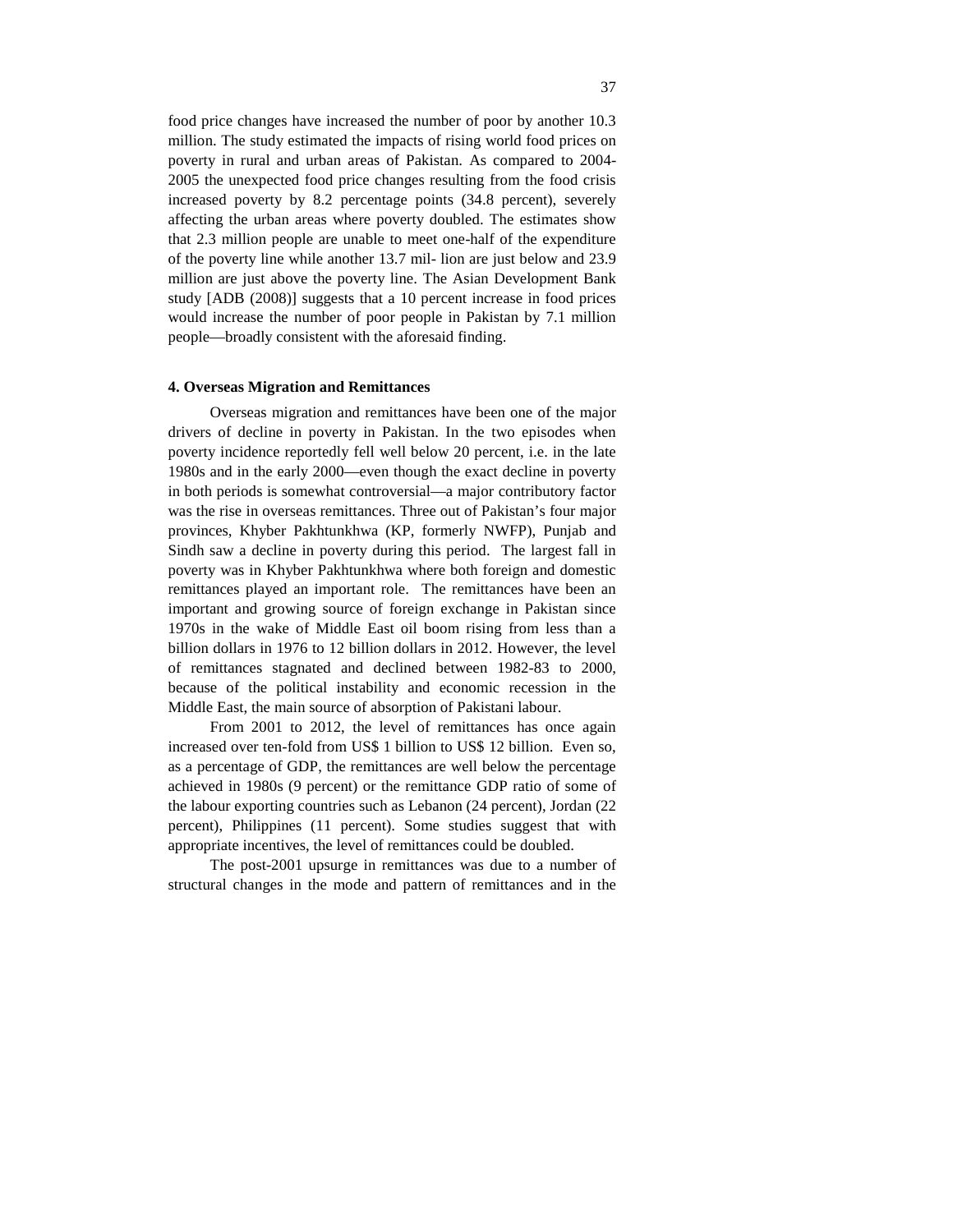kind of skills exported, as well as in the composition of the countries of origin of remittances. After the restrictions imposed on the informal payments of remittances (aka the *Havala* and *Hundi* system) in the wake of  $9/11$ , there was shift towards formal banking channels which accounted for part of the rise in the remittances. The recent phenomenon rise in remittances appears to have been due to three factors: First, the stock of overseas Pakistanis has increased during the last decade to about 5.5 million, with a net annual outflow of workers of about 4.43 million. On the other hand, the labour migration destinations have remained unchanged and concentrated in Saudi Arabia, UK, USA, and UAE. Another reason for the rise in remittance is attributed to the greater skill orientation of migrating labour force and their preference for migration to developed countries such as UK and USA. Thirdly, the State Bank of Pakistan has taken steps such as the Pakistan Remittance Initiative  $(PRI)^{21}$  to boost and facilitate the flow of remittances sent home by non-resident Pakistanis. Pakistan, according to recently World Bank report entitled "Migration and Remittances Fact Book 2011" [World Bank (2011)] has emerged as one of the leading countries involved in global flow of capital and labour [World Bank (2011)].

The Pakistani Diaspora, notwithstanding the current political and economic uncertainties, remains not only knowledgeable about but also deeply connected with social, political and economic events in Pakistan and regularly remits a significant portion of its earnings as remittances. Rising remittances have also been stimulated by the spontaneous support by Pakistani Diaspora for the victims of national disasters, such as the 2005 earthquake and the 2010 and 2011 floods in the country [Suleri and Savage (2006)].

Pakistan has gained enormously from remittances both in the past and recent years. In 2007–2008 remittances were 56 percent of net current transfers. After the current global crisis, 2008–2009, many migrant workers returned home, bringing along their accumulated savings. This pushed the share of remittances in the net current transfers to around 70 percent, compared to the previous 5-year average of 52 percent.

 $\overline{a}$ 

<sup>&</sup>lt;sup>21</sup>PRI is a joint venture of the State Bank of Pakistan, Ministry of Overseas Pakistanis and Ministry of Finance and was launched in April 2009. Its major objective was to enhance the flow of remittance through the official channel.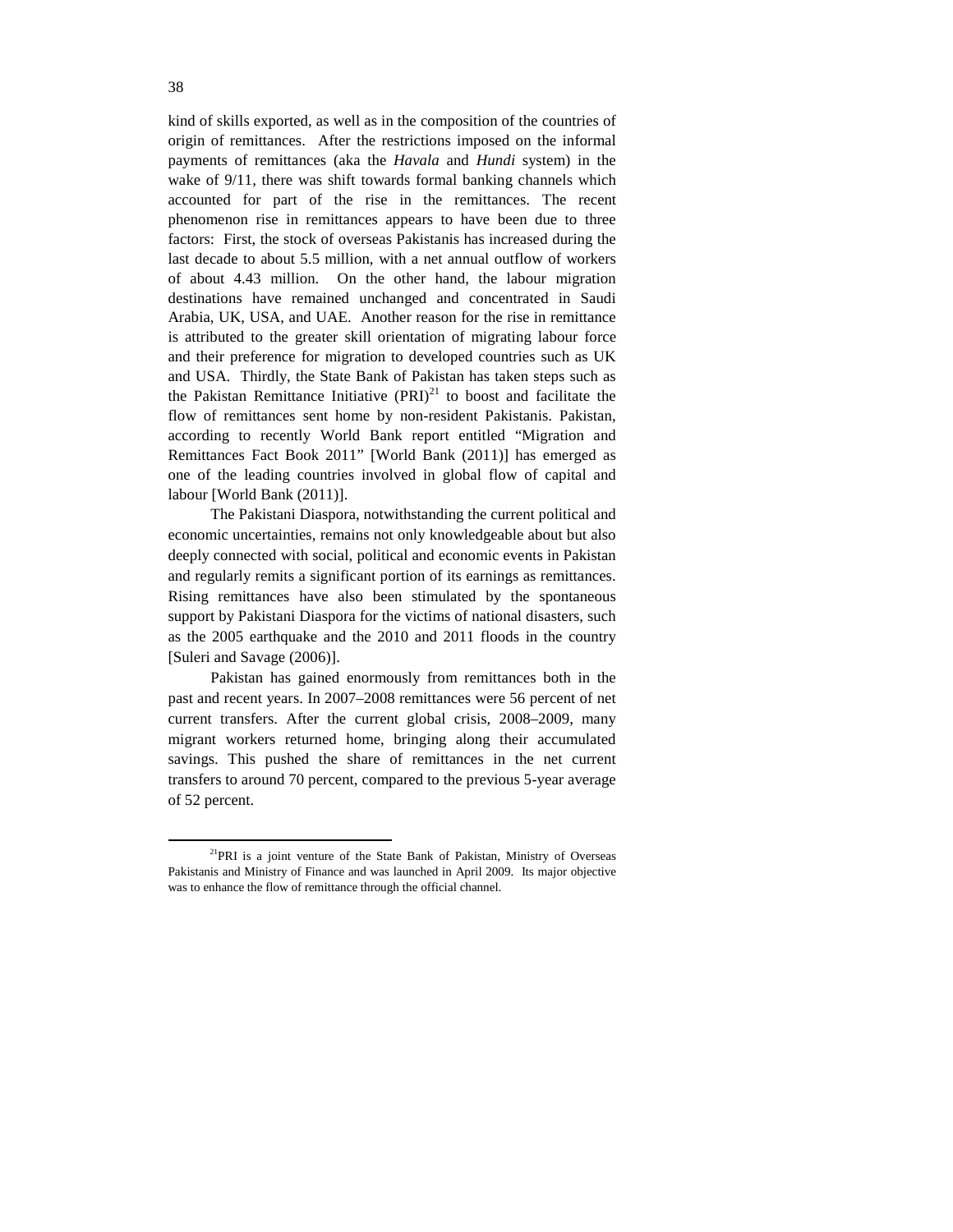The considerable fluctuations in the level of remittances in Pakistan during the last four decades have had both positive and negative effects on poverty during the period. Siddiqui and Kemal (2006) have shown how a decline in remittances can have adverse impacts on poverty. Furthermore the decline in remittances can also reduce the economic gains from trade liberalisation. See also Nishat and Bilgrami (1991), Kazi (1989), Arif (1999), Burki (1991), Nadeem (1988), Amjad (1986), Iqbal and Sattar (2005), Gilani, *et al*. (1981), Alderman (1996), Ahmed (1986), Sohail and Sarwar (1993), Sofranko and Idris (1999).

Remittances have played a significant role in reducing poverty. An ADB study on the impact of remittances on poverty and inequality, shows that poverty declines by 7.8 percent if the households receive remittances from abroad [Ahmed, Sugiyarto, and Jha (2010)]. Similarly the poverty gap and poverty severity also decline even by higher rates, i.e., 11.5 percent and 14.9 percent, respectively. This implies that some of the remittance recipients are actually the poor households so that remittances reduce the poverty gap and poverty severity. Moreover, the income distribution of migrant households is less skewed than non-migrant households'. The Gini coefficient for migrant household is 4.8 percent lower than non-migrant households. The study also shows that foreign remittances constituted 9.4 percent of household income in Khyber Pakhtunkhwa, compared to 5.1 percent for Punjab, 1.5 percent for Balochistan, and 0.7 percent for Sindh. This also reinforces the role of remittances in the inter-regional differences in poverty discussed in an earlier section.

Pakistan saw migrant remittances reach a record \$12 billion in fiscal year 2012, an increase of 14 percent compared to the 2009 fiscal year despite the global economic crisis (Pakistan's fiscal year runs from July to June). The World Bank report says "Continued strong growth in workers' remittances in the past few years has also contributed to improvements in the external current account balance" and "have facilitated improvement in the country's external position".

A paper by Siddiqui and Kemal (2006) explores the interaction of two shocks, trade liberalisation policies and decline in remittances, on welfare and poverty in Pakistan [Siddiqui and Kemal (2006)]. During the 1990s although import tariffs were reduced by 55 percent, poverty remained higher in this period than in the 1980s. The effect of trade liberalisation was overshadowed by a slow down in the inflow of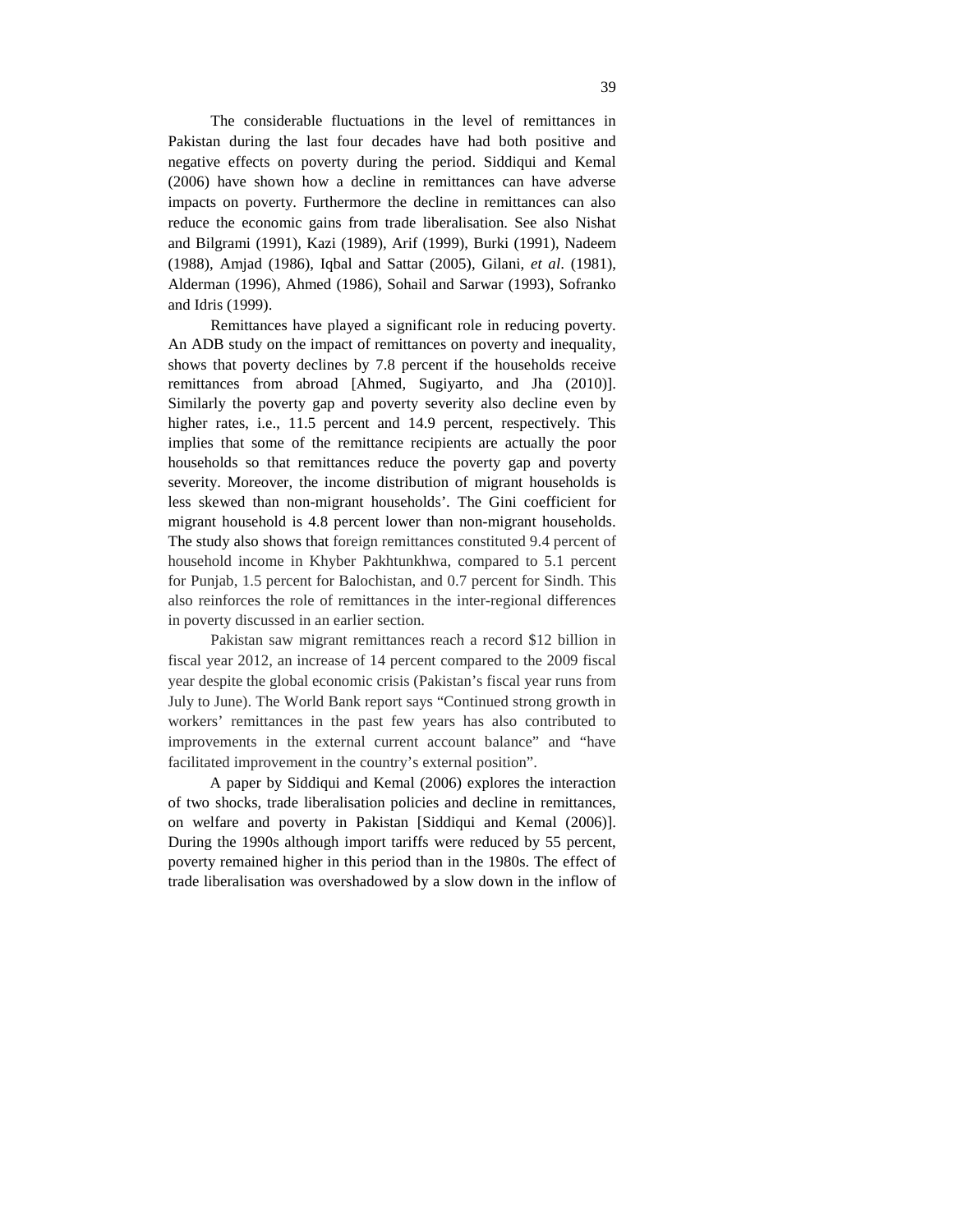remittances, which reduces the incomes of poor households. Thus, in the absence of the effects of decline in remittances, the analysis of the impact of trade liberalisation policies may render biased results. This study overcomes this constriction and analyses the impact of trade liberalisation policies in the absence and presence of decline in remittances in a CGE framework with all the features necessary for trade policy analysis with poverty and remittances linkages. The simulation results show that a decline in remittances reduces the gains from trade liberalisation. The negative impact of remittances' decline dominates the positive impact of trade liberalisation in urban areas. But, the positive impact of trade liberalisation dominates the negative impact of a decline in remittances in the case of rural areas. Poverty rises in Pakistan as a whole. It shows that the decline in remittance inflows is a major contributory factor in explaining the increase in poverty in Pakistan during the 1990s.

### **5. The Employment-Poverty Nexus**

The linkage between poverty and the labour market has received inadequate attention until recently [Pasha and Palanivel (2003)]. In Pakistan, where formal sector social security provision is almost nonexistent, unemployment is one of the leading factors which contribute to poverty incidence [Amjad (2005) and Nasir (2011)]. Since the poor lack access to medical facilities, are poorly educated, low-skilled, and tend to be employed in the low-paying informal sector, their wages are also the lowest [Haq (2005)]. Moreover, as formal sector small-scale firms and large industries are restructured to make them competitive, job losses are bound to ensue. Distortions in the economy also mean that entrepreneurs in the formal sector are unwilling to expand employment and prefer to adopt capital-intensive technologies [Kemal (2004)], again, with an adverse impact on unemployment.

The main source of Pakistan's employment situation are the Labour Force Surveys (LFS). LFS for 2003-04 is worth reviewing for its picture of the employment situation. According to the LFS, the employment rate declined from 8.3 percent in 2001-02 to 7.7 percent in 2003-04 [GoP (2004)]. The extent of change in unemployment rates varies between rural and urban areas. Female unemployment has declined in rural and urban areas; male unemployment has seen a modest decline in rural areas but increased in urban areas from 7.9 percent in 2001-02 to 8.4 percent in 2003-04. Recent interventions such as women's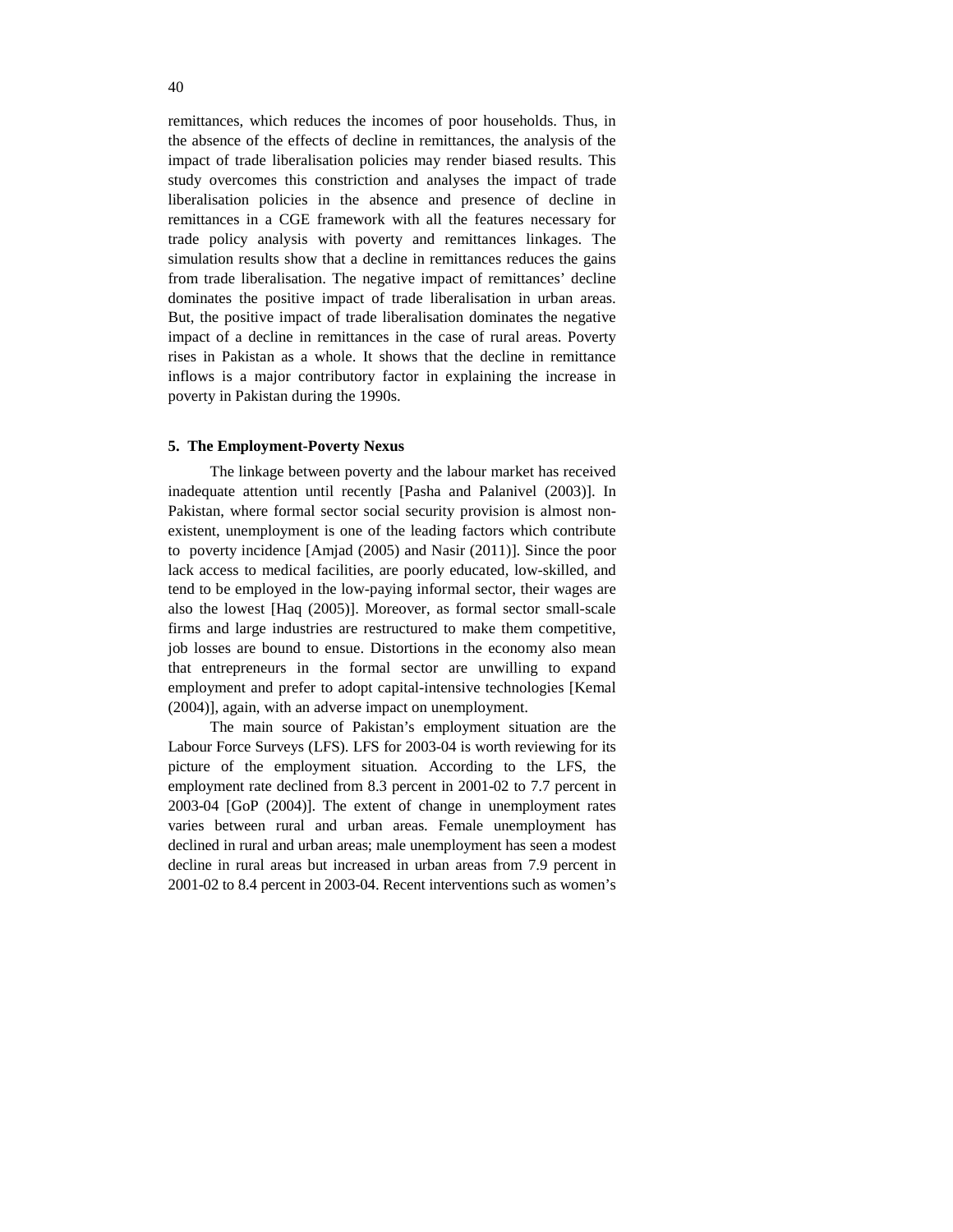microfinance programmes implemented by the Pakistan Poverty Alleviation Fund (PPAF) and Khushali Bank may have contributed in reducing female unemployment. Despite such improvements in the last 2 years, the overall employment and labour market situation remains an area of serious concern. The unemployment rate is still high, around 8 percent, and although the unemployed labour force has declined slightly between 2001-02 and 2003-04, it is still more than double what it was in 1990. In 2003-04, there were approximately 3.5 million unemployed persons. This has been a major contributory factor in the rise in poverty during the 1990s [Amjad (2005)].

More than half of Pakistan's labour force is illiterate, most of its skills acquired through on-the-job training in the informal economy [GoP (2004) and Jafri (2004)]. New jobs are created primarily in the informal sector, which accounts for 70 percent of employment. The proportion of employed person involved in the rural informal sector (73 percent) is higher than in urban areas (67 percent). As expected, formal sector activities are more concentrated in urban areas (33 percent) than rural areas (27 percent). Since informal activities are predominantly non-agrarian, male workers are relatively more concentrated in the informal rural and urban sector. This increase in informal sector employment reflects the general slackening of the labour market [Amjad (2005)].

The employment and poverty nexus has been examined in a number of different ways. For example, some studies show that the unemployment rate is higher among the poor labour force than among the nonpoor [Amjad (2005); Haq (2005) and Nasir (2001)]. Based on panel data, Haq (2005) shows that poor households had a smaller percentage of employed, and a higher percentage of inactive and unemployed heads of households.

Generating productive and remunerative employment is the most effective means of reducing poverty [Pasha and Palanivel (2003)]. However, in view of the concentration of workers in the low-paid informal sector as discussed above, employment alone may not provide a guaranteed means of escaping poverty. Gazdar (2004) shows that the working poor (28.5 percent) were around 16 times as numerous as the unemployed poor (1.8 percent) and over five times as numerous as the total unemployed. He maintains that policies directed at reducing unemployment only address part of the problem of poverty. Providing better terms of employment for the poor who are already employed, including the introduction of a minimum wage, is as crucial to reducing poverty [Amjad (2005)].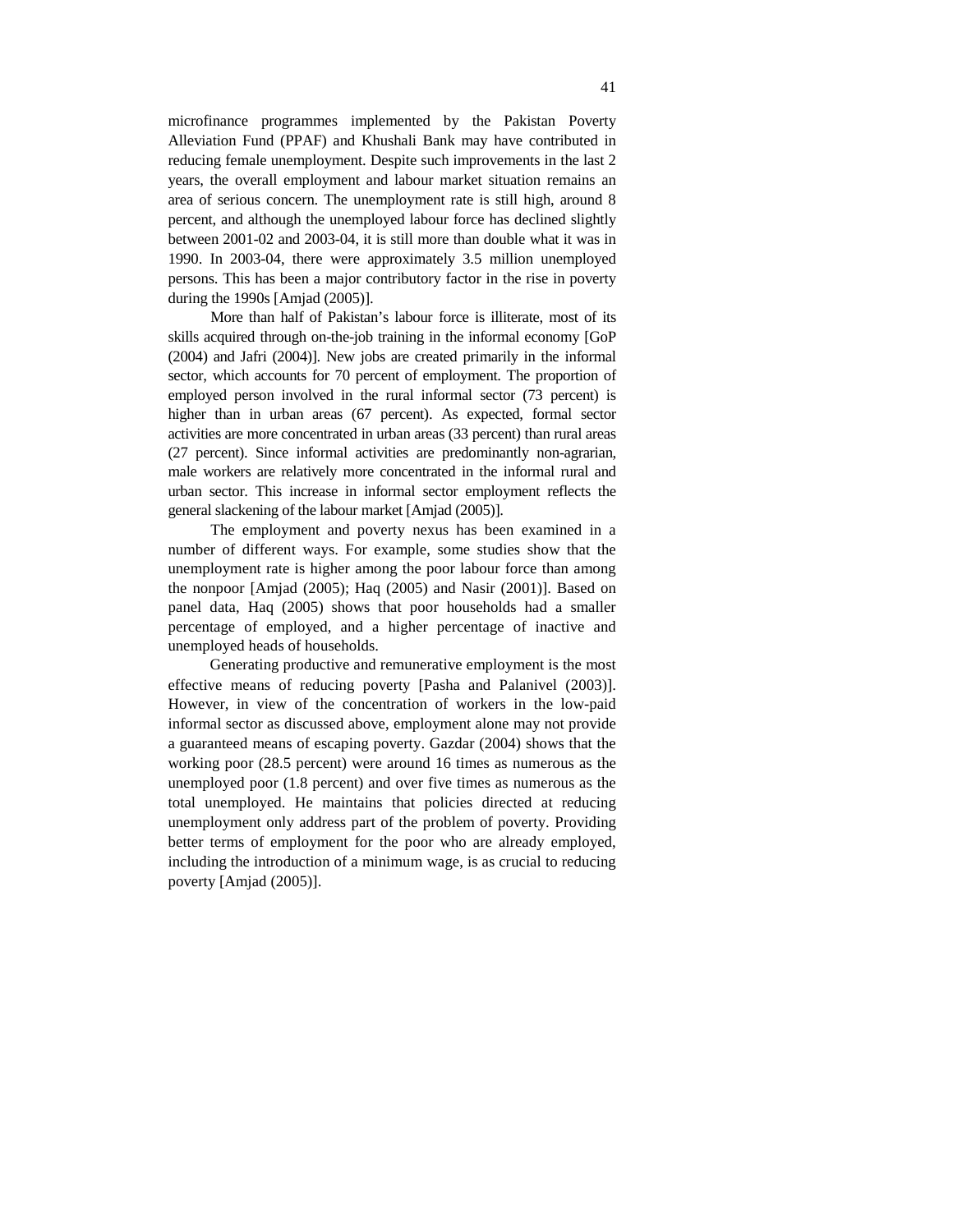| I<br>٩ | × |
|--------|---|
|--------|---|

| Linprovincia una Foverty as a Fercentage of workforce |                           |          |        |
|-------------------------------------------------------|---------------------------|----------|--------|
|                                                       | <b>Poverty Percentage</b> |          |        |
| <b>Employment Status</b>                              | Poor                      | Non-Poor | All    |
| Employed                                              | 28.5                      | 66.0     | 94.5   |
| Unemployed                                            | 1.8                       | 3.6      | 5.5    |
| A11                                                   | 30.43                     | 69.7     | 100.00 |

*Employment and Poverty as a Percentage of Workforce*

*Source:* Gazdar (2004).

Wages are the most important component of the terms of employment. Malik (2005) shows that real wages have declined for regular/agricultural workers and increased marginally for casual workers. Moreover, Amjad (2005) argues that, in the 1990s, workers were not protected against falling real wages and deteriorating employment conditions as more and more jobs were made precarious in the form of part-time, daily, or contractual jobs. The weakened bargaining position of workers was dealt a serious blow. However, the use of casual labour has declined [Malik (2005)]. With the promulgation of the Industrial Relations Ordinance 2002, which both curbed workers' rights to collective bargaining and provided enormous leeway for converting permanent workers into contract workers, a practice which is now common among large- scale industrial units in Pakistan.

Low labour productivity also appears to contribute to rising poverty trends. Kemal (2004) shows that capital formation at constant prices grew at a rate of just 2.0 percent, while the employment grew at a rate of 2.7 percent between 1991 and 2002, resulting in the low growth of labour productivity. Productivity declined between 1995 and 2002 in all sectors except agriculture. The slowdown of labour productivity in the commodities sector and its decline in the latter half of the 1990s in almost all sectors of the economy underlines the gravity of the problem. It also explains why, although the employment rate was as high as 2.6 percent in 1990s compared to 2.0 percent in the 1980s, the incidence of poverty also increased during the 1990s.

Bonded labour represents one of the most acute forms of poverty. The International Labour Organisation (ILO) recently commissioned several studies to analyse the nature of bonded labour in different sectors of the economy, including mining, agriculture, carpet weaving, brick kiln work, construction, domestic work, and beggary.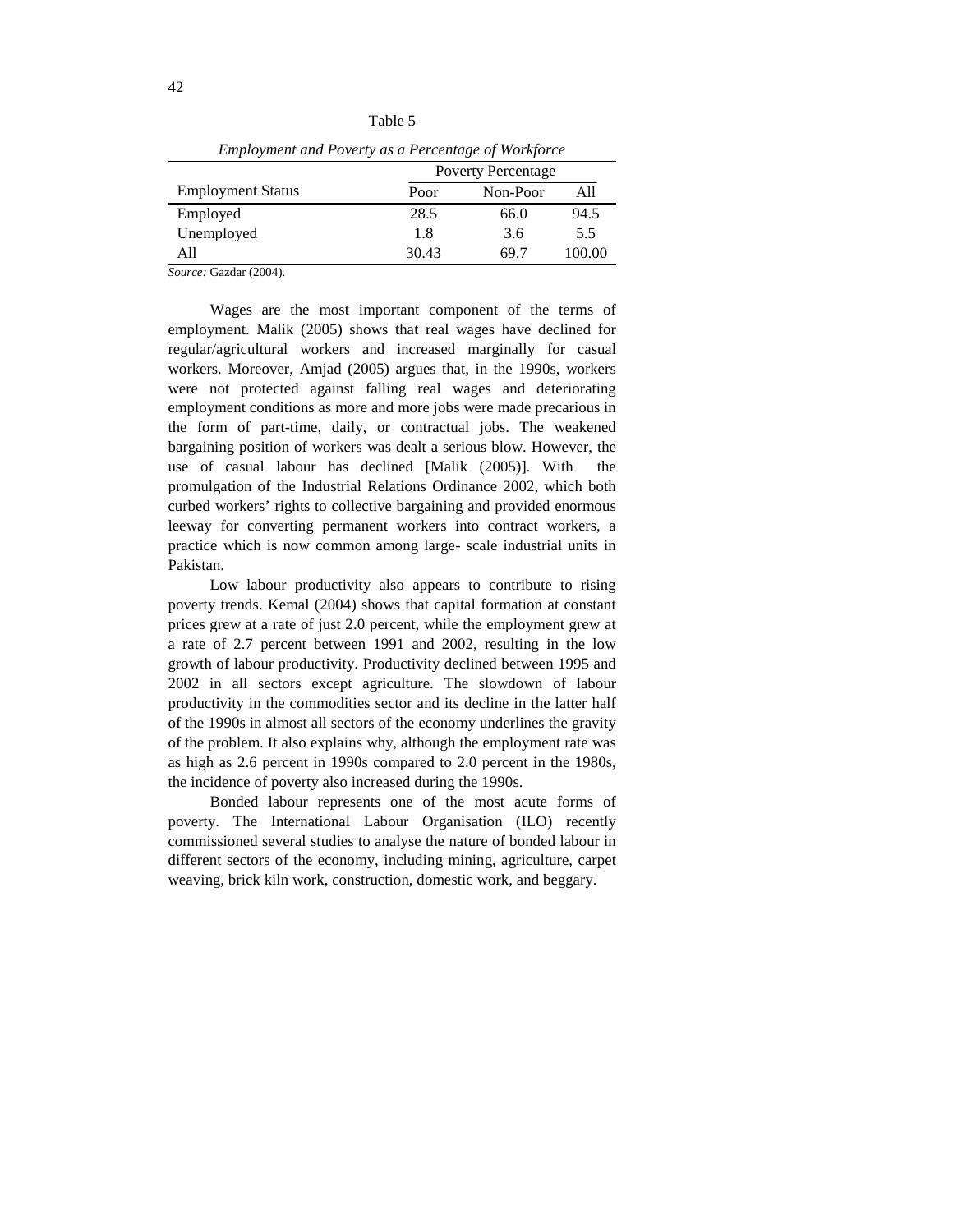The studies revealed that bonded labour is practiced in most of these sectors in different forms and with varying degrees of intensity. In the mining sector, for example, bonded labour exists as an instituted system of recruitment, apparently conforming to the classic stereotype of debt bondage. Miners tend to be located in extremely remote areas where there is little other work available. Indebted miners are pressured into continuing to work for low wages for the same employer without avenue for complaint regarding their working or living conditions [Salim (2004)]. Bonded workers in the agriculture sector resent the low returns they receive on their labour from landlords; the inaccurate record-keeping designed to keep them in bondage; the gradual apportionment of their share by their employers; and the constant threat of physical violence against their women from employers (landlords) [see Arif (2004) and Hussein, *et al*. (2004)]. Analysts single out debt bondage compounded by perceived false accounting and hereditary bondage as extreme forms of exclusion and dependency [GoP (2003)]. Carpet weavers tend to belong to very poor families in low-income areas, with carpet weaving their only way of making a living [Nasir (2004)]. Beggary is a sign of growing poverty or indigence and an occupation of last resort, but is potentially linked to crime and illicit activities [Collective for Social Science Research (2004a, 2004b)]. Brick kilns are another major sector where debt bondage is common: for many workers, earnings are so low that they cannot return their loans or advance payments even over a couple of years [Pakistan Institute of Labour Education and Research (2004)]. During the period of structural adjustment and economic reforms, the unemployment problem gets further aggravated as a result of privatisation and restrictions on collective bargaining in order to attract increased foreign direct investment (FDI) [see Ghayur (2001)]. Rising trends in poverty can only be arrested if enough productive and remunerative jobs are created, and this is possible only if investment levels increase [Jafri (2004) and Kemal (2004)].

# **V. ANTI-POVERTY PROGRAMMES AND POLICIES**

# **1. From Analysis to Action**

The fundamental purpose of conducting poverty studies is to help policy makers in developing programmes and policies which would reduce poverty incidence to a level that is considered socially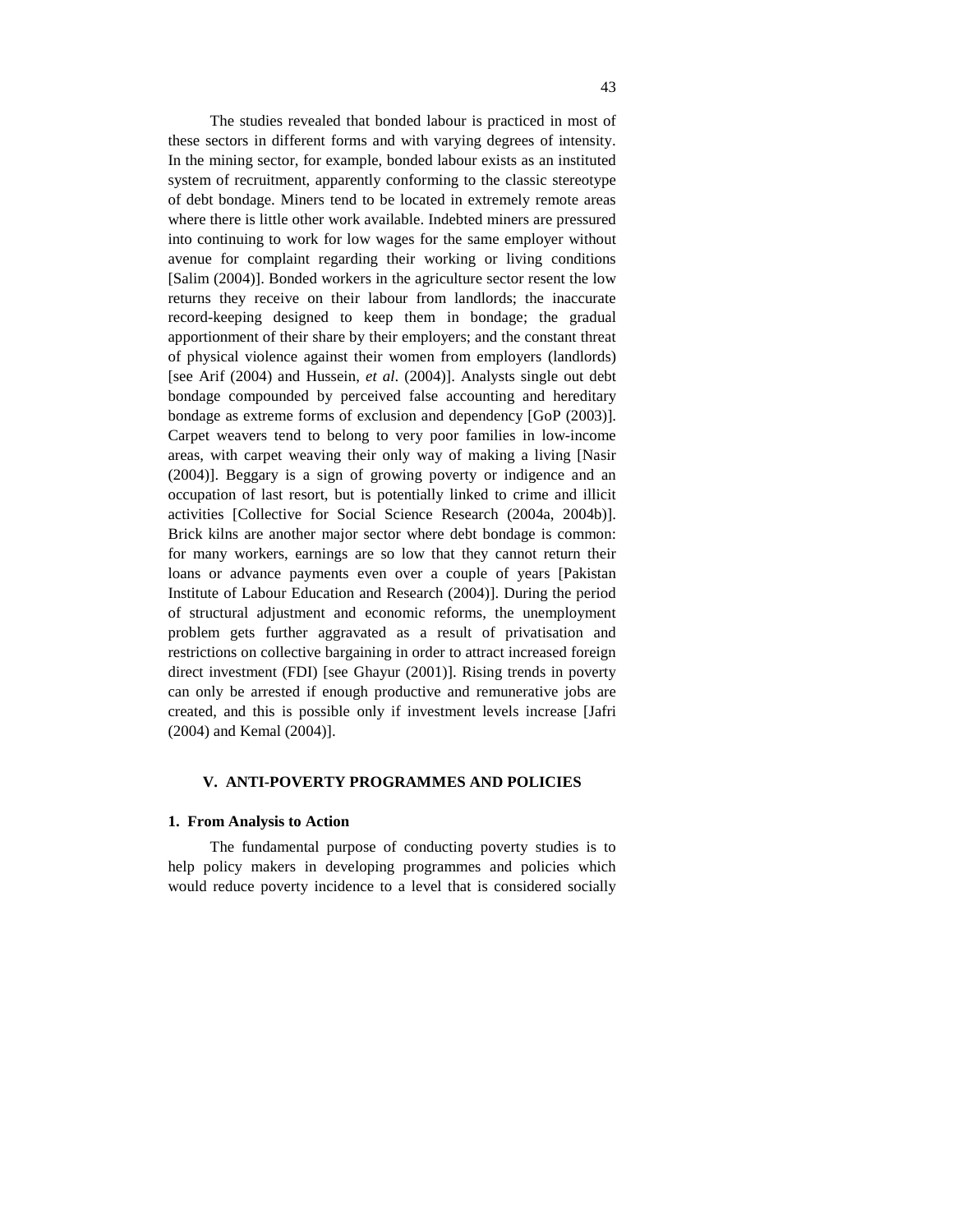tolerable and acceptable by a significant proportion of both domestic and world public opinion. The pressure for reducing poverty levels within the country arises from the existing political structure and facilitates in controlling public discontent with the living conditions of a large majority of the people who are unable to meet the basic expenditures for a reasonable existence.

The international concern for high levels of poverty in other countries stems from the adverse consequences that the world economy faces in the form of mass cross-border migration, civil strife and since 9/11 threat of international terrorism in a period of global interdependence and rapid technological changes. The international community has become increasingly sensitised to these threats in recent decades. Its awareness of the problem of poverty across the world reached a crescendo at the beginning of the 21st century culminating in the declaration of Millennium Development Goals (MDGs), which call for halving the incidence of poverty by 2015. Although this goal seems to be unattainable well beyond the stipulated period for most countries, especially Pakistan, both the domestic and international pressures for reducing poverty at a much faster pace have continued to gain momentum.

Pakistan has from time to time launched anti-poverty or propoor programmes and policies (under varying nomenclatures) to reduce substantially the incidence and severity of poverty. Some of these programmes have been in existence even before independence. Most such initiatives started as state sponsored and funded programmes, often with substantial support from foreign donors. The primary reason for state intervention in reducing poverty was the perception that the market mechanism by itself was insufficient to lift the poor from the abject level of poverty experienced by a high proportion of population. While the market was seen as a useful source for promoting productive activities, its ability to alleviate poverty was suspect because of its very nature. The driving force of the markets is the demand from affluent sections of the society who enable it keep the profit rate high, while catering to the needs of the poor in the absence of government subsides often results in financial losses. Investment in infrastructure in the rural areas or in locations of high concentration of low income households or in public goods like education and health hardly attracts private investment. These considerations led to the preponderance of public sector projects directed towards the alleviation of poverty as a primary goal in the early period of development.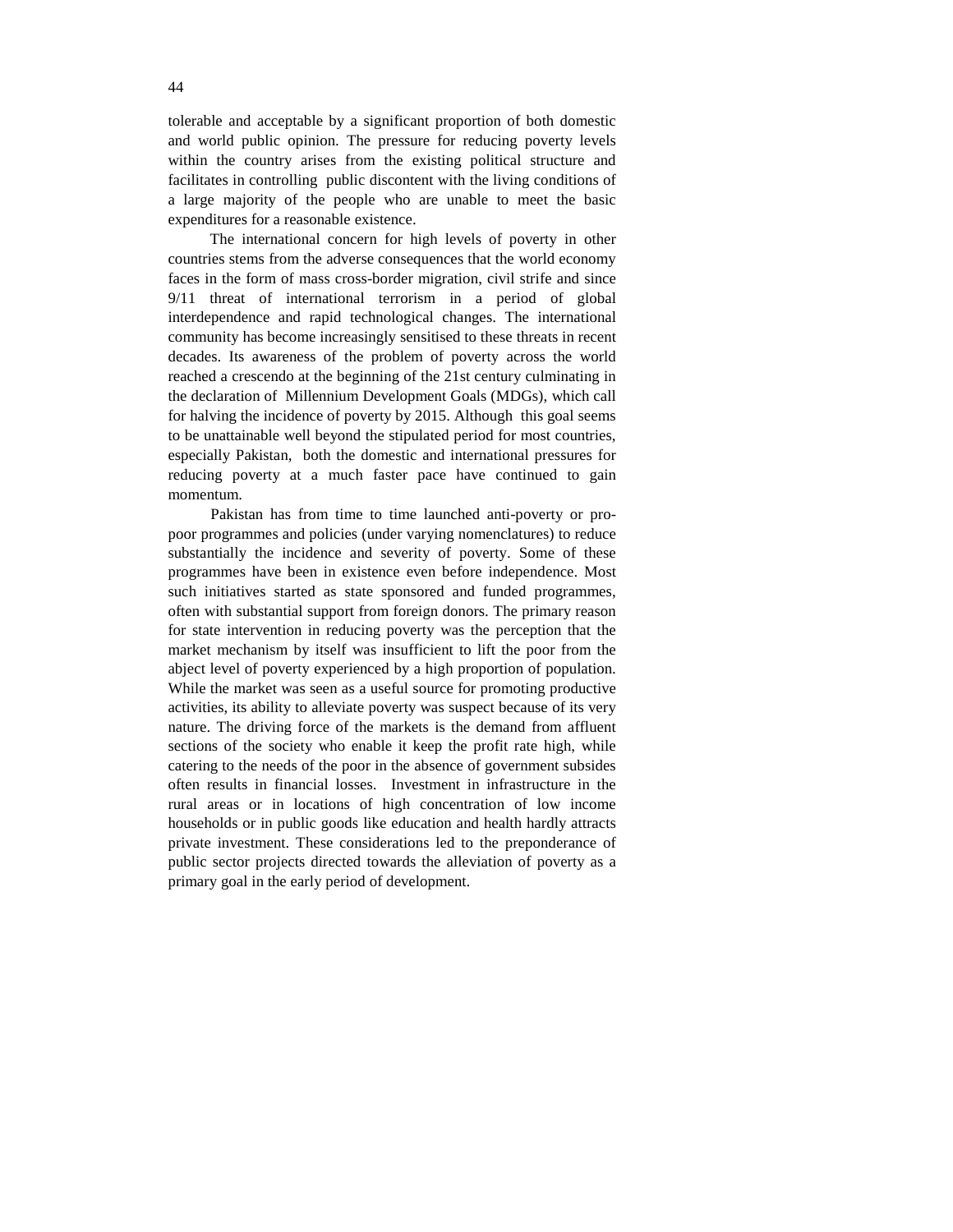However, with the deteriorating capacity of public sector delivery systems and the absence of credible accountability structures to oversee public expenditure, especially those intended for reducing poverty, the state's reputation in implementing such programmes was severely damaged, especially among the donors. Thus, while until the 1970s, most poverty alleviation and social protection programmes were carried out by central or provincial governments, in the 1980s and beyond, increasing proportion of poverty alleviation programmes are either being implemented by the NGOs often with a high input of donor funding or by the private sector, as in the case of Microcredit finance and school education.

The rise in the incidence of poverty along with an increase in awareness of the extent of poverty has pushed individual countries as well as the international community to develop targeted programmes for the alleviation of poverty. In Pakistan, given the institutional and financial constraints, the social protection strategy to reduction of poverty has included programmes like public works, targeted financial assistance, and programme that involved the use of informal community based social security, such as the rural support programme and microcredit schemes.

## **2. Rural Works Programmes**

The political and economic environment for undertaking poverty alleviation measures in the early 1990s called for increased reliance on market forces and the building and strengthening of social safety nets largely with the involvement of NGOs. Both the donors and the government found it expedient to undertake poverty alleviation programmes through the involvement of local communities, rather than through bureaucratic mechanisms, as in the past, even though some of the state-funded programmes such as the Village-AID Programme of the 1950s and 1960s, had made considerable impact in involving local community in development.

Although not conceived purely as poverty alleviation programme the Village-Aid programme which lasted for over a decade was aimed at gaining grass root support for comprehensive rural development and reducing the political power of land owning classes. The programme was centered largely around building rural infrastructure such as roads, bridges, canals as a means of spreading modernisation in the rural areas. It was funded largely by the United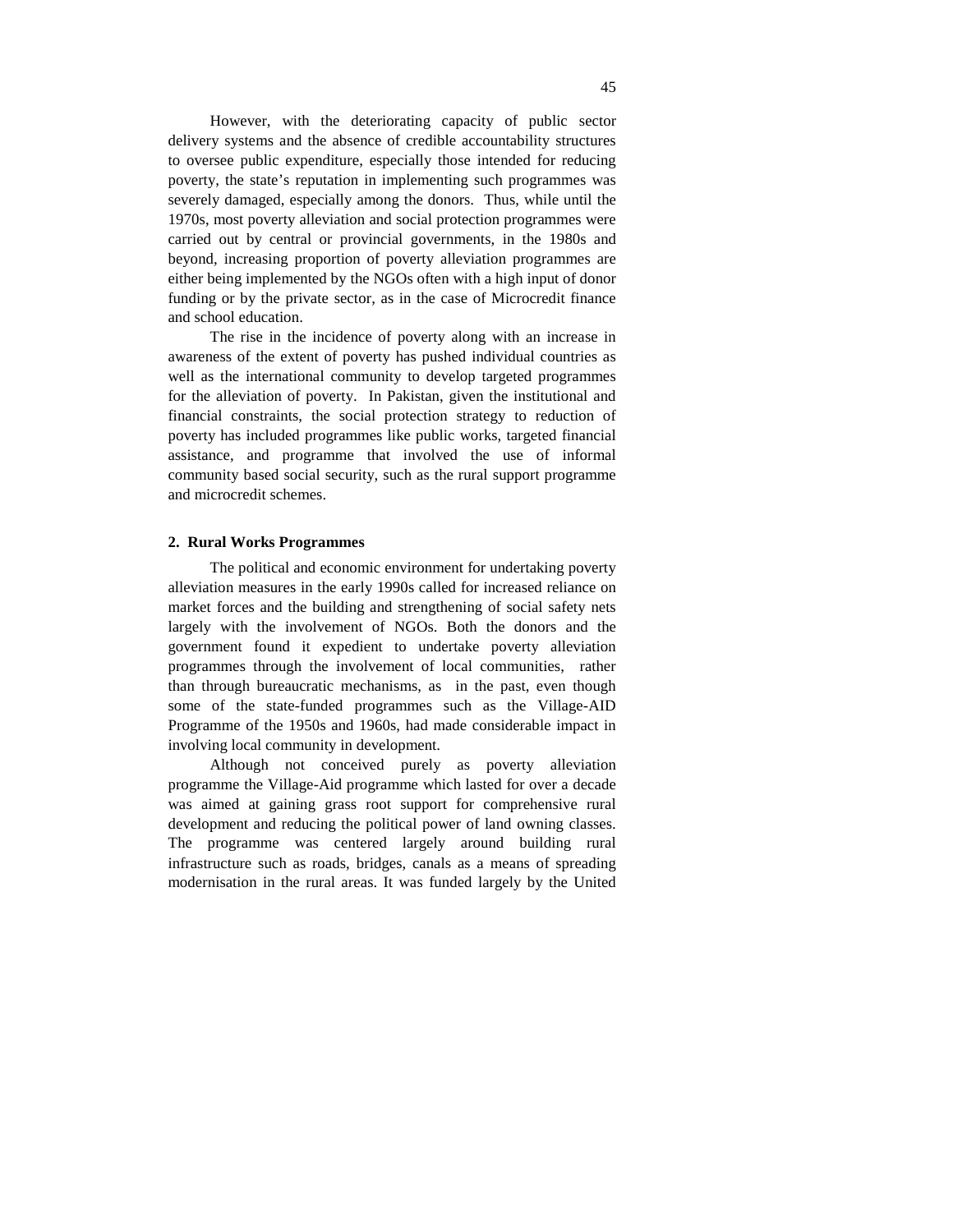States and was an integral part of the First Five Year Plan. With a checkered history, rural works programmes were continued by both Ayub Khan and Bhutto regimes as Rural Works Programme (1962– 1972) and as Peoples Works Programme (1972–1983). Although both programmes had political motivations, they continued to be run by bureaucrats although they were also used by to award to contact of local level person. It is significant that both Ayub Khan and Z. A. Bhutto carried out significant land reforms, at least on paper, neither the rural development programme nor the land reforms helped much to alleviate poverty.

In an interesting debate in the PSDE on the relationship between rural development and rural poverty, John Mellor and William Thiesenhusen, contrasted the role of state and NGO programmes of rural development [see Mellor (1991); Mellor and Ranade (2006); Thiesenhusen (1991) and Naseem (2001)]. However, while a large number of poverty alleviation projects were launched by the government since the 1990s, such as the Rural Support Programme, Microcredit programme, Women Empowerment programme, aimed at alleviation of poverty, there is no comprehensive study evaluating the overall impact on the reduction in the incidence of poverty. Much of the explanations on the activities of these programmes are hidden in the Annual Reports of the NGOs involved in them but academics and researchers have not paid adequate attention to them.

In the 1990s, with the steady withdrawal of the state from social sectors, poverty alleviation strategies were directed towards building and strengthening social safety nets, largely with the involvement of the NGOs. For a detailed review, see Zaidi (1999), Naseem (2001), and Khan, *et al.* (2003).

The political and economic environment for undertaking poverty alleviation measures changed once again after the end of a decade long democratic civilian rule in the wake of military take over by Gen. Musharraf in 1999. In his first two years of Gen. Musharraf's regime, the NGO sector received a big boost with the induction of three prominent NGO activists in his Cabinet including the late Omar Asghar Khan who headed a renowned NGO on Environment and Poverty Alleviation, called SUNGI. However, the regime soon got involved in the war on terror following the 9/11 attack and had little time for any serious programme of poverty alleviation.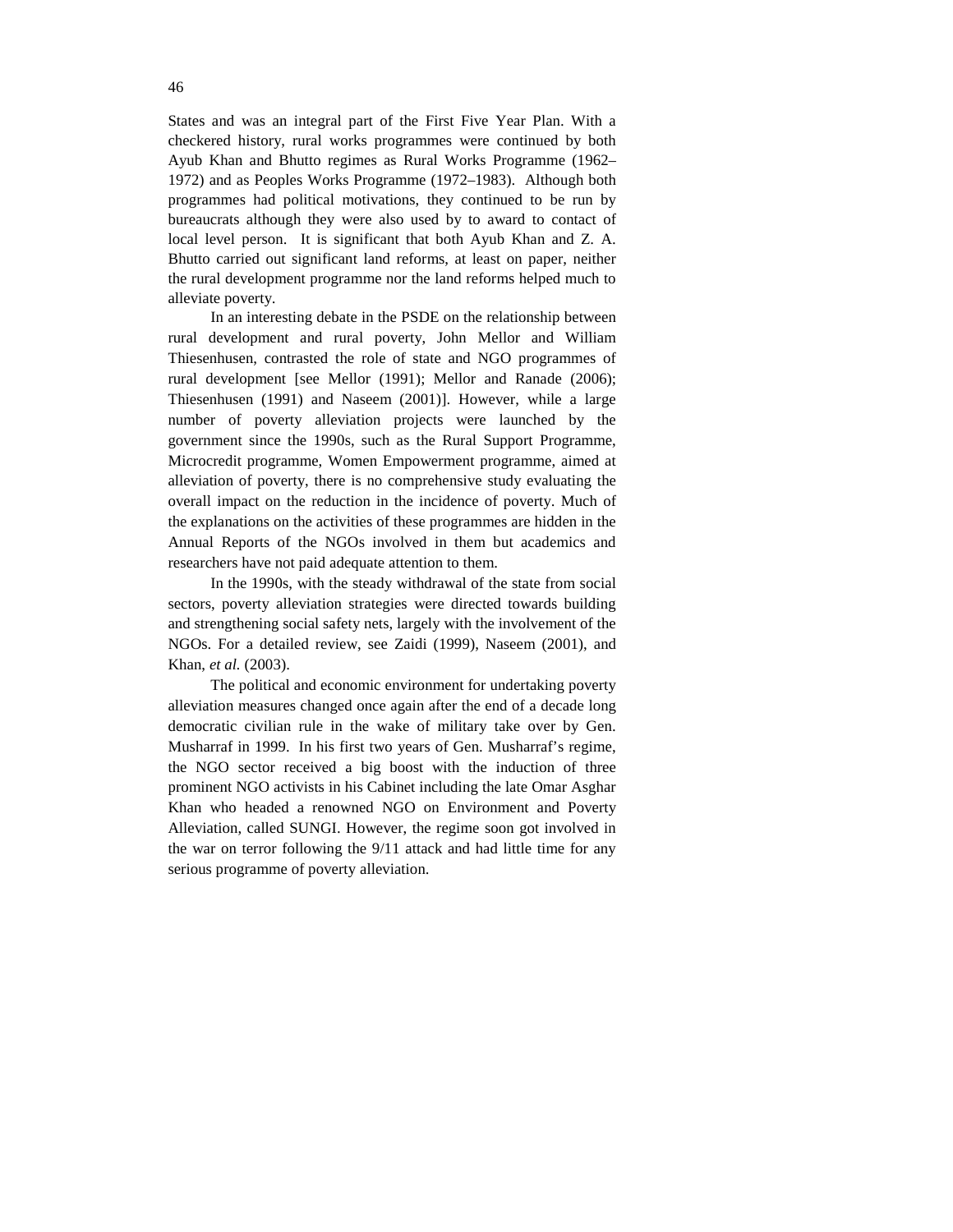# **3. Role of PRGF and PRSP**

 $\overline{a}$ 

Concurrently, there was a change in the dispensation of poverty alleviation funds by the international financial institutions and the IMF renamed the economic and structural adjustment facility (ESAF) under which Pakistan had earlier negotiated a loan, as the Poverty Reduction and Economic Growth Strategy (PRGS) which provided the Musharraf government a new vehicle for accessing aid for poverty alleviation, although its purpose was primarily to carry on structural adjustment and stabilisation policies under the IMF auspices. The government was also enabled to pursue its pet programme of decentralisation and devolution through the formation of National Reconstruction Bureau.

As a result, Pakistan concluded an agreement with the IMF on the Poverty Reduction and Growth Facilitation (PRGF) of \$1.3 billion in early 2002. The signing of the PRGF was followed by the rescheduling of \$12.5 billion of Pakistan's official debt to the Paris Club. These measures created the fiscal space necessary to accelerate growth which was used as the principal means of poverty reduction.

Under their flagship poverty assistance programme, the Poverty Reduction and Growth Facility (PRGF), the IMF and the World Bank, made poverty reduction and growth the lynchpin of its lending to lowincome countries for almost a decade since September, 1999. To make its support more flexible and tailored to country needs—giving it a "home-grown" character, the IMF later replaced the PRGF with the Extended Credit Facility (EFF), which will make it sync with the objectives of a country's own poverty reduction strategy.

After the introduction of the Poverty Reduction and Growth Facility (PRGF) by the IMF and the World Bank, a number of steps were undertaken by the government of Pakistan to conduct the research on poverty reduction through the establishment of the Centre for Research on Poverty Reduction and Income Distribution (CRPID) in the Planning Commission.

The GoP's Poverty Reduction Strategy Paper (PRSP) [GoP (2003b)] is the principal official framework and strategy for this task and is operationally linked to Pakistan's commitments under the Millennium Development Goals (MDGs). The four pillars of the  $PRSP<sup>22</sup>$  are: (i) Accelerating economic growth while maintaining

<sup>&</sup>lt;sup>22</sup>PRSPs are prepared by governments with the active participation of civil society and other development partners. PRSPs are then considered by the Executive Boards of the IMF and World Bank as the basis for concessional lending from each institution http://www.imf.org/external/np/exr/facts/prsp.htm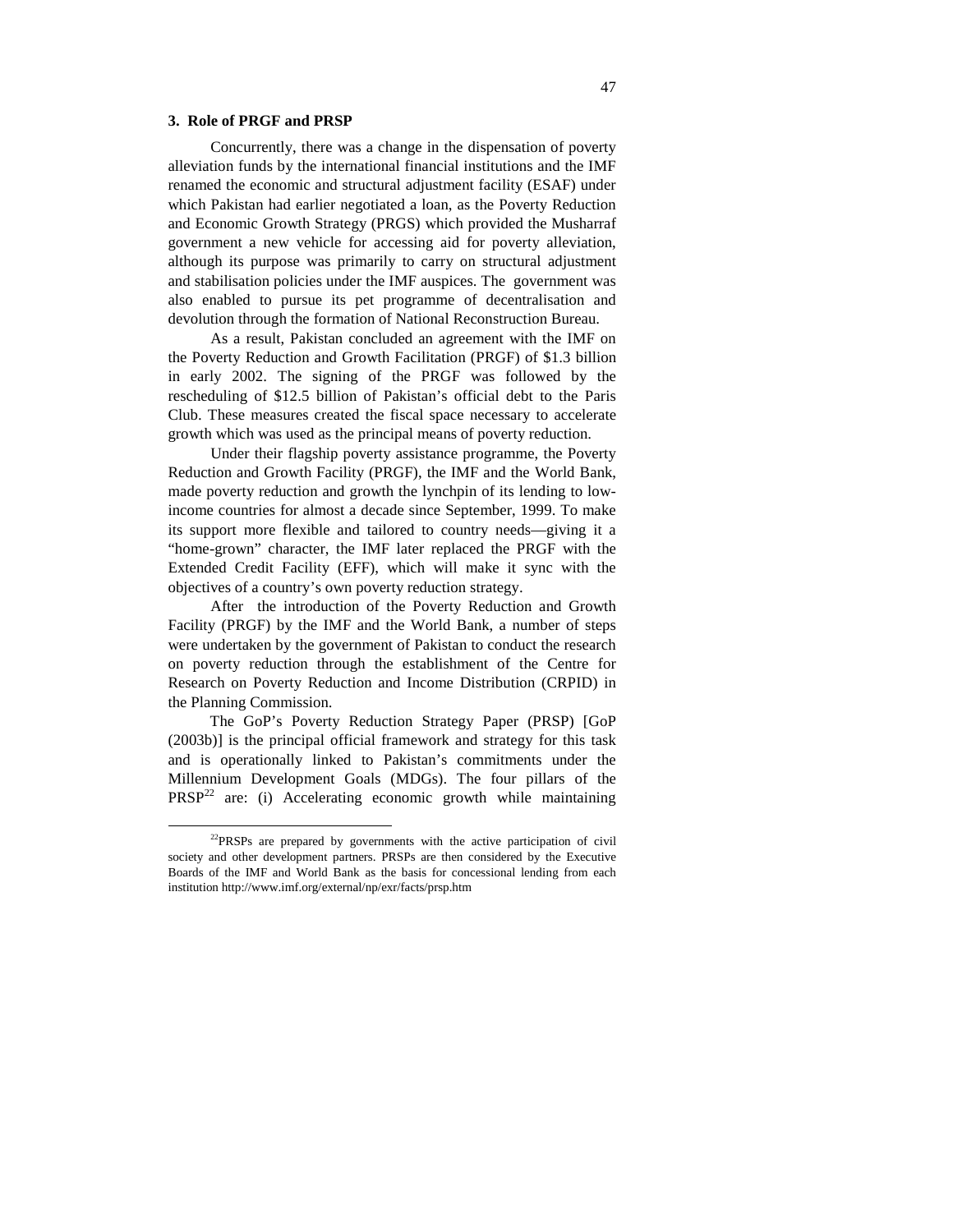macroeconomic stability; (ii) Improving governance; (iii) Investing in human capital; (iv) Targeting the poor and the vulnerable.

Under the PRSP, the existing social safety net programmes were strengthened and streamlined. The main programmes that existed under social assistance were Zakat, or cash transfer funded from a religious levy, Baitul Maal (BM), tax funded cash transfer, Tawana Pakistan (TP), or healthy Pakistan—a school feeding programme for girl students, and a non-targeted wheat price subsidy. Under social insurance, the main programmes were the Employees Old Age Benefit (EOBI), the Workers' Welfare Fund (WWF), and the Employees' Social Security Institution (ESSI), all of which were funded using payroll levies on employers. The PRSP included a very wide range of supposedly public expenditures as poverty-reducing expenditure without any analysis of the impact of those expenditures on diverse sectors such as infrastructure construction, education, including higher education, and law and order—which largely benefited the non-poor and affluent classes. The PRSP met its target of taking poverty-focused expenditure to above 4 percent of gross domestic product (GDP) by 2005-06, but much of this increase occurred in sectors where the poor or the vulnerable were not direct beneficiaries. Equally important was the share of non-targeted food subsidies—which, again tended to favour the non-poor relatively more than the poor, notwithstanding some efforts to increase the outreach of Utility Stores and other subsidised public distribution outlets.

Apart from its primary function of providing financial support to those who become indigent during period of economic recession, or due to certain disabilities, any impairment of their natural fatalities or prolonged sickness, the social security system has been modified in recent years as an instrument for alleviating poverty caused by lack of opportunity due to uneven development.

## **4. Towards a New Social Protection Architecture**

With the increasing focus on poverty alleviation and social protection embedded in the PRSP, there was a tendency to inflate the expenditure on safety nets as a response to the populist demands for increase in pro-poor public expenditures needed to soften the impact of recession and structural adjustment. In 2007-08, a year before the new democratic government was installed; the expenditure on safety nets was shown as having increased 24 times, largely as a result of the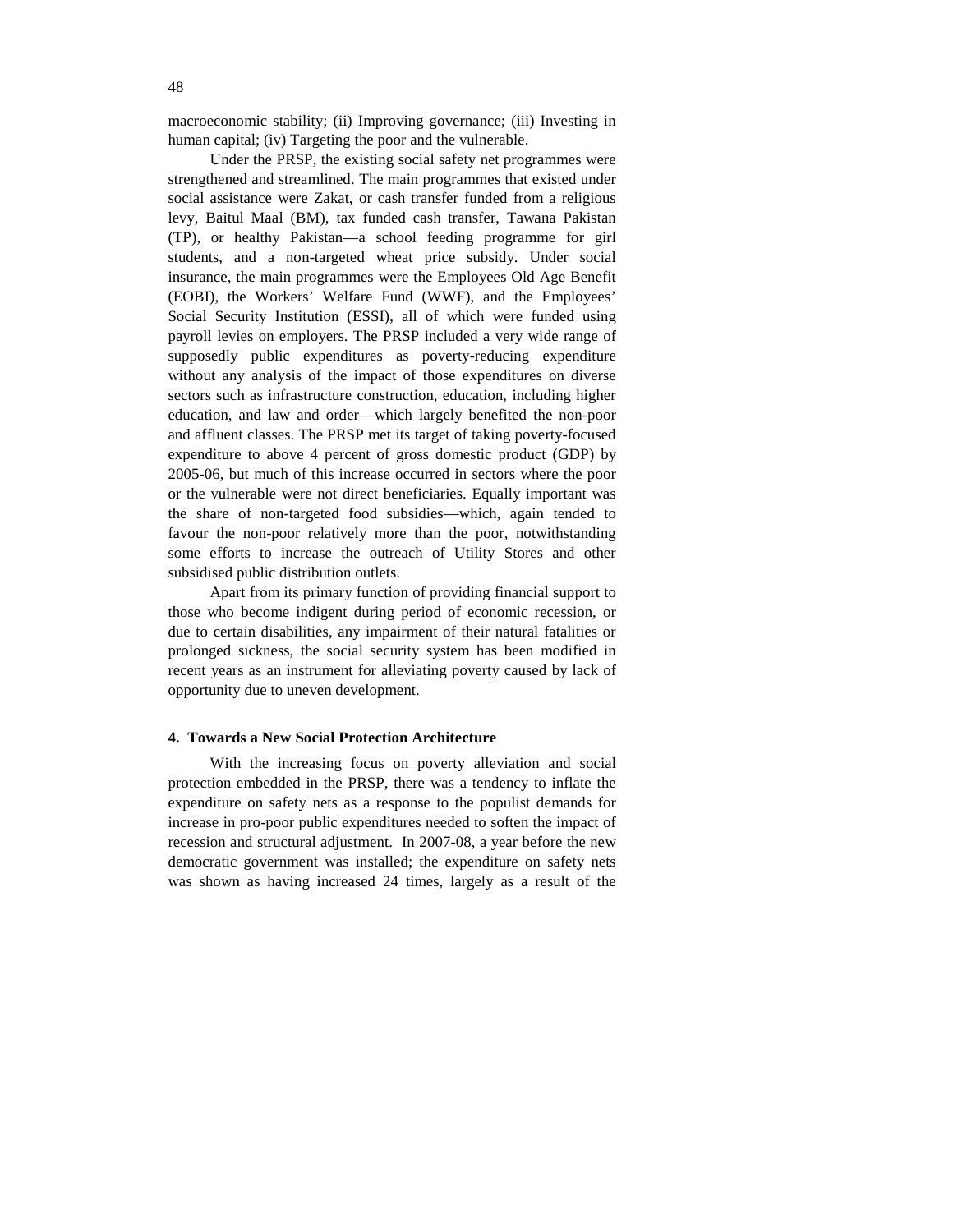inclusion of a large range of non-targeted consumer subsidies, including law and order and microfinance. To overcome such anomalies and to define the parameters of social protection, the Planning Commission set up a task force in 2006 which submitted its report in June 2007.

The national social protection strategy (NSPS) 2007 was formally adopted by the government but there was little or no progress towards its implementation until 2008 [Gazdar (2011)]. The NSPS set out three broad goals of social protection policy: The first of these, which to some extent was already embedded in the framework of the existing social protection policies, was the mitigation of risks and uncertainties faced by poor households to risk free and secure. The second goal was to introduce the direct role of government in reducing social inequity through income transfers and other legal interventions. The final and the most radical goal of the NSPS 2007 was to counter social exclusion and marginalisation by promoting social mobilisation for the poor.

However, until 2008, the NSPS remained confined to the existing outlays and interventions under PRSP listed earlier (such as Zakat, employees' old-age benefit Institution (EOBI)). The NSPS called for gradual implementation of reforms spanning over five years emphasising a two-fold increase in total assistance from Rs 11 billion to 36 billion. The total number of beneficiaries from total assistance programme was to rise from 2.6 million households to over 6 million. Much of the expenditure was to be directed towards public works employment schemes and an increase in conditional transfers. Although the NSPS is a well-intentioned public document aimed at consolidating apparently disparate schemes and programmes into a coherent and comprehensive social protection framework, its broader goals such as income redistribution and asset transfer, for an active or proactive programme countering social exclusion and marginalisation were only peripherally dealt with. The NSPS, like PRSP, lacked—at least initially, domestic and legal ownership that was hardly debated in public fora or the Parliament. The NSPS 2007 recommendation for creating a new integrated ministry for social protection was not taken seriously by either the Musharraf or the succeeding PPP governments.

Serendipitously, the political and economic turmoil in Pakistan of early 2007 triggered by the dismissal of the Chief Justice of Supreme Court, which culminated in election of the new government and the ending of the General Musharraf's military rule, gave a powerful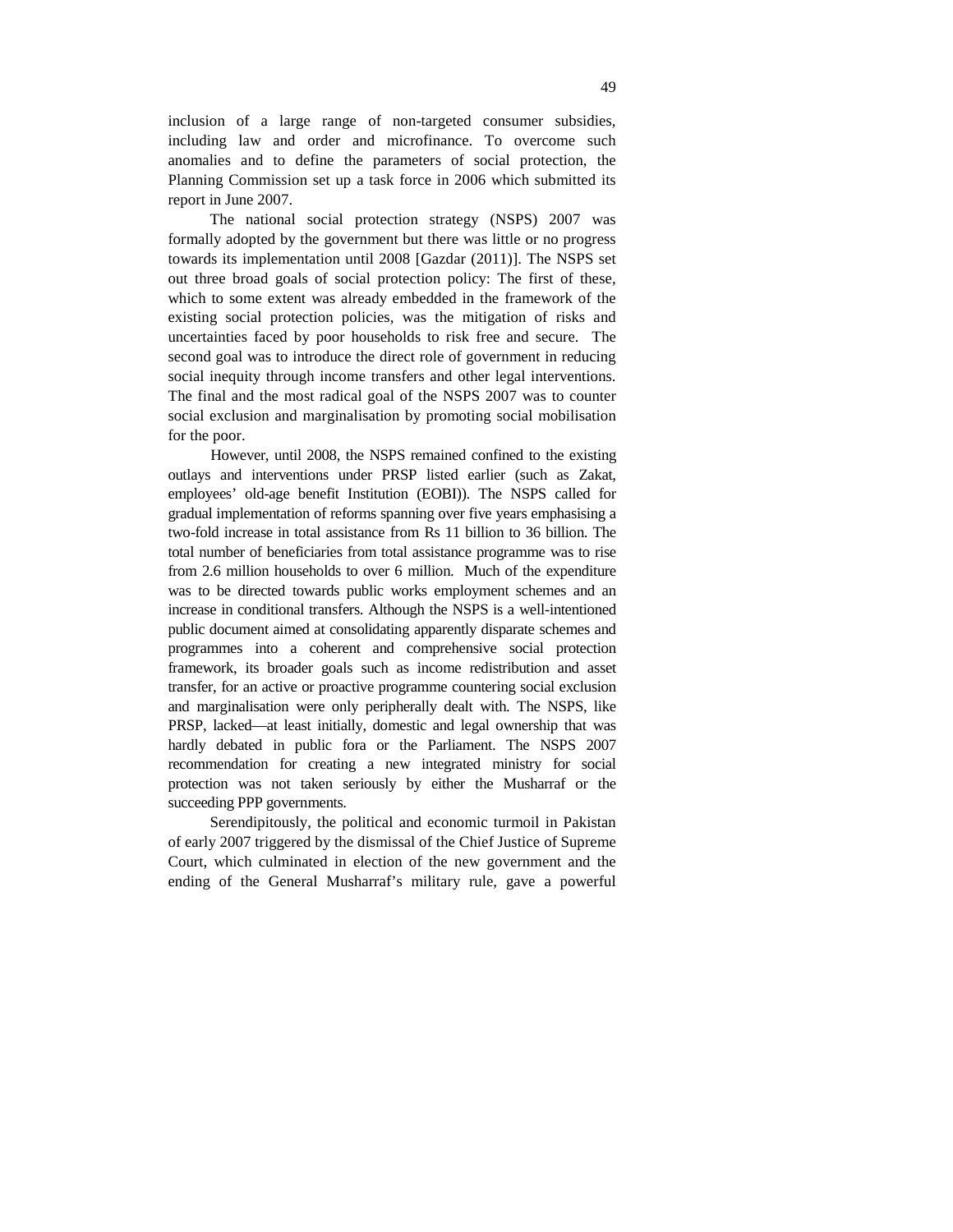stimulus to demand for social protection in Pakistan. Pakistani politics entered a new era of populism after the brief period of populist policies under Mr Bhutto in the 1970s associated with the iconic slogan of "Roti, Kapra aur Makan" (bread, clothing, and shelter). Ironically, both the PPP and the PML (N), the two parties which ascended to power after elections in 2008, in Centre and in Punjab respectively—the latter had vehemently opposed the PPP earlier, were competing with each other to support such populist policies.

In its very first budget presented to the Parliament nearly ten weeks after the induction of the government, an amount of 34 billion rupees was allocated for the Benazir Income Support Programme (BISP) 2008. At around the same time, the Punjab provincial government announced its Food Support Programme (FSP) and a subsidised bread (Sasti Roti) scheme with a total outlay of 22 billion rupees. There was a time of competitive populism taking place in Pakistan led by two major political parties, one which supports the broad base of economically disadvantaged people across the country and the other is based in Pakistan's most popular province, the Punjab.

The context of this resurgence of populism was two-fold. Firstly, the two parties had entered into an electoral alliance to fight against the incumbent pro-military regime, which was widely perceived as having been responsible for increasing poverty and promoting economic inequalities and an elitist pattern of development. Secondly, the world financial crisis of 2008 with its three dimensional (3-F) impact on food, finance and fuel, created a vicious spiral of inflation which hit the poor the hardest. These price increases eroded the budgets of the poor families much more sharply and pushed them towards the margins of existence and created civilian unrest, on top of the terrorist threat that it had been grappling with for over a decade. The Government had to look after the balancing of the poor woman's budget, much more than the Federal budget, despite the pressure from the IMF and the World Bank. The increased funding and enlarged coverage of the BISP—notwithstanding all the problems of targeting and leakages it faced—was a response to this pressure, which was increasingly making itself on urban streets.<sup>23</sup>

 $\overline{a}$ 

 $^{23}$ By 2009-10, fiscal allocations to the BISP reached 50 billion rupees (\$590) million). The programme was reported to have reached some 1.8 million women beneficiaries in 2008-09, and estimated to have included another million women in its second year of operation. If the average beneficiary had four dependants, the reach of the programme would have extended to over a tenth of the national population, or about a third of the population reported to be under the official poverty line.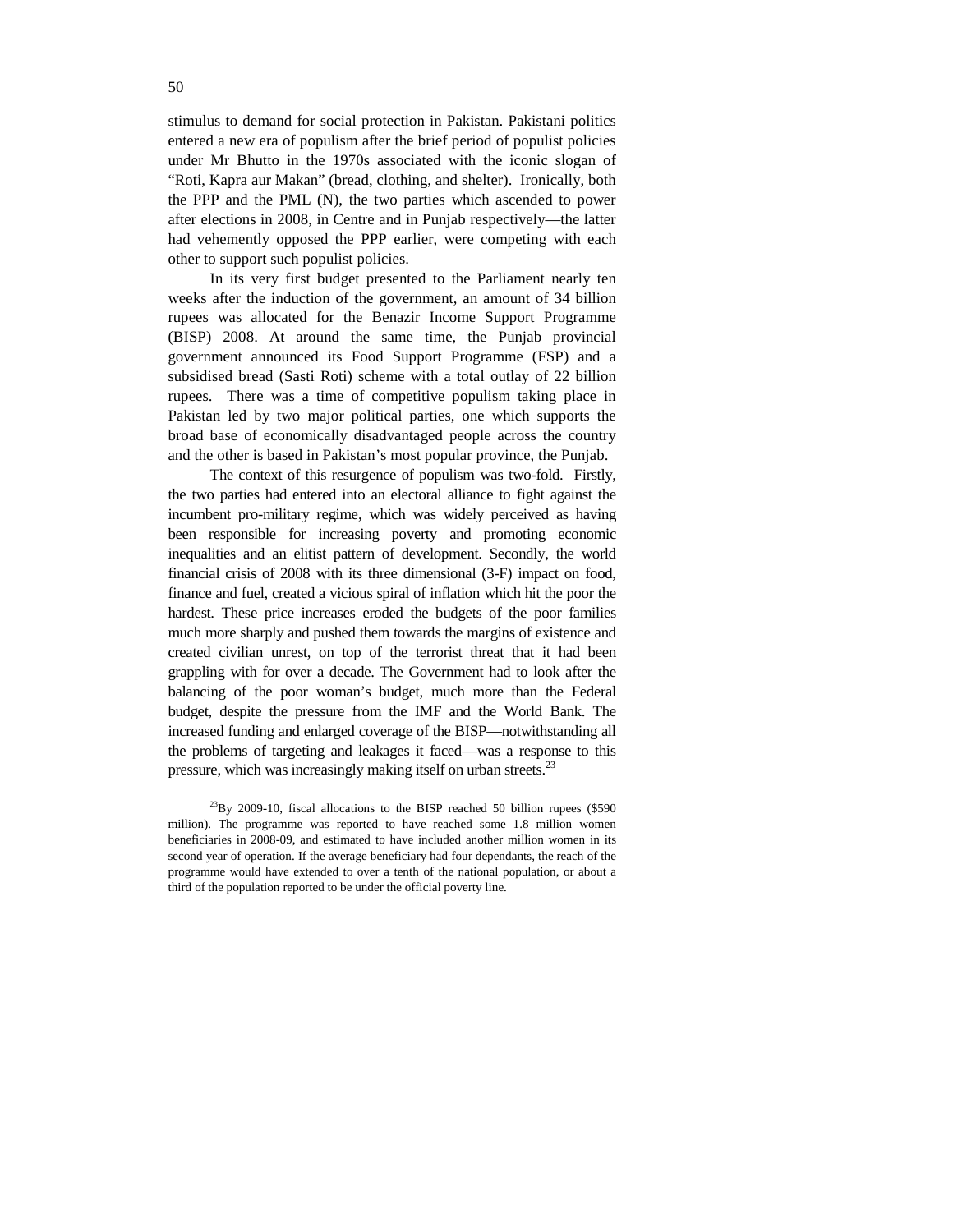Although there seems to have been a welcome shift in the political perception about the need for well established and well targeted social protection schemes to help alleviate poverty, they have in some cases degenerated into dole-out schemes for political patronage with an eye on the election cycle. Lap-top, yellow-taxi, Rozgar programmes and Danish schools, the benefits of which leak out principally to the non-poor, do not have legitimate claim for inclusion as social safety net programme.

It is too early to speculate whether the BISP and other social initiatives undertaken since 2008 will evolve from an apparently become a precursor of a full-blown and universal social protection architecture with multiple dimensions including conditional support programmes, emergency relief and health insurance. The swings in the policy pendulum between growth and equity and the changing international climate on such issues will determine whether the initial steps taken in recent years will take firm roots and lay the basis for a truly inclusive development paradigm. The four-decade long discourse on poverty will have hopefully contributed to such a favourable outcome.

#### **REFERENCES**

- Ahmad, Ather Maqsood and Rehana Siddiqui (1995) Food Security in Pakistan: Can It Be Achieved. *The Pakistan Development Review* 34:4, 723–732.
- Ahmad, Ehtisham and Stephen Ludlow (1989) Poverty, Inequality and Growth in Pakistan. *The Pakistan Development Review* 28:4, 813– 850.
- Ahmad, Nuzhat (1998) *Poverty in Pakistan*. Karachi: Applied Economics Research Centre.
- Ahmad. M. (1992-93) Choice of a Norm of Poverty Threshold and Extent of Poverty in Pakistan. *The Journal of Development Studies* 11&12, 21–43.
- Ahmed, Vaqar, Guntur Sugiyarto, and Shikha Jha (2010) Remittances and Household Welfare: A Case Study of Pakistan. Asian Development Bank. (Economics Working Paper Series No. 194).
- Alauddin, Talat (1975) Mass Poverty in Pakistan: Further Study. *The Pakistan Development Review* 14:4, 431–450.
- Alderman, H. and M. Garcia (1993) Poverty, Household Food Security, and Nutrition in Rural Pakistan, International Food Policy Research Institute, Washington, D.C. (Research Report No. 96, pp. 108.).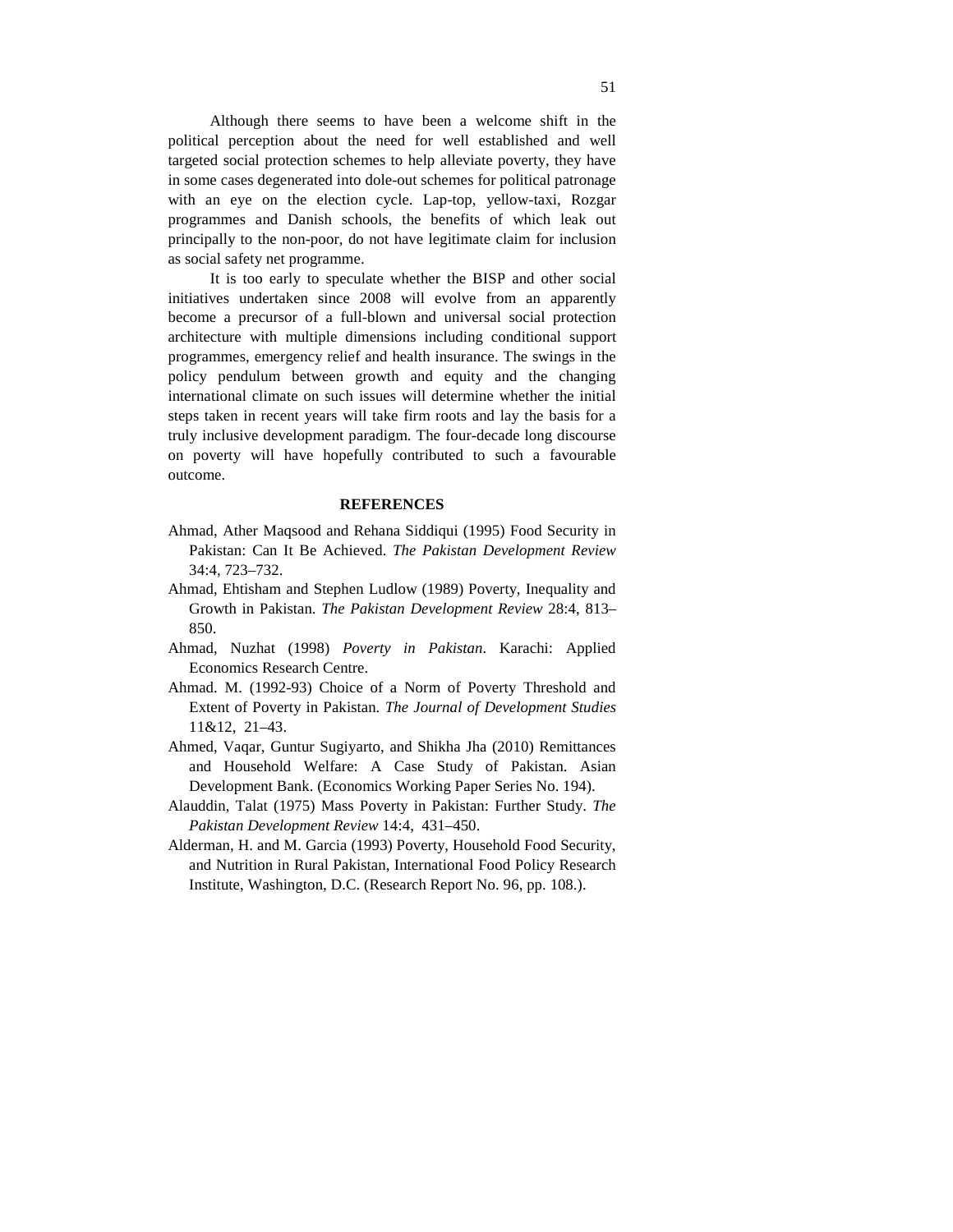- Alexander, Ruth (2012) Dollar Benchmark: The Rise of the \$1-a-day Statistic. *BBC News, March 09, 2012,* www.bbc.co.uk/news/ magazine-17312819.
- Ali, Khadija (2003) Gender Exploitation: From Structural Adjustment Policies to Poverty Reduction Strategies. *The Pakistan Development Review* 42:4, 669–694.
- Ali, M. Shaukat (1995) Poverty Assessment: Pakistan*'*s Case. *The Pakistan Development Review* 34:1, 43–54.
- Ali, Muhammad and Muhammad Nishat (2009*)* Do Foreign Inflows Benefit Pakistani Poor? *The Pakistan Development Review* 48:4, 715–738.
- Ali, Salman Syed and Sayyid Tahir (1999) Dynamics of Growth, Poverty and Inequality in Pakistan. *The Pakistan Development Review* 38:4, 837–58.
- Amjad, Rashid (2010) Remittances and Poverty in Pakistan. In Lopamudra Banerjee *et al.* (eds.) *Development, Equity and Poverty: Essays in Honour of Azizur Rehman Khan*. India: Macmillan Publishers. (MPRA Paper No. 38297). Posted on 23April, 2012 at: http://mpra.ub.uni-muenchen.de/38297/1/MPRA\_paper\_38297.pdf
- Amjad, Rashid (2005) Pakistan's Poverty Reduction Strategy: Why Employment Matters. *The Lahore Journal of Economics (*Special Edition ).
- Amjad, Rashid (2003) Solving Pakistan*'*s Poverty Puzzle: Whom Should We Believe, What Should We Do. *The Pakistan Development Review* 42:4, 375–393.
- Amjad, R. (1989) Economic Impact of Migration to the Middle East on the Major Asian Labour Sending Countries: An Overview. In R. Amjad (ed.) *To the Gulf and Back.* New Delhi: International Labour Organisation.
- Amjad, R. (1986) Impact of Workers' Remittances from the Middle East on Pakistan's Economy: Some Selected Issues. *The Pakistan Development Review* 25:4, 757–82.
- Amjad, R. and A. R. Kemal (1997) Macroeconomic Policies and their Impact on Poverty Alleviation in Pakistan. *The Pakistan Development Review* 36:1, 39–68.
- Anwar, Talat (2010) Role of Growth and Inequality in Explaining Changes in Poverty in Pakistan. *The Pakistan Development Review* 49:1.
- Anwar, Talat (2006) Trends in Absolute Poverty and Governance in Pakistan: 1998-99 and 2004-05. *The Pakistan Development Review* 45:4, 777–93.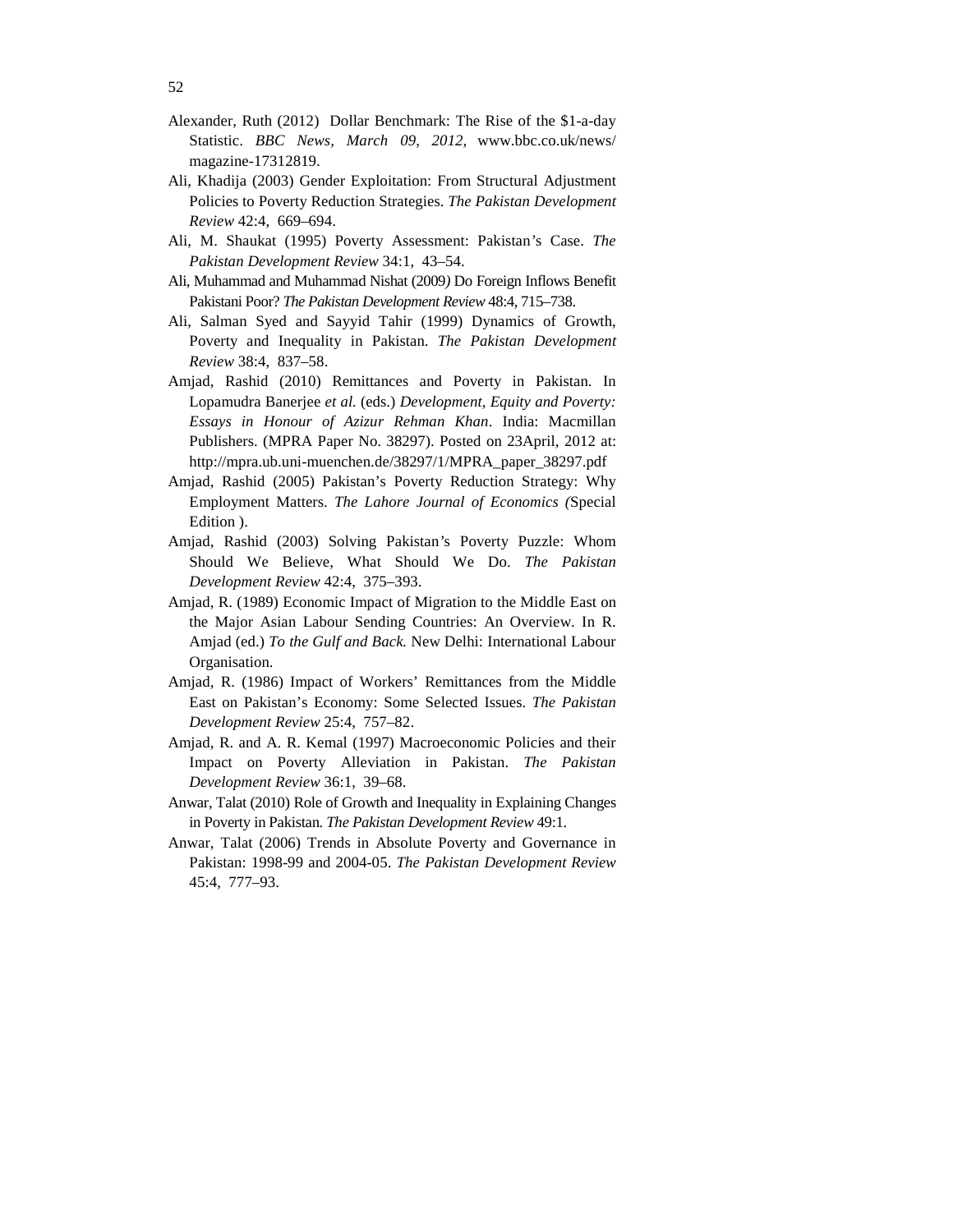- Anwar, Talat (2005) Long-Term Changes in Income Distribution in Pakistan: Evidence Based on Consistent Series of Estimates. UNDP/Centre for Research on Poverty Reduction and Income Distribution, Islamabad. (Discussion Paper No. 3).
- Anwar, Talat (2005b) Prevalence of Relative Poverty in Pakistan. *The Pakistan Development Review* 44:4, 1111–31.
- Anwar, Talat (2003) Trends in Inequality in Pakistan between 1998-99 and 2001-02. *The Pakistan Development Review* 42:4, 809–821.
- Anwar, Talat (1996) Structural Adjustment and Poverty: The Case of Pakistan. *The Pakistan Development Review* 35:4, 911–926.
- Anwar, Talat, Sarfaraz K. Qureshi and Hammad Ali (2004) Landlessness and Rural Poverty in Pakistan. *The Pakistan Development Review* 43:4, 855–874.
- Anwar, Talat and Sarfraz K. Qureshi (2002) Trends in Absolute Poverty in Pakistan, 1990-91 and 2001. *The Pakistan Development Review* 41:4, 859–878.
- Arif, G. M. (2009) Economic and Social Impact of Remittances on Households: The Case of Pakistani Migrants Working in Saudi Arabia. International Organisation for Migration (IOM)/Pakistan Institute of Development Economics, Islamabad.
- Arif, G. M. (2000) Recent Rise in Poverty and Its Implications for Poor Households in Pakistan. *The Pakistan Development Review* 39:4, 1153–1170.
- Arif, G. M. (2006) The Credibility and Legitimacy of Data for Poverty Analysis Chapter 5. In *The Reliability and Credibility of Statistical Data for Poverty Analysis in Pakistan.* Asian Development Bank, Pakistan Resident Mission, Islamabad. (Background Paper Series, Project No. 37717).
- Arif, G. M. (2006a) Poverty, Economic Growth, and Inequality: A Review of Pakistan's Poverty Literature. Country Policy Operations Unit, Asian Development Bank Pakistan Resident Mission. (Background Paper 1).
- Arif, G. M. (2006b) The Reliability and Credibility of Statistical Data for Poverty Analysis in Pakistan, Background Paper Series. Asian Development Bank, Pakistan Resident Mission, Islamabad. (Project No. 37717).
- Arif, G. M. (1999) Remittances and Investments at the Household Level in Pakistan. Pakistan Institute of Development Economics, Islamabad. (PIDE Research Report No. 166).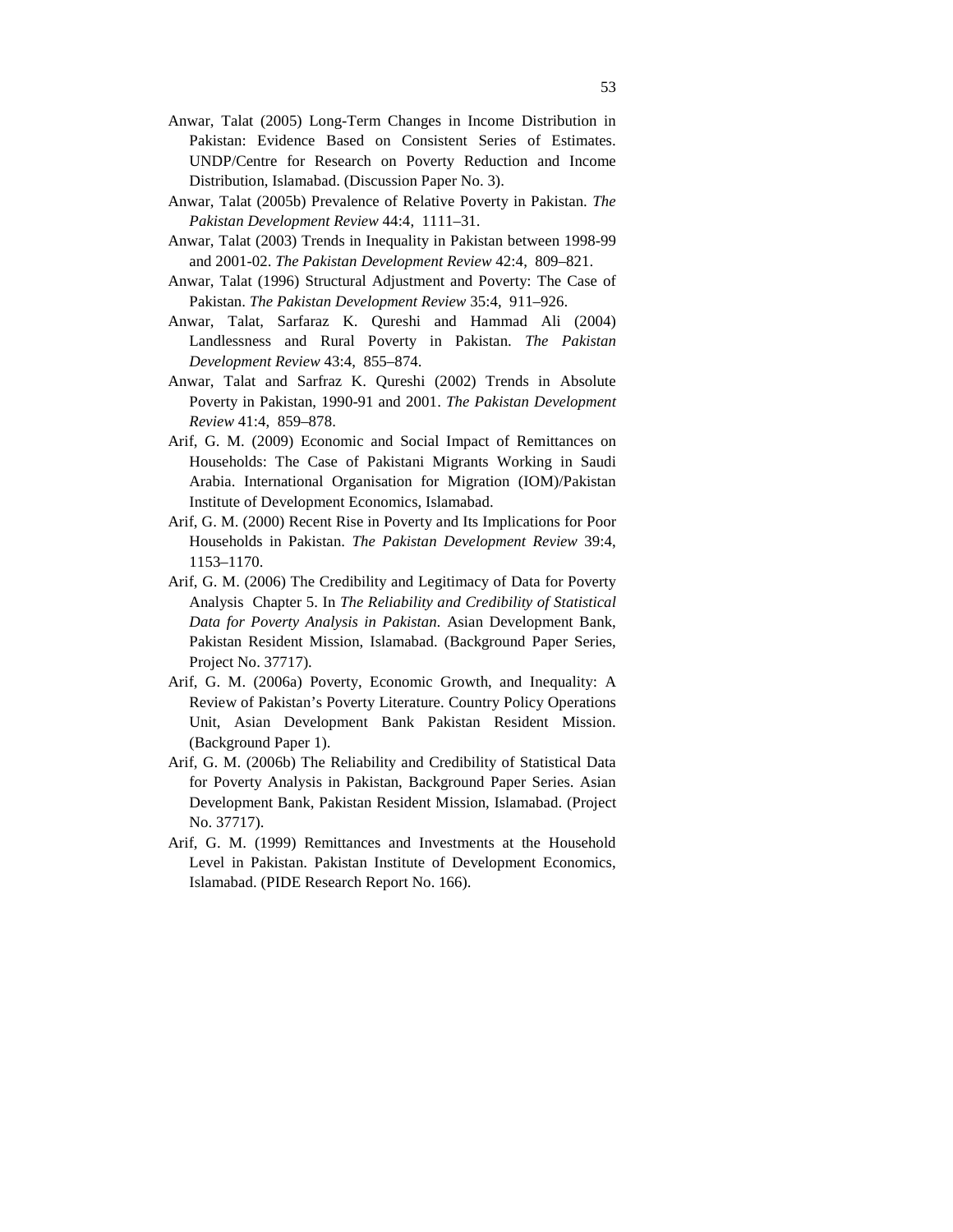- Arif, G. M. and Shujaat Farooq (2011) Poverty, Inequality and Unemployment in Pakistan: Background Paper for the IDB Group Member Country Partnership Strategy (MCPS) Document for Pakistan, Pakistan Institute of Development Economics and Islamic Development Bank. Islamabad.
- Arif, G. M., Najamus Saqib, and G. M. Zahid (1999) Poverty, Gender and Primary School Environment in Pakistan. *The Pakistan Development Review* 38:4, 979–92.
- Arif, G. M. and M. Irfan (1997) Return Migration and Occupational Change: The Case of Pakistani Migrants Returned from Middle East. *The Pakistan Development Review* 36:1, 1–37.
- Asian Development Bank (ADB) (2008) Food Prices and Inflation in Developing Asia: Is Poverty Reduction Coming to an End? Economics and Research Department. Asian Development Bank, Manila. (Special Report).
- Banuri, Tariq (1992) Just Adjustment Protecting the Vulnerable and Promoting Growth. *The Pakistan Development Review* 31:4, 681–695.
- Baulch, Bob (1998) Being Poor and Becoming Poor: Poverty Status and Poverty Transitions in Rural Pakistan. Institute of Development Studies.
- Baulch. B. and N. McCulloch (1998) The Poor are Always With Us, But Only Temporarily: Assessing Poverty Dynamics in Rural Pakistan. Institute of Development Studies, Poverty Research Programme, International Conference, Sussex. pp. 24.
- Beall, John (1997) Assessing and Responding to Urban Poverty: Lessons from Pakistan: *IDS Bulletin* 28:2, 58–67.
- Beall, J., *et al*. (1994) Social Safety Nets and Social Networks: Their Role in Poverty Alleviation in Pakistan, Volume II: Case Studies, DPU, University College London, London. pp. 1 15.
- Bergan, A. (1967) Personal Income Distribution and Personal Savings in Pakistan. *The Pakistan Development Review* 7:2.
- Bilquees, F. (1992) Trends in Inter-sectoral Wages in Pakistan. *The Pakistan Development Review* 31:4.
- BISP (2012) Waseela-e-Taleem, Co-responsibility Cash Transfer (CCT) Programme for Primary Education http://dawn.com/2012/ 03/08/wb-okays-150m-loan-for-bisp/
- Burki, S. J. (1999) Crisis in Pakistan: Diagnosis of Its Causes and an Economic Approach to Resolving It*.* Pakistan Institute of Development Economics, Islamabad. (Lectures in Development Economics No. 9).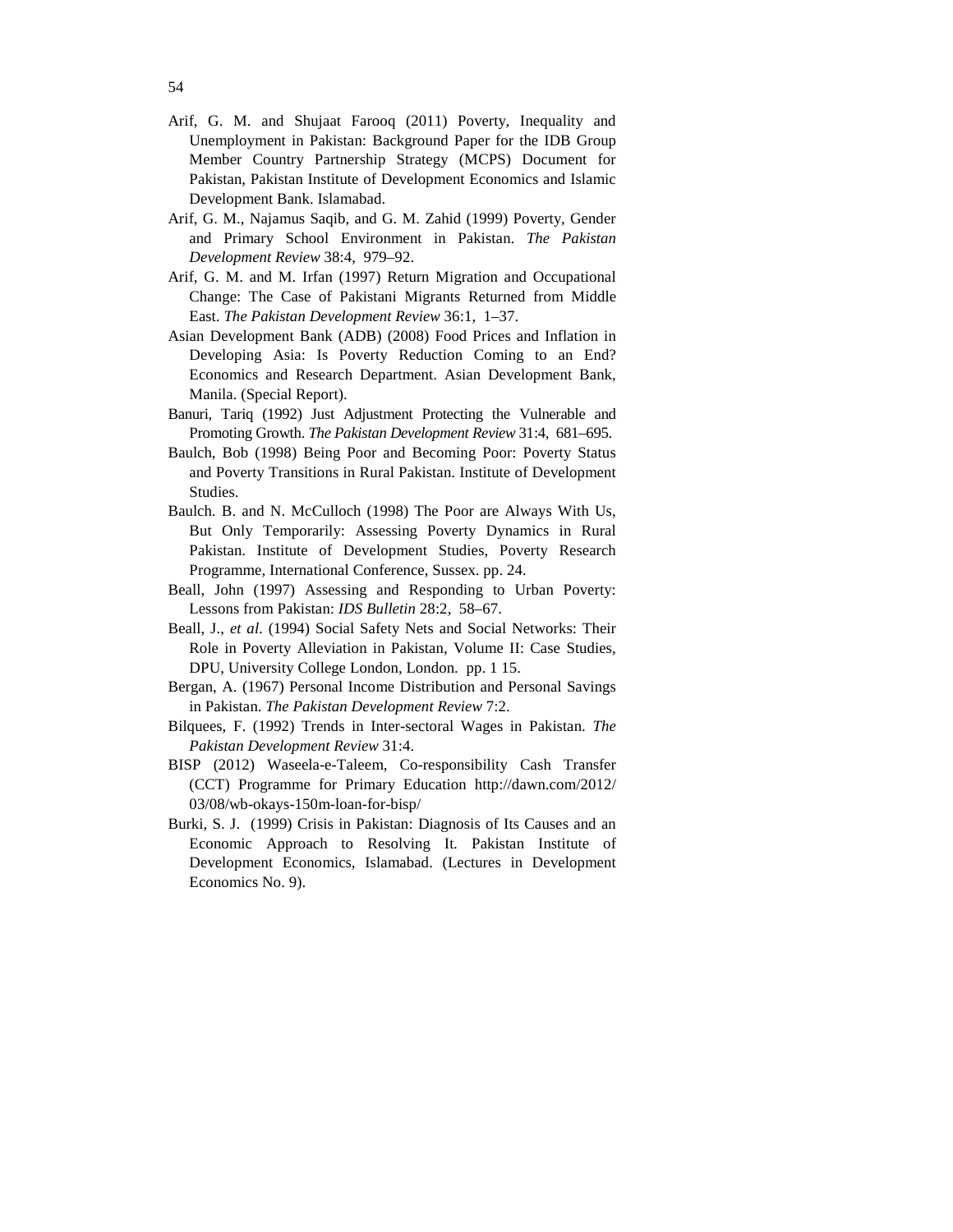- Burki, S. J. (1995) Poverty Returns to Pakistan? Address at a seminar held by the Pakistan Institute of Development Economics, Islamabad, December 4. pp. 19. (Mimeographed).
- Burki, S. J. (1991) Migration from Pakistan to the Middle East. In D. G. Papademetriou and P. L. Martin (eds.) *The Unsettled Relationship: Labour Migration and Economic Development.*  London: Greenwood Press.
- Burney, N. (1988) A Macro-Economic Analysis of the Impact of Workers' Remittances from the Middle East on Pakistan's Economy. ILO-UN Project. (Working Paper No. 8).
- Burney, N. (1987) Workers' Remittances from the Middle East and Their Effect on Pakistan's Economy. *The Pakistan Development Review* 26:4, 745–63.
- Chishti, Anwar F. and Waqar Malik (2001) WTO*'*s Trade Liberalisation, Agricultural Growth and Poverty Alleviation in Pakistan. *The Pakistan Development Review* 40:4, 1035–1052.
- Choudhary, N. K. (1992) Comments on Rural Poverty in Pakistan: Some Recent Evidence. *The Pakistan Development Review* 31:4, 993–95.
- Commission on Growth and Development (2008) *Growth Report: Strategies for Sustained Growth and Inclusive Development.* The World Bank.
- Dandekar, V. M. and N. Rath (1971) Dimensions and Trends. *Economic Weekly,* January 2.
- de Kruijk, Hans (1987) Sources of Income Inequality in Pakistan. *The Pakistan Development Review* 26:4, 659–70.
- de Kruijk, Hans (1986) Inequality in the Four Provinces of Pakistan. *The Pakistan Development Review* 25:4, 685–706.
- de Kruijk, Hans and Myrna Van Leeuman (1985) Changes in Poverty and Income Inequality in Pakistan during the 1970s. *The Pakistan Development Review* 24:3–4, 407–22.
- Dollar, D. and A. Kraay (2002) Growth is Good for the Poor. *Journal of Economic Growth* 7, 195–225.
- Ercelawn, Aly (1992) Income Inequality in Rural Pakistan: A Study of Sample Villages. *Pakistan Journal of Applied Economics* 3:1, 1– 28.
- Ercelawn. Aly (1992b) Poverty Trends in Pakistan: Rural and Urban Poverty Levels, 1979 and 1984-85. Applied Economics Research Centre, Karachi. (Research Report No. 92, pp. 40).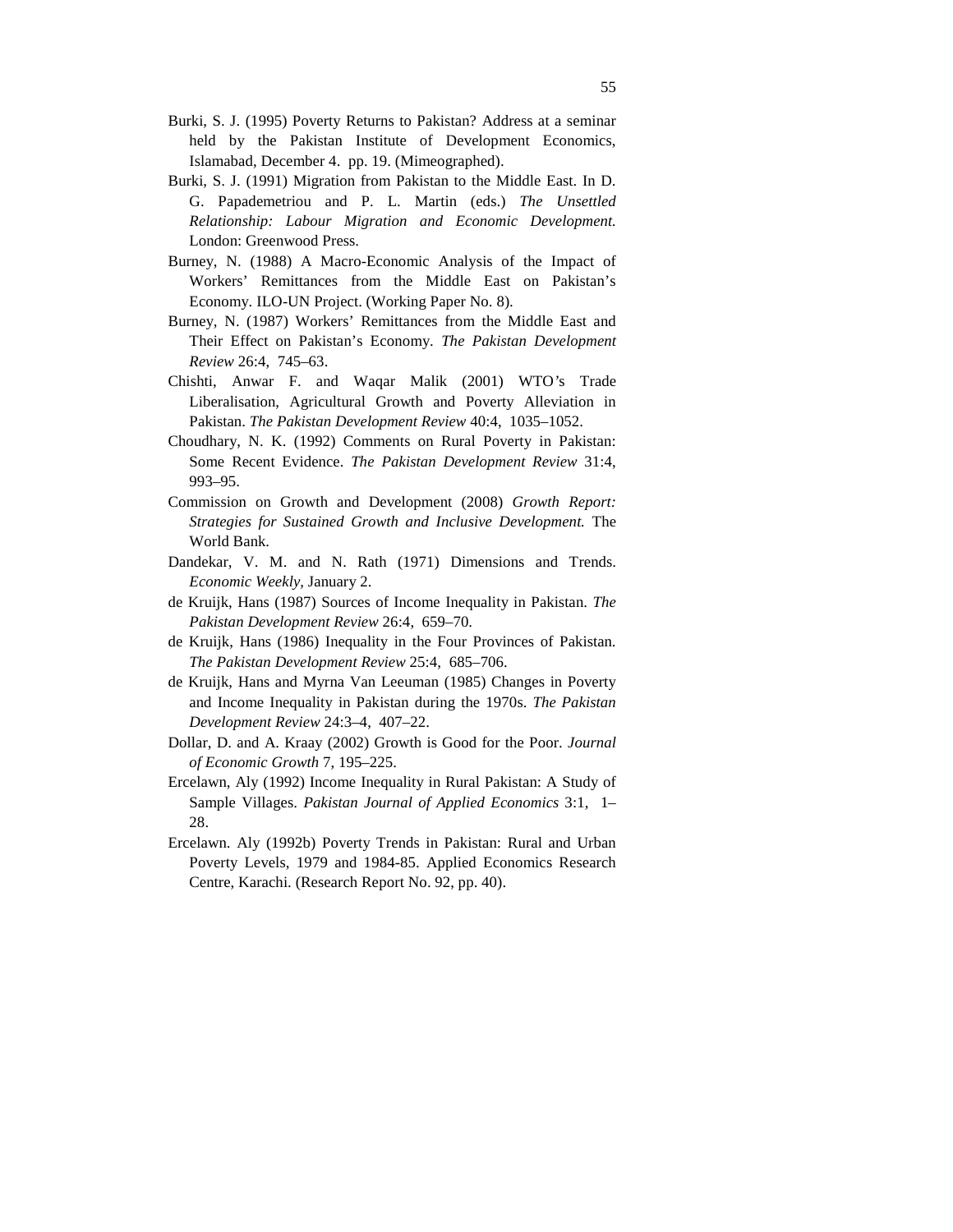- Ercelawn, A. (1991) Undernourishment as Poverty in Pakistan: Are there Regional Differences in the Risk of Hunger? Applied Economics Research Centre, Karachi. (Discussion Paper No. 148, pp. 37.).
- Ercelawn, A. (1990) Absolute Poverty in Pakistan: Poverty Lines, Incidence, Intensity. Applied Economics Research Centre, Karachi. pp. 40. (Mimeographed).
- Ercelawn, A. (1988) Rural Income Inequality in Pakistan During the 70s: Issues and Estimations. Applied Economics Research Centre, Karachi. (Discussion Paper No. 92, pp. 65.).
- Ercelawn, A. (1988b) Poverty in Pakistan: Choice of Poverty Criteria. Applied Economics Research Centre, Karachi. pp. 35. (Mimeographed).
- Ercelawn, Aly (1986) Poverty in Rural Pakistan: A Study of Villages in the Quality of Life in Pakistan, pp. 109–134.
- Filho, Alfredo Saad (2010) From Washington Consensus to Inclusive Growth: The Continuing Relevance of Pro-Poor Policy Alternatives, World Economic and Social Survey, United Nations, New York. (Background Paper).
- Gafar, John (2005) Do the Poor Benefit From Public Spending: A Look at the Evidence. *The Pakistan Development Review* 44:1, 81–104.
- Gazdar, Haris (2011) Social Protection in Pakistan: In the Midst of a Paradigm Shift. Centre for Social Protection, Institute of Development Studies, Sussex, U.K. (CSP Research Report No. 13).
- Gazdar, Haris (2010) Employment and Growth: Review and Recommendations. Background Paper for 10th Five Year Plan, Planning Commission and Collective for Social Science Research. (Mimeographed).
- Gazdar, Haris (2007) *Rural Economy and Livelihoods in Pakistan.* TA4319 Determinants and Drivers of Poverty Reduction and ADB's Contribution in Rural Pakistan, Asian Development Bank, Pakistan Resident Mission, Islamabad.
- Gazdar, Haris (2004) Labour Markets and Poverty in Pakistan: Institutional Arrangements and Policy. Centre for Research on Poverty Reduction and Income Distribution, Islamabad. (Working Paper 2).
- Gazdar, Haris (1999) Poverty in Pakistan: A Review In Shahrukh Rafi Khan (ed.) *50 Years of Pakistan's Economy.* Oxford University Press.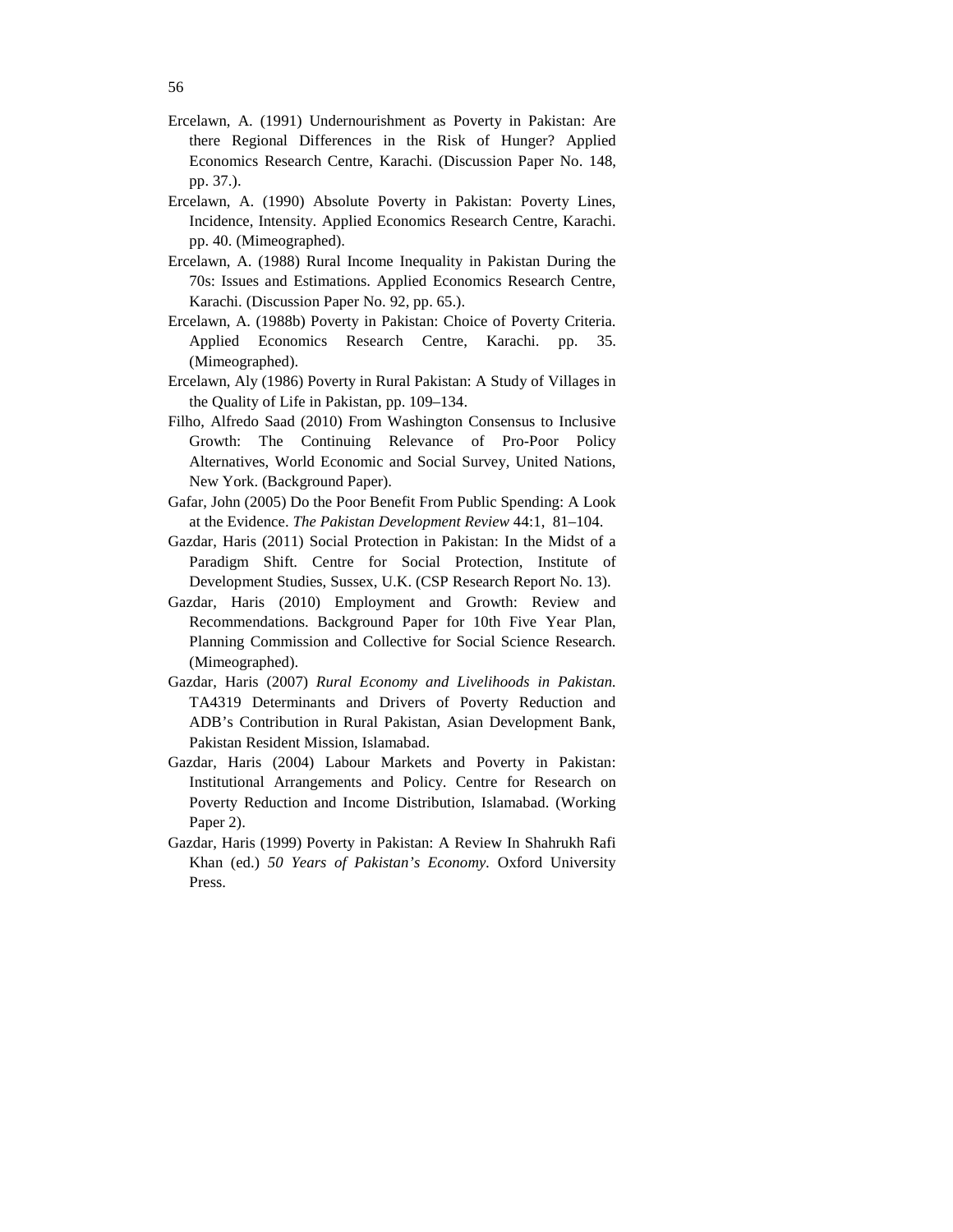- Gazdar, Haris, Stephen Howes, and Salman Zaidi (1994) Poverty in Pakistan: Measurement, Trend and Pattern. STICERD, LSE.
- Ghayur, Sabur (2001) IFI's Conditionalities, Poverty Reduction and Employment. *The Pakistan Development Review* 40:4, 435–451.
- Grimard, Franque (1996) Does the Poor*'*s Consumption of Calories Respond to Changes in Income: Evidence from Pakistan. *The Pakistan Development Review* 35:3, 257–283.
- Haq, Mahbub ul (1963) *Strategy of Economic Planning: A Case Study of Pakistan*. Oxford University Press.
- Haq, K. (1964) A Measurement of Inequality in Urban Personal Income Distribution in Pakistan. *The Pakistan Development Review* 4:3.
- Haq, Rashida and Uzma Zia (2004) Governance and Pro-poor Growth: Evidence from Pakistan. *The Pakistan Development Review* 45:4, 761–76.
- Haq, Rashida and Mohammad Ali Bhatti (2001) Estimating Poverty in Pakistan: The Non-food Consumption Share Approach. Pakistan Institute of Development Economics, Islamabad. (Research Report No. 183).
- Haq, Zahoor ul, Hina Nazli, and Karl Meilke (2008) Implications of High Food Prices for Poverty in Pakistan. Supplement 477–484. (Agricultural Economics, No. 39).
- Hasan, Parvez (1998) *Pakistan's Economy at the Crossroads; Past Policies and Present Imperatives*. Karachi: Oxford University Press.
- Havinga, Ivo C. (1989) Poverty in Pakistan 1984-85. *The Pakistan Development Review* 28:4, 851–69.
- Hussain, Akmal (2008) Institutional Imperatives of Poverty Reduction *The Pakistan Development Review* 47:4, 605–630.
- Hussain, Akmal (2004) Pro Poor Growth: Concept, Measurement and Strategy. *The Daily Times*, Thursday, January 29.
- Hussain, Akmal (1988) *Strategic Issues in Pakistan's Economic Policy,*  Lahore: Progressive Publishers.
- Hussain, Tariq (1995) Development of an Integrated South Asia Subregional Poverty Alleviation Programme: Pakistan Country Paper on Policy Issues. United Nations Development Programme. Islamabad.
- ILO/ARTEP (1987) *Impact of Out and Return Migration on Domestic Employment in Pakistan. Volume II, Re-absorption of Return Migrants in the Domestic Economy.* New Delhi: International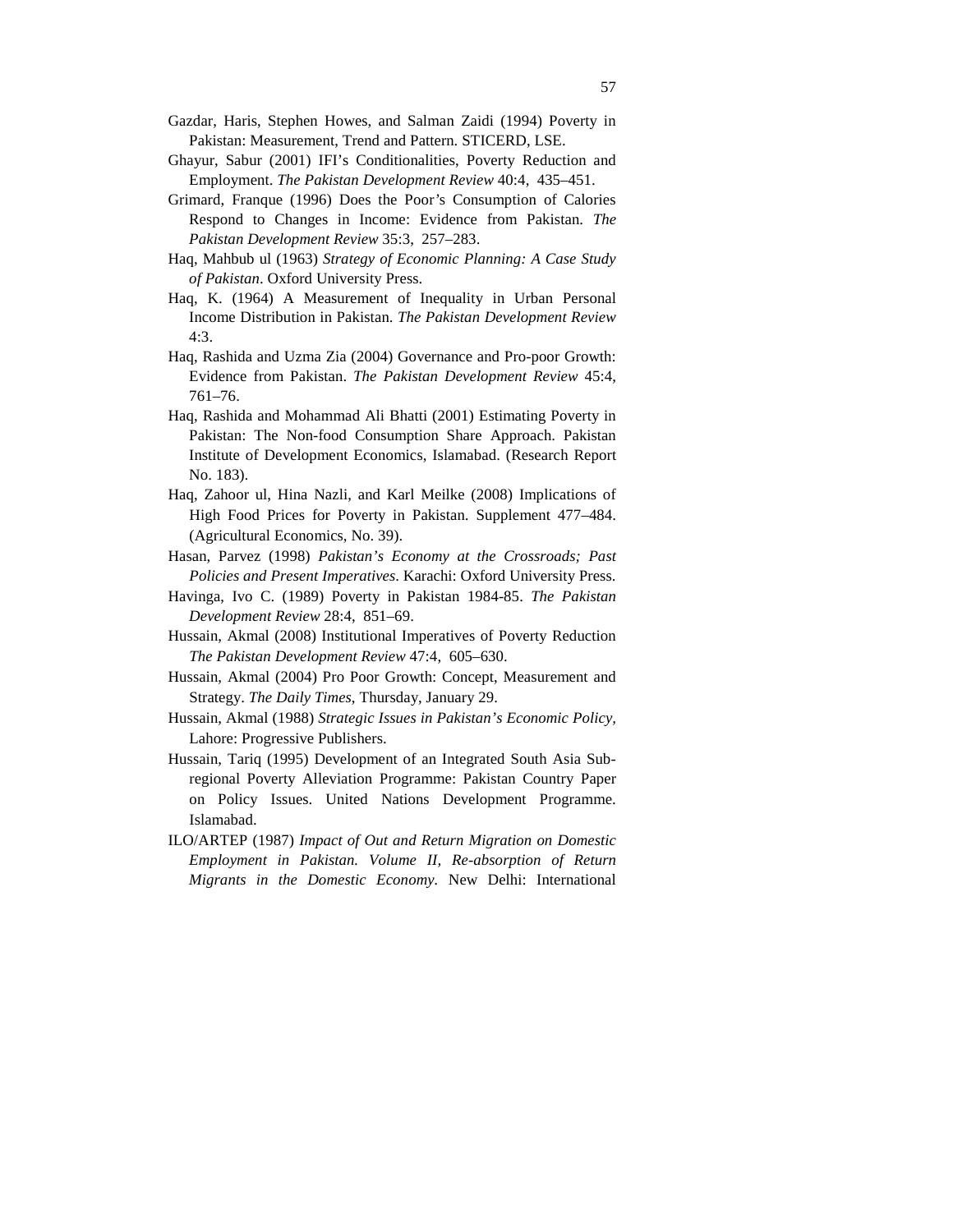Labour Organisation and Asian Regional Team for Employment Promotion.

- ILO/ARTEP (1986) *Preliminary Estimates of Demand for Pakistani Labour and Workers Remittances from the Selected Middle East Countries (Saudia Arabia, UAE, Kuwait, Oman and Qatar)*. New Delhi: International Labour Organisation and Asian Regional Team for Employment Promotion.
- ILO/ARTEP (1984) *Impact of Return Migration on Domestic Employment in Pakistan: A Preliminary Analysis*. Bangkok: International Labour Organisation and Asian Regional Team for Employment Promotion.
- Institute of Policy Studies (1997) Poverty Alleviation in Pakistan: Present Scenario and Future Strategy, Islamabad.
- Institute of Public Policy (2011)The Way Forward. In *State of the Economy: Devolution in Pakistan*. Fourth Annual Report, Beaconhouse National University, Lahore.
- Institute of Public Policy (2011) A Tale of Two Wars: The Anatomy of Poverty. In *State of the Economy: Devolution in Pakistan.* Fourth Annual Report, Beaconhouse National University, Lahore.
- Institute of Public Policy (2011) Improving Governance to Produce Growth in *State of the Economy: Devolution in Pakistan* (Chapter 3), Fourth Annual Report, Beaconhouse National University, Lahore.
- International Monetary Fund (2009) The Poverty Reduction and Growth Facility (PRGF) July 31, http://www.imf.org/ external/np/exr/facts/prgf.htm.
- IMF http://www.imf.org/external/np/exr/facts/prsp.htm
- Irfan, M. (2003) Poverty and Social Safety Nets: A Case Study of Pakistan. Pakistan Institute of Development Economics, Islamabad. (MIMAP Technical Paper Series No. 15).
- Irfan, M. and R. Amjad (1984) Poverty in Rural Pakistan. In A. R. Khan and E. Lee (eds.) *Poverty in Rural Asia*. ILO/ARTEP, pp. 19– 47.
- Ismail, Zafar H. and Sehar Rizvi (2000) Governance, Decentralisation and Poverty: The Case of Pakistan. *The Pakistan Development Review* 39:4, 1013–1030.
- Jafri, S. M. Younas and Azizullah Khattak (1995) Income Inequality and Poverty in Pakistan. *Pakistan Economic and Social Review* 33:1 and 2, 37–58.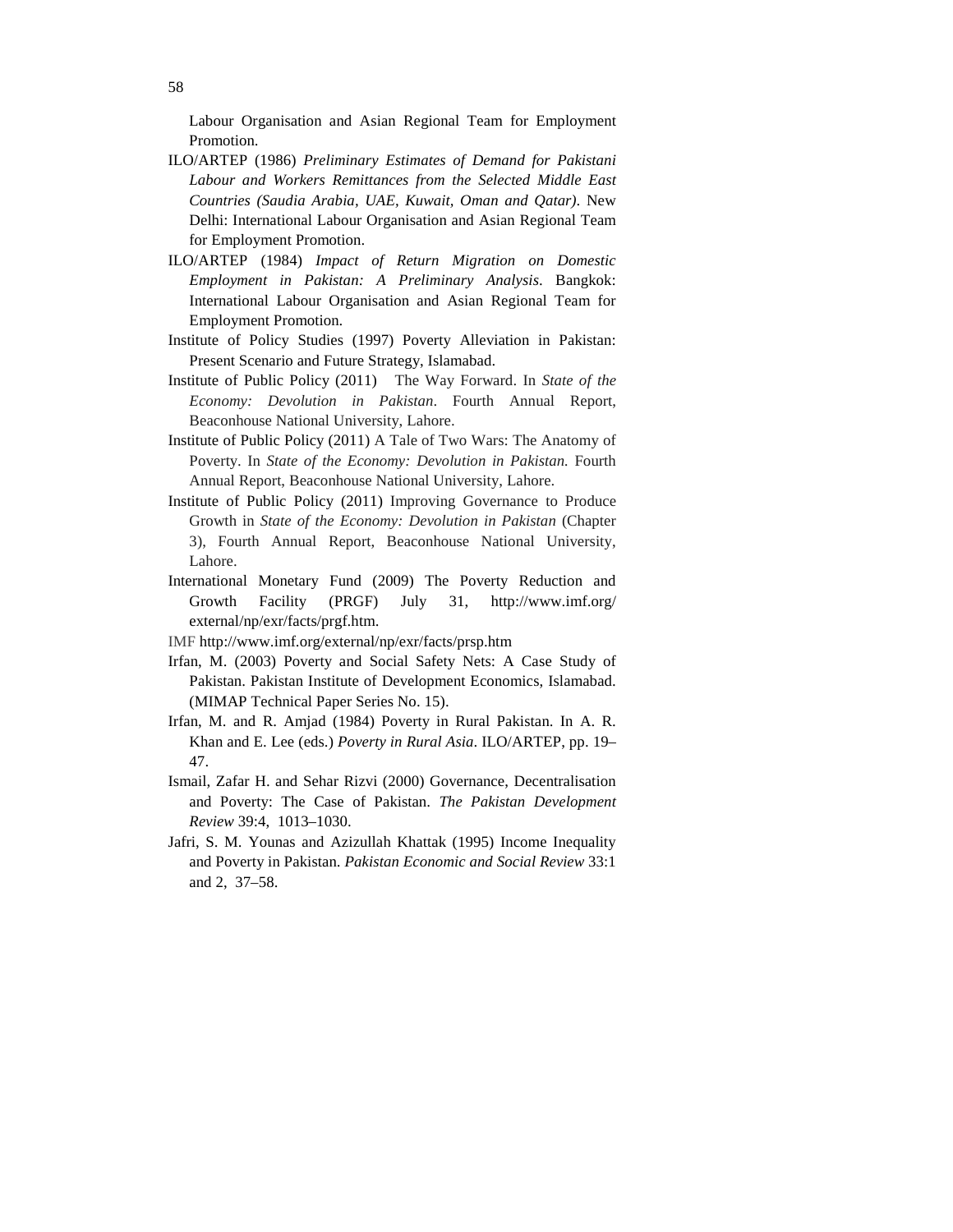- Jamal, Haroon (2006) Does Inequality Matter for Poverty Reduction? Evidence from Pakistan*'*s Poverty Trends. *The Pakistan Development Review* 45:3, 439–59.
- Jamal, Haroon (2003) Poverty and Inequality during the Adjustment Decade: Empirical Findings from Household Surveys. *The Pakistan Development Review* 42:2, 125–135.
- Jongwanich, Juthathip (2007) Worker's Remittances, Economic Growth and Poverty in Developing Asia and the Pacific Countries. (UNESCAP WP/07/01).
- Kakwani, Nanak and Hyun H. Son (2003) Pro-poor Growth: Concepts and Measurement with Country Case Studies. *The Pakistan Development Review* 42:4, 417–444.
- Kakwani, Nanak, Shahid Khandker, and Hyun H. Son (2003) Pro-poor Growth: Concepts and Measurement with Country Case Studies. International Poverty Centre, Brasilia. (Working Paper No. 1). www.ipc-undp.org/pub/IPCOnePager45.pdf
- Kazi, S. (1995) Rural Women, Poverty and Development in Pakistan. *Asia Pacific Journal of Rural Development* 5:1, 78–90.
- Kazi, S. (1989) Domestic Impact of Overseas Migration: Pakistan. In R. Amjad (ed.) *To the Gulf and Back: Studies on the Economic Impact of Asian Labour Migration.* New Delhi: ILO–UNDP.
- Kelim, R. and M. Shahbaz (2009) Remittances and Poverty Nexus: Evidence from Pakistan. *International Research Journal of Finance and Economics* 29, 45–59.
- Kemal, A. R. (2003) Institutional Change, Growth and Poverty Levels in Pakistan: Presidential Address. *The Pakistan Development Review* 42:4, 299–311.
- Kemal, A. R. (2003b) Structural Adjustment and Poverty in Pakistan. Pakistan Institute of Development Economics, Islamabad. (MIMAP Technical Paper Series No. 14).
- Kemal, A. R. (2001) Debt Accumulation and its Implications for Growth and Poverty. *The Pakistan Development Review* 40:4, 263–281.
- Kemal, A. R. (1994) Structural Adjustment, Employment, Income Distribution and Poverty. *The Pakistan Development Review* 33:4, 901–914.
- Kemal, A. R. (1987) Comments on Sources of Income Inequality in Pakistan. *The Pakistan Development Review* 26:4, 670–2.
- Kemal, A. R. (1985) Comments on Changes in Poverty and Income Inequality in Pakistan during the 1970s. *The Pakistan Development Review* 24:3 and 4, 420–422.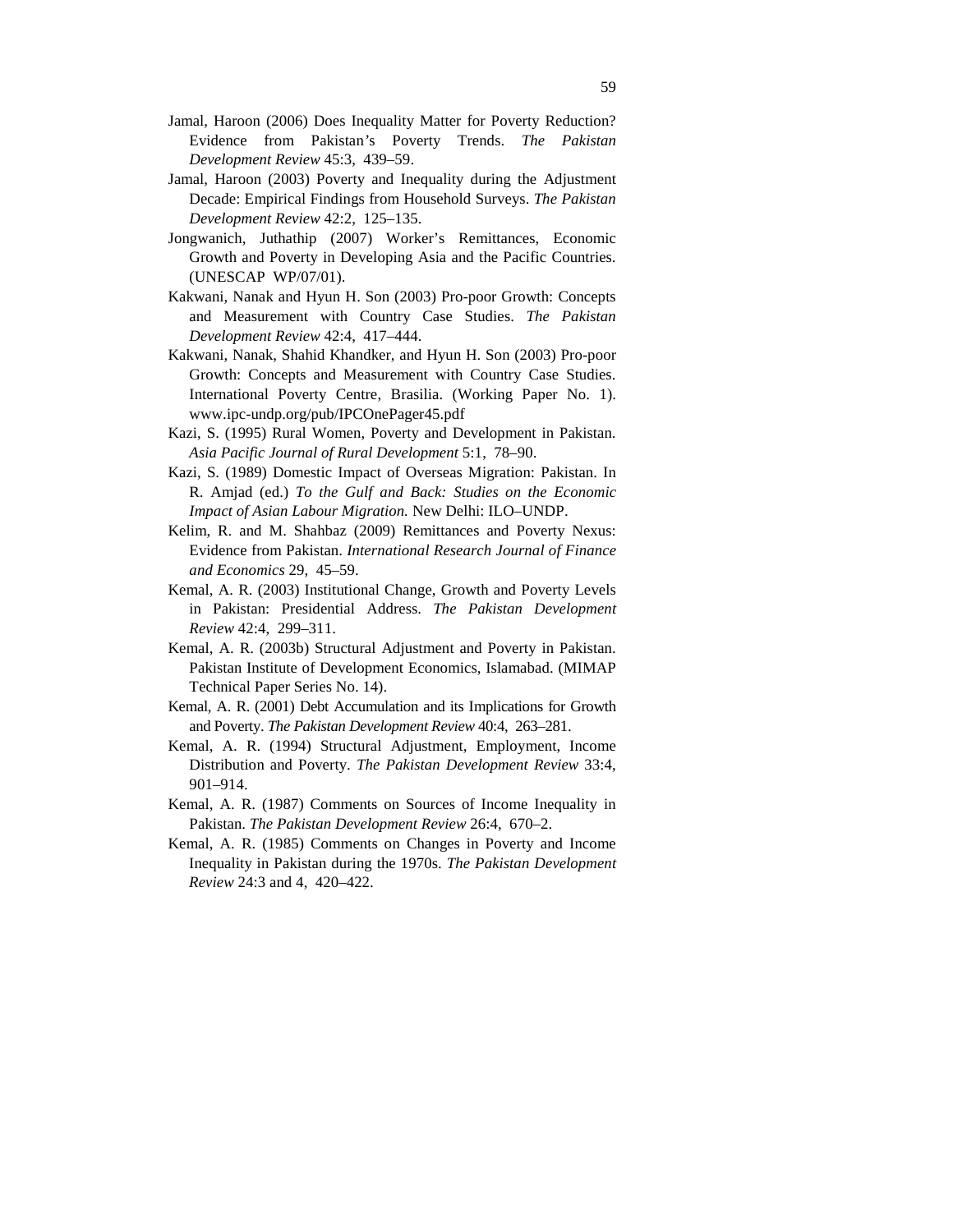- Khan, A. R. (2008) *PIDE's Contribution to Development Thinking: The Earlier Phase.* Islamabad: Pakistan Institute of Development Economics. (History of PIDE Series No. 2).
- Khan, A. R. (1967) What has been Happening to Real Wages in Pakistan? *The Pakistan Development Review* 7:3, 317–347.
- Khan, Khadija, Arshad Waheed, and Saadia Iqbal (2003) Monitoring and Evaluation: Civil Society Organisation*'*s Competitive Edge on Effective Poverty Alleviation. *The Pakistan Development Review* 42:4, 909–924.
- Khan, Mahmood Hasan (1981) *Underdevelopment and Agrarian Structure in Pakistan*. Westview Press.
- Khan, T. M. and S. R. Bose (1968) Report on Income of Agricultural Workers in Pakistan. Pakistan Institute of Development Economics, Islamabad. (Mimeographed).
- Krishnaji, N. (2012) Abolish the Poverty Line. *Economic and Political Weekly* xlvii:15.
- Kurtz, Marcus J. (2002) Understanding the Third World Welfare State after Neoliberalism: The Political Economy of Pro-Poor Policies in Chile and Mexico. *The Journal of Comparative Politics* 34:3, 293– 313.
- Mahmood, Shaheen, Khalid H. Sheikh, and Talat Mahmood (1991) Food Poverty and its Causes in Pakistan. *The Pakistan Development Review* 30:4, 821–34.
- Malik, Muhammad Hussain (1988) Some New Evidence of Poverty in Pakistan: 1963-64 to 1984-85. *The Pakistan Development Review* 27:4, 509–16.
- Malik, Sohail Jehangir (2011) Counting Poverty (2). *The News*, October 25, 2011.
- Malik, S. J. (1994) Poverty in Pakistan: 1984-85, 1987-88, and 1990- 91. International Food Policy Research Institute, Washington, D.C. pp. 41. (Mimeographed).
- Malik, S. J. (1993) Comments on Research on Poverty Statistics in Pakistan. *The Pakistan Development Review* 32:4, 1184–8.
- Malik, S. J. (1992) Rural Poverty in Pakistan: Some Recent Evidence. *The Pakistan Development Review* 31:4, 975–95.
- Malik, S. J. (1991) Poverty in Pakistan: 1984-85 1987-88. In M. Lipton and J. van der Gaag (eds.) *Including the Poor.* Oxford University Press.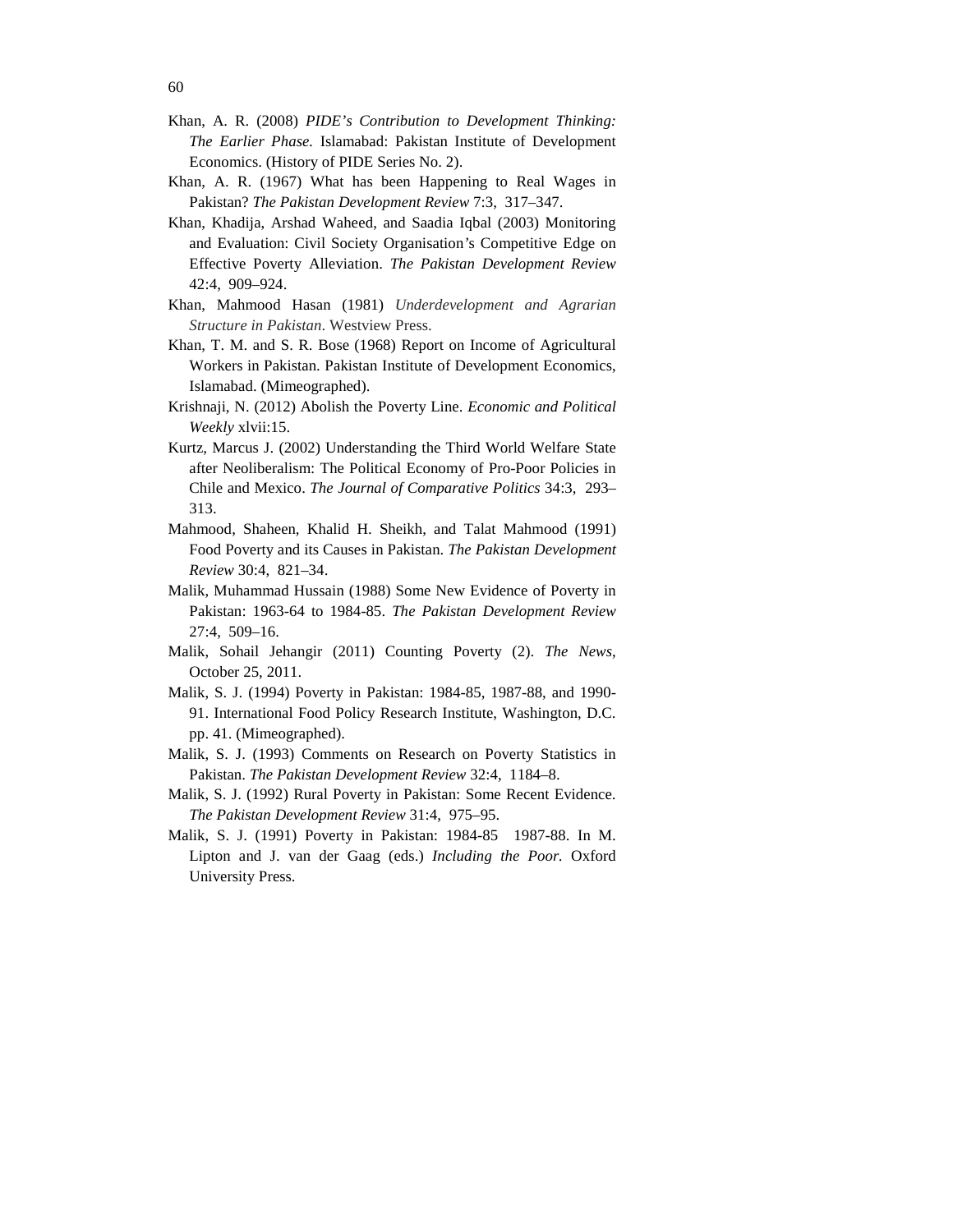- Malik, S. J., Muhammad Hussain, and Nasim S. Shirazi (1994) Role of Infaq in Poverty Alleviation in Pakistan. *The Pakistan Development Review* 33:4, 935–952.
- Mellor, John W. (1991) Agricultural Links to Non-agricultural Growth: Urbanisation, Employment and Poverty. *The Pakistan Development Review* 30:4, 439–56.
- Mellor, John W. and Chandrashekhar Ranade (2006) Why Does Agricultural Growth Dominate Poverty Reduction in Low and Middle-income Countries. *The Pakistan Development Review* 45:2, 221–40.
- Ministry of Finance (1997) Overcoming Poverty. Ministry of Finance, Government of Pakistan, Islamabad. (Report of the Task Force).
- Mughal, R. A. (2004) Optimising Migration and Remittances for an Employment Strategy in Pakistan. In *Proceedings of the Seminar on Employment-based Poverty Reduction Strategy for Decent Work.*  PIDE/ILO/UNDP, Islamabad.
- Muhammad, Faiz (1991) Prospects of Poverty Eradication Through the Existing Zakat Systems in Pakistan. *The Pakistan Development Review* 30:4, 1119–29.
- Mujahid, G. B. S. (1978) A Note on Measurement of Poverty and Income Inequalities in Pakistan: Some Observations on Methodology. *The Pakistan Development Review* 17:3, 365–377.
- Naseem, S. M. (2001) Government and NGO Programmes in the Alleviation of Poverty in Pakistan. March. Paper prepared for the World Bank Mission in Pakistan. (Unpublished).
- Naseem, S. M. (1999) Conceptual and Estimation Issues in the Incidence and Alleviation of Poverty. *Asia Pacific Development Journal* 6:2.
- Naseem, S. M. (1981) *Underdevelopment, Poverty and Inequality in Pakistan.* Lahore: Vanguard.
- Naseem, S. M. (1977) Rural Poverty and Landlessness in Pakistan. In Keith Griffin and A. R. Khan (eds.) *Poverty and Landlessness in Rural Asia*. pp. 41–60. ILO, Geneva.
- Naseem, S. M. (1973) Mass Poverty in Pakistan: Some Preliminary Findings. *The Pakistan Development Review* 12:4, 317–360.
- Nishat, M., and N. Bilgrami (1993) The Determinants of Worker's Remittances in Pakistan. *The Pakistan Development Review* 32:4, 1235–245.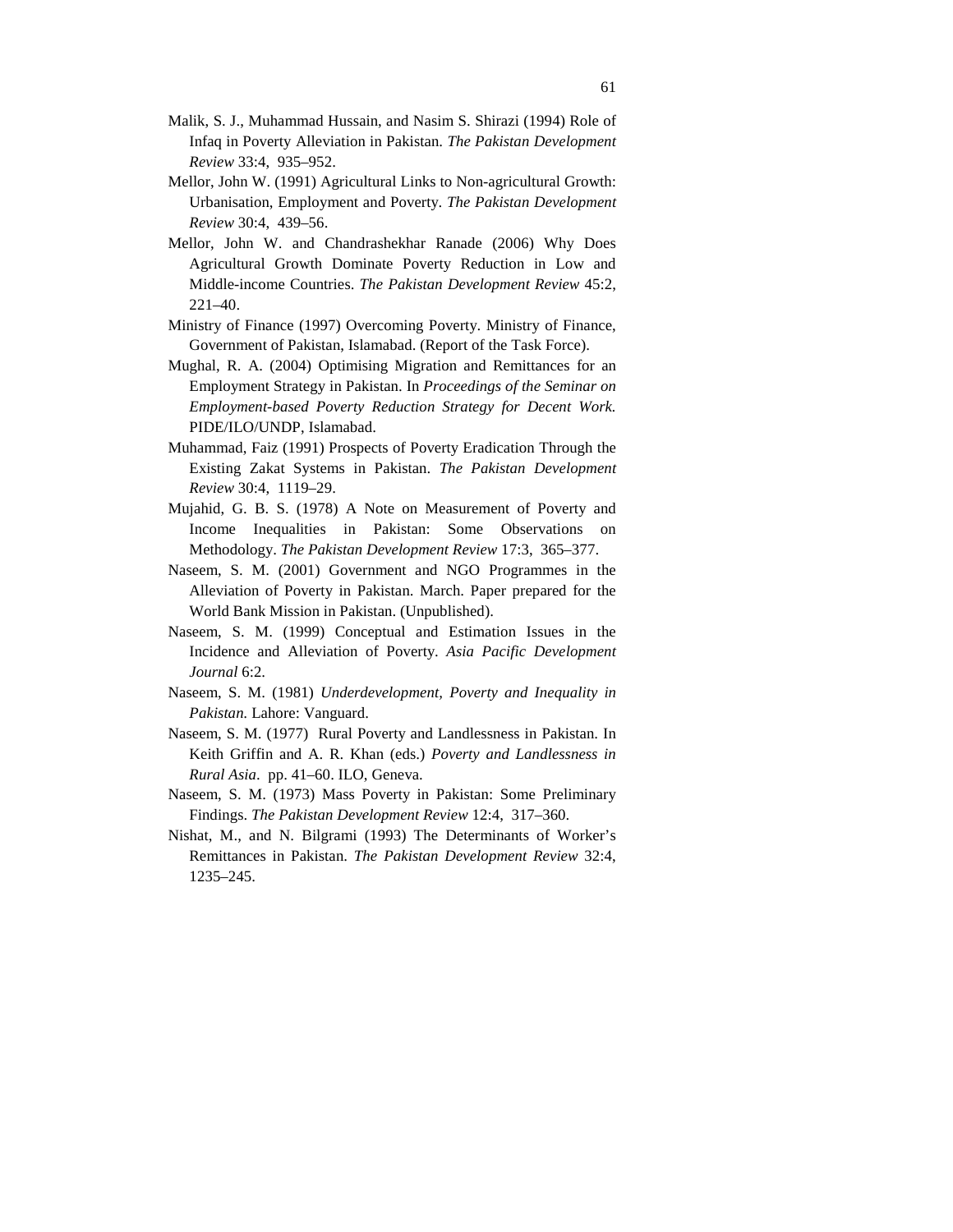- Nishat, M. and N. Bilgrami (1991) The Impact of Migrant Worker's Remittances on Pakistan Economy. *Pakistan Economic and Social Review* 29, 21–41.
- Pasha, Hafiz A. and T. Palanivel (2003) Pro-poor Growth and Policies: The Asian Experience. *The Pakistan Development Review* 42:4, 313–48.
- Pasha, H. A. and M. A. Altaf (1987) Return Migration in a Life-cycle Setting: An Exploratory Study of Pakistani Migrants in Saudi Arabia. *Pakistan Journal of Applied Economics* 6:1, 1– 21.
- Pasha, Hafiz A. and Tariq Hasan (1982) Development Ranking of the Districts of Pakistan. *Pakistan Journal of Applied Economics* 1:2.
- Prtichett, Lant (2003) Who is Not Poor? Proposing a Higher International Standard for Poverty. Centre for Global Development. (Working Paper No. 33).
- Qadir, Usman, M. Ali Kemal, and Hasan Mohammad Mohsin (2000) Impact of Trade Reforms on Poverty. *The Pakistan Development Review* 39:4, 1127–1137.
- Qureshi, Sarfraz K. (1997) Pakistan's Development: Success, Failures and Future Tasks. *The Pakistan Development Review* 36:4, 321– 330.
- Qureshi, Sarfraz K. (1995) Credit for Rural Poor in Pakistan. *The Pakistan Development Review* 35:4, 769–778.
- Rahman, M. A. (ed.) (1984). *Grassroots Participation and Selfreliance, Experiences in South and South-east Asia*. New Delhi: Oxford & IBH.
- Salim, A. (2004) *A Rapid Assessment of Bonded Labour in Pakistan's Mining Sector*. Islamabad: SDPI.
- Sayeed, Asad (1996) *Has Poverty Returned to Pakistan?* Karachi: Social Policy and Development Centre.
- Schriner, Mark (2010) A Simple Poverty Scorecard for Pakistan. *Journal of Asian and African Studies* 45, 326.
- Sen, A. K. (1983) *Commodities and Capabilities*. Amsterdam, North Holland.
- Sen, A. K. (1981) *Poverty and Famines: An Essay on Entitlement and Deprivation.* Oxford: Clarendon Press.
- Shirazi, Nasim S. (1995) Determinants of Poverty in Pakistan. *Pakistan Economic and Social Review* 33:1 and 2, 91–101.
- Shirazi, Nasim Shah and Md. Fouad Bin Amin (2009) Poverty Elimination Through Potential Zakat Collection in the OIC-member Countries: Revisited. *The Pakistan Development Review* 48:4, 739–754.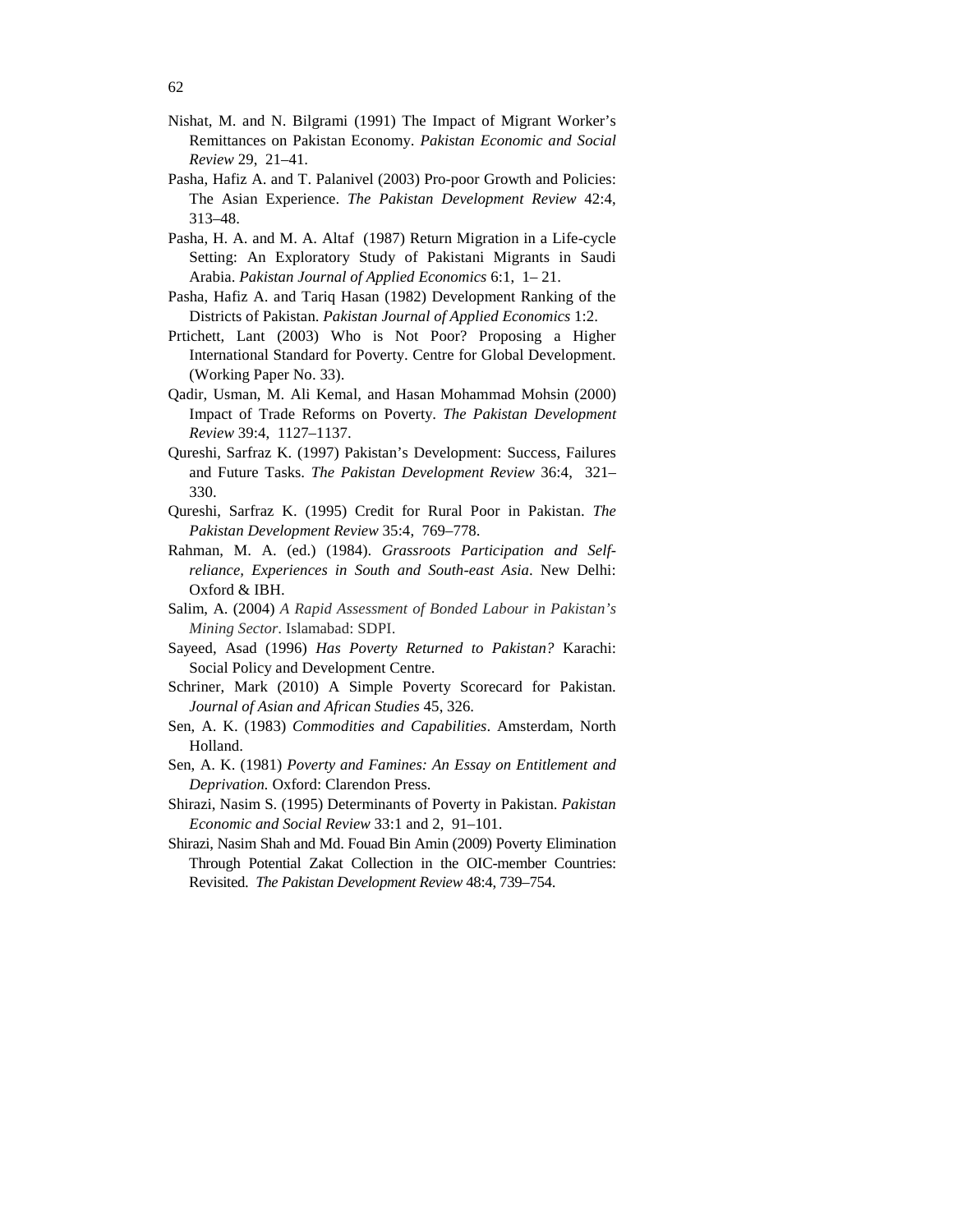- Siddiqui, R. (1994) Comments on Trend Analysis of Relative Poverty in Pakistan (1984-85–1987-88). *The Pakistan Development Review* 33:4, 933–934.
- Siddiqui, R. and A. R. Kemal (2006) Remittances, Trade Liberalisation, and Poverty in Pakistan: Remittances and Household Welfare: A Case Study of Pakistan. Pakistan Institute of Development Economics, Islamabad. (PIDE Working Paper Series 1).
- Siddiqui, Rizwana and A. R. Kemal (2006b) Remittances, Trade LiberalisationandPoverty in Pakistan: The Role of Excluded Variables in Poverty Change Analysis. *The Pakistan Development Review* 45:3, 383–415.
- Siddiqui, Rehana and Shahnaz Hamid (2003) Gender Poverty and Occupational Choice in Poor and Non-poor Households: Analysis Based on the Household Survey Data of Pakistan. Pakistan Institute of Development Economics, Islamabad. (MIMAP Technical Paper Series No. 17).
- State Bank of Pakistan (2005) *Task Force on Home Remittances*. Karachi: State Bank of Pakistan.
- Stiglitz, Joseph (1999) Participation and Development Perspectives from the Comprehensive Development Paradigm, Remarks at the International Conference on Democracy, Market Economy and Development, Seoul, Korea, February 27, 1999, World Bank, www.worldban.org.
- Suleri, A. and K. Savage (2006) Remittances in Crisis: A Case Study from Pakistan. Humanitarian Policy Group, Overseas Development Institute, London. In R. Amjad (ed.) *To the Gulf and Back: Studies on the Economic Impact of Asian Labour Migration.* New Delhi: ILO–ARTEP.
- Summer, Andrew and Thomas Lawo (2010) The MDGs and Beyond: Pro-poor Policy in a Changing World. European Association of Development Research and Training Institutes (EADI). (Policy Paper).
- Thiesenhusen, William C. (1991) Have Agricultural Economists Neglected Poverty Issues. *The Pakistan Development Review* 30:4, 551–578.
- Udo, Kock and Yan Sun (2000) Remittances in Pakistan—Why have They Gone Up, and Why Aren't They Coming Down? Middle East and Central Asia Department. (IMF Working Paper, WP/11/2000).
- United Nations Development Programme (1998) *Pakistan Poverty Report 1997-98*. Islamabad, pp. 132.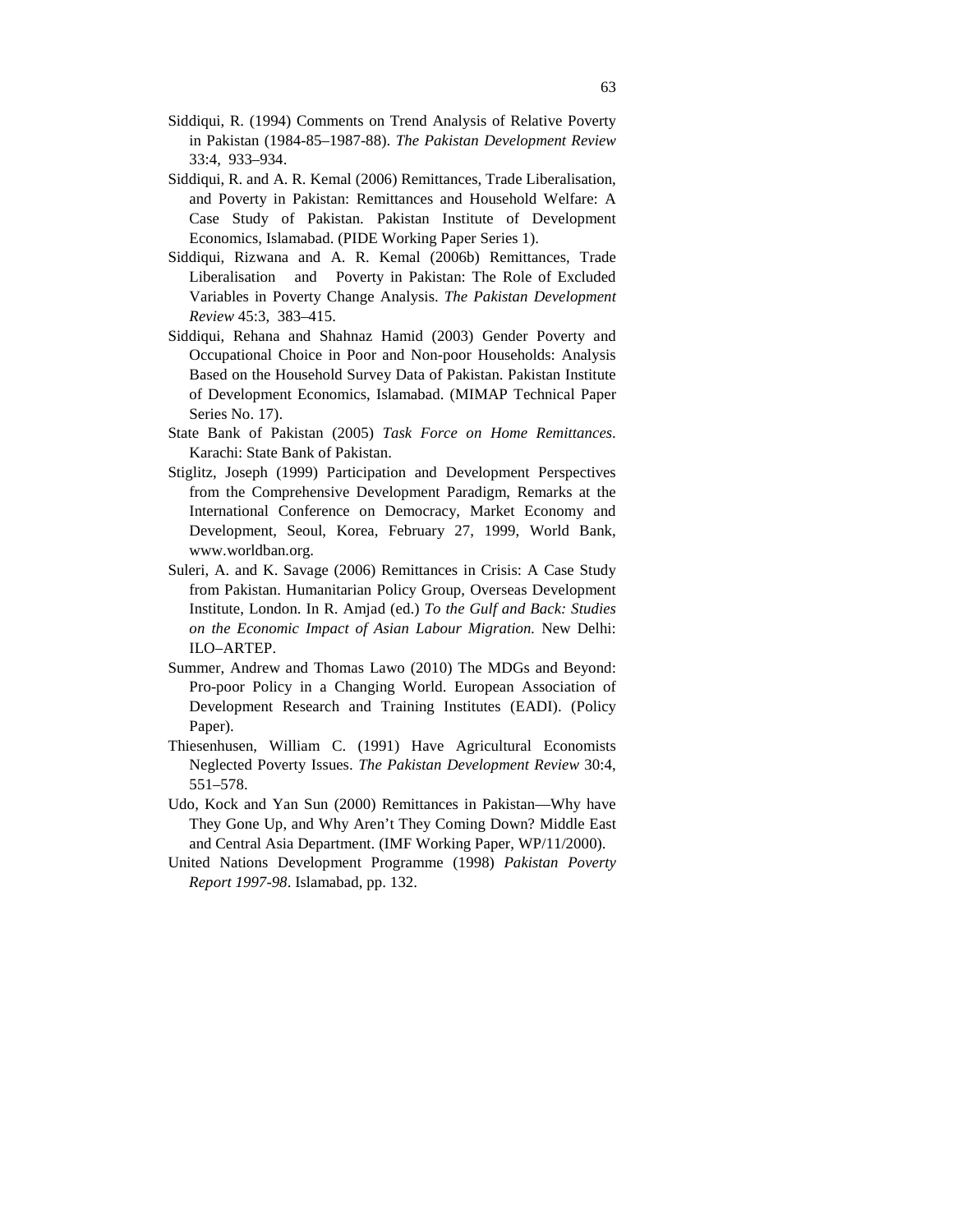- United Nations Development Programme (1999) *A Profile of Poverty in Pakistan*. Islamabad: Human Development Centre.
- United Nations Development Programme (UNDP) (1996) International Year for the Eradication of Poverty. Islamabad. Pakistan. (Poverty Seminar Report).
- Wassay, Abdul (1977) Urban Poverty Line Estimate. *The Pakistan Development Review* 16:1, 49–57.
- World Bank (2011) *Migration and Remittances Factbook* 2011. Washington, D.C.: World Bank.
- World Bank (2010) *Country Partnership Study*. Islamabad, Pakistan. July 30, p.8.
- World Bank (2010b) A Validation Exercise on the Official Poverty Estimates for 2005-06. http:// siteresources.worldbank.org/ PAKISTANEXTN/Resources/Poverty-Assessment/361361-121639 6471531/PAK\_OPL.pdf
- World Bank (2007) Rural Poverty In Pakistan. Chapter in *Pakistan Promoting Rural Growth and Poverty Reduction*. Sustainable and Development Unit, South Asia Region. The World Bank. (Report No. 39303-PK).
- World Bank (2007b) Summary and Conclusions. Chapter in *Pakistan Promoting Rural Growth and Poverty Reduction*, Sustainable and Development Unit, South Asia Region. The World Bank. (Report No. 39303- PK).
- World Bank (2002) *Pakistan Poverty Assessment Report*. Washington, D.C.: World Bank.
- World Bank (1995) *Pakistan Poverty Assessment.* Washington, D.C.: World Bank.
- Zaidi, M. Asghar (1992) Relative Poverty in Pakistan An Estimation from the Household Income and Expenditure Survey. *The Pakistan Development Review* 31:4, 955–974.
- Zaidi, M. Asghar (1994) Trend Analysis of Relative Poverty in Pakistan: 1984-85 to 1987-88. *The Pakistan Development Review* 33:4, 915–934.
- Zaidi, M. Asghar and Klaasde Vos (1993) Research on Poverty Statistics in Pakistan: Some Sensitivity Analysis. *The Pakistan Development Review* 32:4, 1171–1186.
- Zaidi, S. Akbar (1997) Politics, Institutions, Poverty: The Case of Karachi. *Economic and Political* 99.